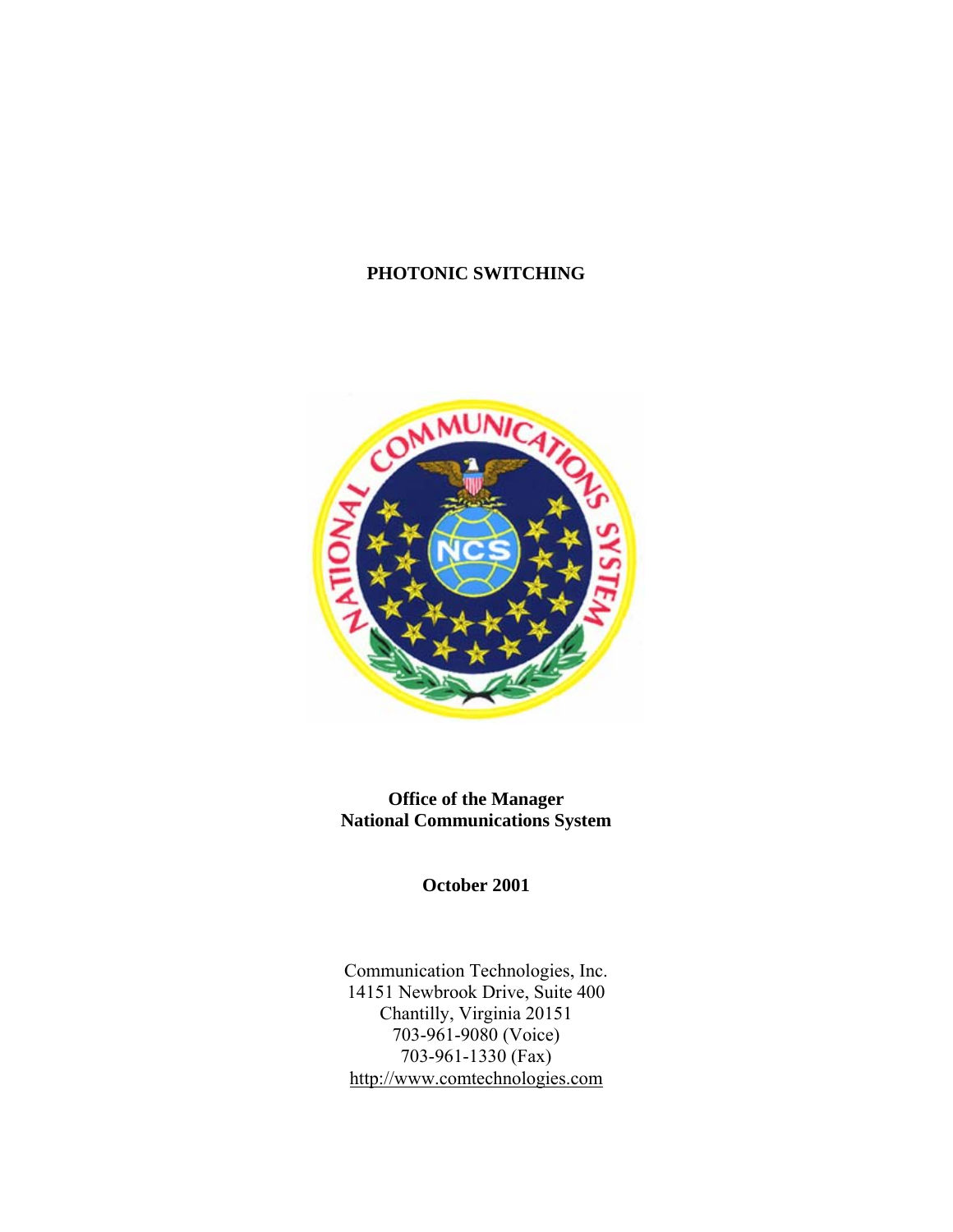# **PHOTONIC SWITCHING**

#### **Abstract**

Photonic switching is a rapidly evolving technology that offers both faster speeds today and takes a giant step forward toward the creation of All Optical Networks (AON). While the present day environment may be described as a combination of optical components coupled with conversions to electronic components where necessary substantial research progress is being made toward widespread reductions and possible elimination of Optical-Electrical-Optical (O-E-O) conversions at some point in the future. These new developments may provide just-in-time engineering solutions to the rapid increases in data networking traffic associated with the Internet. This report examines the present day state of photonic switching with the caveat that the area is rich in experimental scientific research that may yield substantial changes within the next decade and beyond. If traffic projection requirements are accurate, profound changes in the core infrastructure that supports National Security/Emergency Preparedness (NS/EP) operations are likely. This report examines existing and emerging photonic switching network technologies, identifies current issues associated with deployment, and discusses their applicability to NS/EP environments.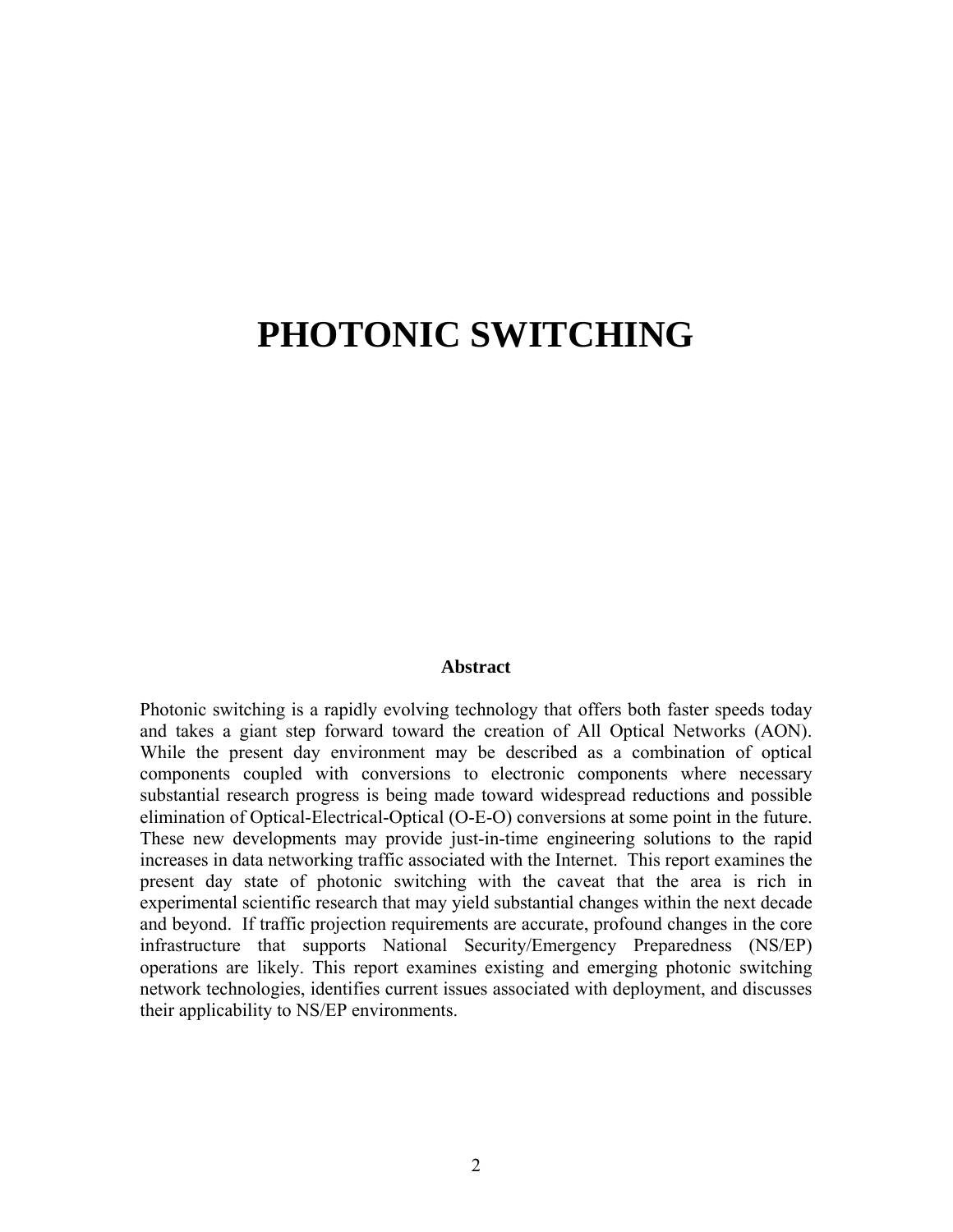#### **Table of Contents**

| $\mathbf{1}$   |                   |                                                                                                                                 |  |
|----------------|-------------------|---------------------------------------------------------------------------------------------------------------------------------|--|
|                | 1.1<br>1.2        | Standard Definitions And Characteristics of Photons and Photonic Switching 6                                                    |  |
| 2              |                   |                                                                                                                                 |  |
|                |                   |                                                                                                                                 |  |
| 3              | Aon               | Factors Driving Telecommunications technology towards photonic switching and                                                    |  |
|                | 3.1<br>3.2<br>3.3 | Traffic Demand and Growth vs. Technology Improvements  10<br>Enabling Technologies and Industry Challenges for building Optical |  |
|                | 3.4               |                                                                                                                                 |  |
|                | 3.5               |                                                                                                                                 |  |
|                | 3.6               |                                                                                                                                 |  |
| $\overline{4}$ |                   |                                                                                                                                 |  |
|                | 4.1<br>4.2<br>4.3 |                                                                                                                                 |  |
|                | 4.4               |                                                                                                                                 |  |
|                | 4.5               |                                                                                                                                 |  |
|                | 4.5.1<br>4.6      |                                                                                                                                 |  |
|                | 4.7               |                                                                                                                                 |  |
|                | 4.8               |                                                                                                                                 |  |
|                | 4.9               |                                                                                                                                 |  |
|                | 4.10              |                                                                                                                                 |  |
|                | 4.11              |                                                                                                                                 |  |
|                | 4.12              |                                                                                                                                 |  |
|                | 4.13              |                                                                                                                                 |  |
|                | 4.13.1            |                                                                                                                                 |  |
|                |                   | 4.13.2                                                                                                                          |  |
|                | 4.13.3<br>4.13.4  |                                                                                                                                 |  |
| 5              |                   |                                                                                                                                 |  |
|                |                   |                                                                                                                                 |  |
|                | 5.1               |                                                                                                                                 |  |
|                | 5.2<br>5.2.1      | Interconnection and Interworking Between Different Administrative                                                               |  |
|                |                   | Domains                                                                                                                         |  |
|                | 5.2.2             | Transport Functional Architecture of Optical Networks  35                                                                       |  |
|                | 5.3               | ITU-T Recommendation E.106 Description of an International Emergency                                                            |  |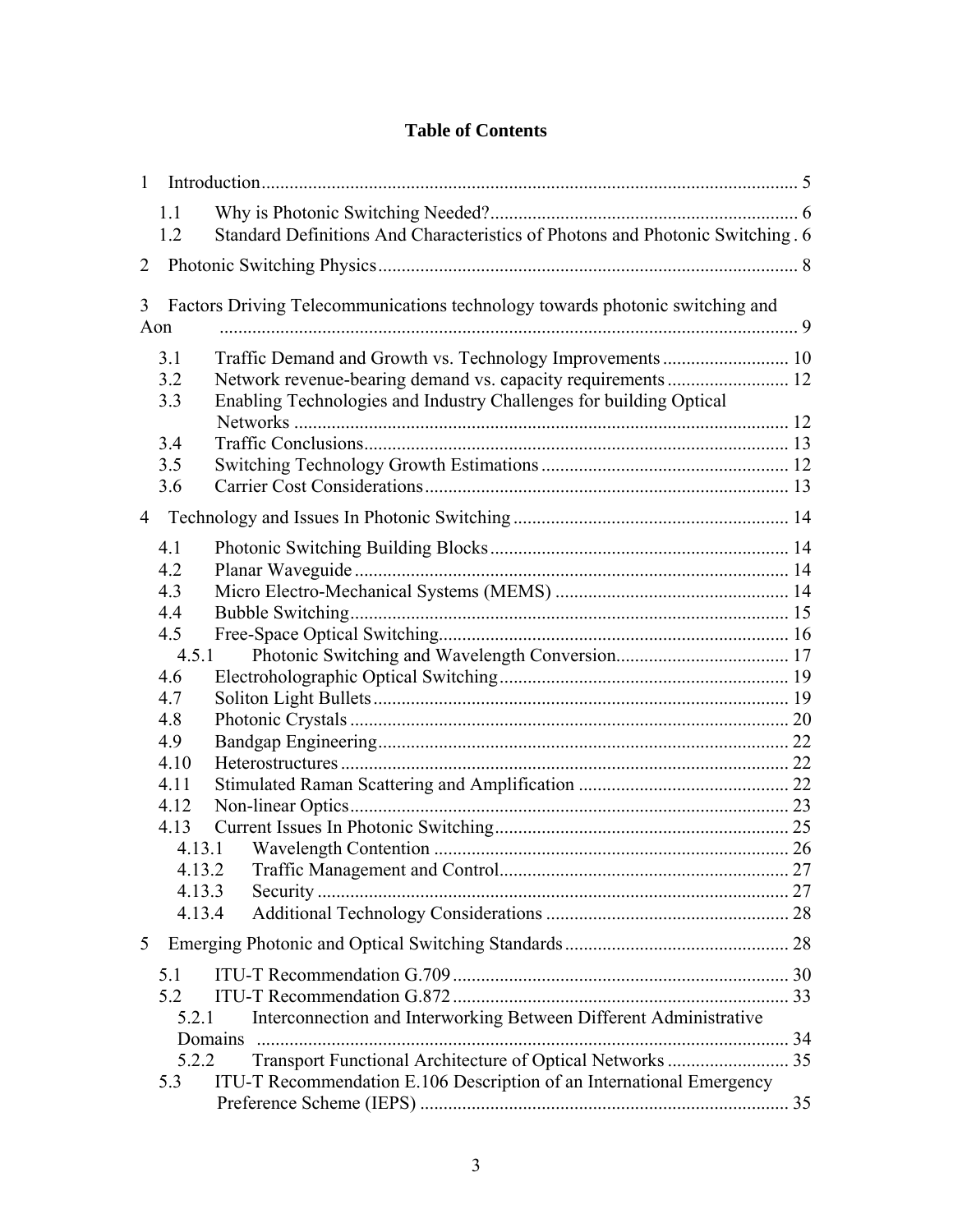| 5.4.1 |       |  |
|-------|-------|--|
| 5.4.2 |       |  |
| 5.4.3 |       |  |
|       | 5.4.4 |  |
|       |       |  |
|       | 551   |  |
|       |       |  |
|       |       |  |
| 57    |       |  |
|       |       |  |

# **Figures**

| Figure 3 - Photograph of five beryllium ions in a lithographically fabricated RF trap  24 |  |
|-------------------------------------------------------------------------------------------|--|
|                                                                                           |  |
|                                                                                           |  |
|                                                                                           |  |
|                                                                                           |  |

# **Tables**

| Table 1 - U.S. Optical Switching Components and Sub-Systems Markets (\$ millions)13 |  |
|-------------------------------------------------------------------------------------|--|
|                                                                                     |  |
|                                                                                     |  |

# **Appendices**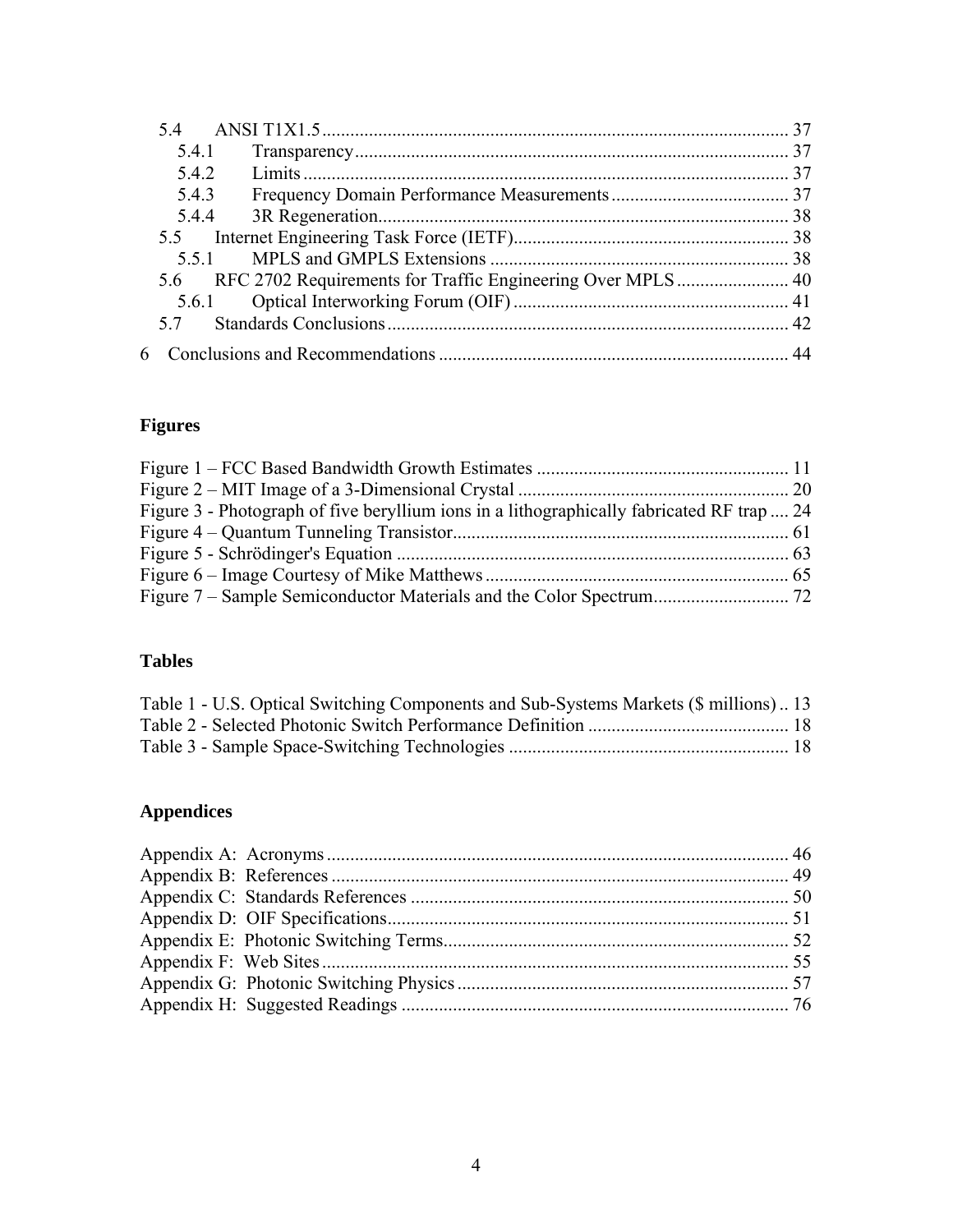## <span id="page-4-0"></span>**1 INTRODUCTION**

The National Communications System (NCS) was established through a Presidential Memorandum signed by President John Kennedy on August 21, 1963. The memorandum assigned NCS the responsibility of providing necessary communications for the Federal Government under national emergency conditions by linking together, improving, and expanding the communication capabilities of the various agencies

In April 1984 President Ronald Reagan signed Executive Order (E.O.) 12472, *Assignment of National Security and Emergency Preparedness (NS/EP) Telecommunications Functions*, which broadened the mission and focus of the National Communications System (NCS). Since that time the NCS has been assisting the President and the Executive Office of the President (EOP) in exercising wartime and nonwartime emergency telecommunications and in coordinating the planning for, and provisioning of, NS/EP communications for the Federal Government under all circumstances. In this regard, the Office of the Manager, NCS (OMNCS), particularly its Technology and Standards Division (N6), always seeks to improve the Federal Government's ability to respond to national security and emergency situations. As part of this mission the N6 division identifies new technologies that enhance NS/EP communications capabilities and ensures key NS/EP features such as priority, interoperability, reliability, availability, and security are supported by emerging standards. In concert with this approach, the N6 manages the Federal Telecommunications Standards Program. Additionally, the N6 division directs efforts in both NS/EP management and applications services

Photonic switching is one of the technologies identified by the N6 division for potentially enhancing NS/EP communications. Accordingly, this report introduces photonic switching fundamentals and provides an overview and analysis of the technology for its potential to support NS/EP applications. The report also covers the basic terminology and the technological concepts used in photonic switching. It also includes a physics (e.g., quantum mechanics) primer appendix and relevant aspects from chemical and electrical engineering, which are beneficial for constructing an information decision framework regarding the adoption of photonic switching technologies. It also reports on activities to standardize photonic switching to define the interoperability of photonic and non-photonic interconnected networks where optical-electrical-optical (O-E-O or OEO) conversions are required. Finally, a review, summary, and recommendations regarding the application of photonic switching technologies to support NS/EP requirements are provided.

Photonic switching systems are by their nature objects of interdisciplinarity<sup>1</sup>. . The fabrication of photonic switching devices requires the teamwork of physicists, chemical and electrical engineers, and other disciplines. The application of photonic switching technologies challenge the creativity of network designers, systems specialists, and field engineers. Technologies and research topics, especially those related to photonic switching, which have the potential of contributing to the development of faster telecommunications and computer processing systems continue to be placed at the center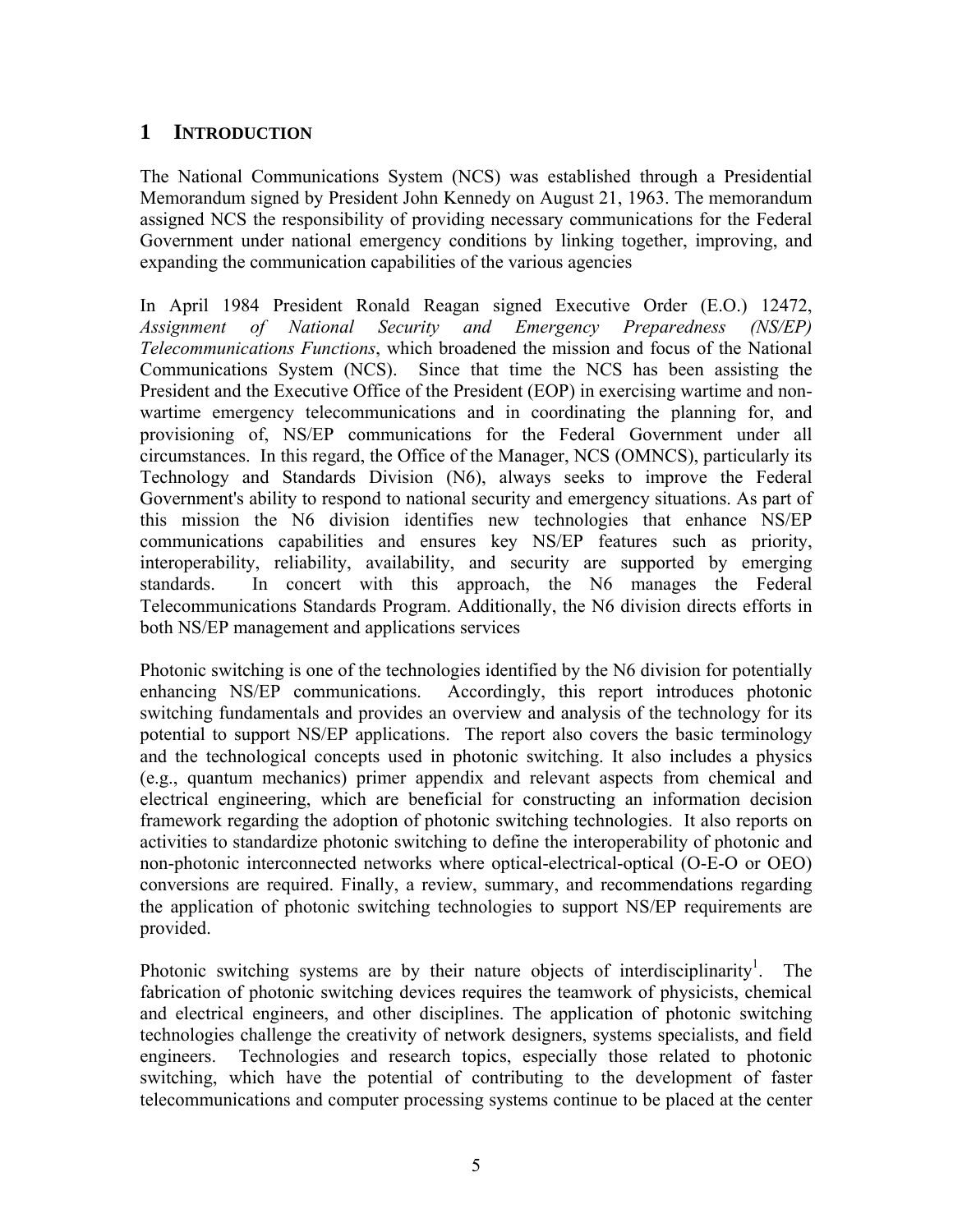<span id="page-5-0"></span>of the world's attention. Research advancements are announced daily and cover a vast array of interdisciplinary areas. It is clear that with regards to cutting-edge technologies, such as photonic switching, that there is no existing body of pedagogical arguments from which to draw long range conclusions. The field of photonic switching is being driven at such a rapid pace that it is a challenge to decide which technologies to include and which technologies may eventually play only a minor role. It is difficult to pin-point the No one really knows the approaches that will withstand the test of time. What is clear, however, is that technology improvements that fall within the performance and cost advantage boundaries of photonic switching make this area an important NS/EP frontier.

#### **1.1 Why is Photonic Switching Needed?**

Photonic switching offers a number of advantages including: greater speed, dynamic network reconfiguration, reduced cost at points of high traffic demands, lower power requirements, no electrical conversion to perform switching, signal switching that is independent of data rates (transport transparency), and the scalability necessary for building future All Optical Networks (AON).

Current traffic projections suggest that near term communication networks for commercial and/or military applications will be required to carry combined voice, video, and various types of data traffic at rates of 100 Gb/s or higher<sup>2</sup>. Today the speed of electronic circuits necessary to process the data is limited to  $\sim$  30 Gb/s. The current theoretical limit of fiber optic systems is  $\sim$  50 Thz. These potential improvements will be of extreme benefit to the OMNCS mission (section two of this report further explores the anticipated traffic demands).

Photonic switching presents an important advancement toward building an AON that would enable carriers to dramatically reduce the amount of time required to facilitate broadband services. It is estimated that service-provisioning times can be reduced by a factor of 10 and that costs can be driven down by a similar order of magnitude.

#### **1.2 Standard Definitions And Characteristics of Photons and Photonic Switching**

The American National Standard T1.523-2001 "Telecom Glossary 2000"<sup>3</sup> provides the U.S. standard definition for photonic switching as: "The use of photonic devices rather than electronic devices to make or break connections within integrated circuits." This same standard succinctly defines a photon as: "a discrete packet, i.e., quantum, of electromagnetic energy." A photon has the energy (h), where (h) is the Max Karl Ernst Ludwig Planck's constant and is the frequency of the electromagnetic wave. For convenient reference, Planck's constant (h) is the constant of proportionality that relates the energy E of a photon with the frequency of the associated wave through the relation  $E = h$ ; resulting in h = 6.626  $\times$  10<sup>-34</sup> joule•second.

Other characteristics of photons are of special importance and contribute to the overall performance improvements derived from photonic switching. Photons are particles that have no electrical charge and no mass; they have energy and momentum and these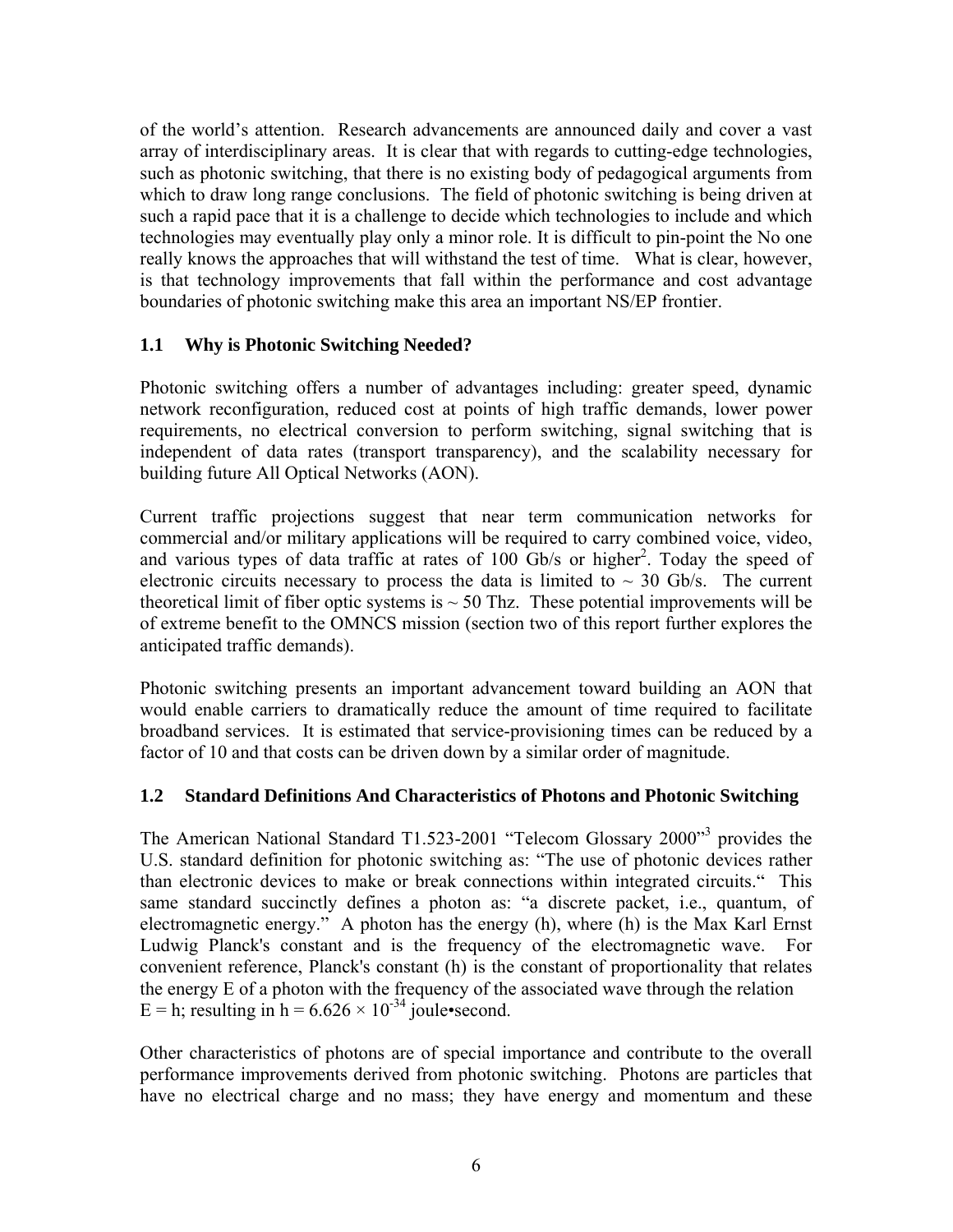properties allow photons to affect other particles upon collision. In a vacuum photons travel at the speed of light, which is 299,792,458 meters per second or 186,282,000 miles per second. Only particles without mass, such as photons, travel at the speed of light. At present, objects with mass such as electrons travel at speeds that are slower than the speed of light. For example, the fastest speed of electrons has been documented through a crystal of gallium arsenide at the rate of 14.4 million centimeters per second<sup>4</sup>. Important research progress into faster than light velocities was reported in 2000 when it was demonstrated that a pulse of laser light sent through a cesium vapor left the chamber before it had actually finished entering.<sup>5</sup>. Particle velocities that exceed the speed of photons are considered to be beyond scope of this report.

The energy of a photon is equal to the product of a Planck's constant multiplied by the frequency, or number of vibrations per second, of the photon. The equation for a photon's energy as E=hf, where (h) is Planck's Constant and (f) is the frequency. Photons with high frequencies, such as X rays, carry more energy than do photons with low frequencies, like radio waves. Photons that are visible to the human eye have energy levels around one electron volt (eV). The frequency of visible photons corresponds to the color of their light. Violet light photons are situated at the highest frequencies of visible light, red light photons have the lowest frequencies. Gamma rays, the highest-energy photons of all, have energies in the 1 GeV range.

In spite of the fact that momentum is most commonly considered a property of objects with mass, as previously stated photons also have momentum. Momentum determines the amount of force that an object exerts when it hits a surface. In classical non-quantum physics the behavior of objects we encounter in everyday life, momentum is equal to the product of the mass of an object multiplied by its velocity (the combination of its speed and direction). While photons do not have mass, they do exert extremely small amounts of pressure when they strike surfaces. Consequently, momentum has been redefined to include the force exerted by photons, commonly known as light or radiation pressure.

To remain consistent with the American standard definition for photonic switching we establish a central goal of remaining focused on rendering a detailed treatment of photonic switching and, where required, appendices to supplement the relevant fundamental building blocks of particle physics, quantum mechanics, and the other associated disciplines. However, for NS/EP purposes it is important to recognize that real world networks today do not operate exclusively within the province of photonic transmission or switching. Indeed, even where pure photonics is utilized to perform switching functions most real world systems today still incorporate associated network components that perform OEO conversions.

Today's commercial available photonic switching implementations can be viewed as the forerunners to the large scale AON systems that will be needed in the future. Clearly today's photonic switch implementations do offer important immediate benefits to the mission of the NCS such as providing the support necessary to handle very heavy traffic loads during NS/EP events. Therefore, an important goal of this report is to present photonic switching within the context of present day and near term real networking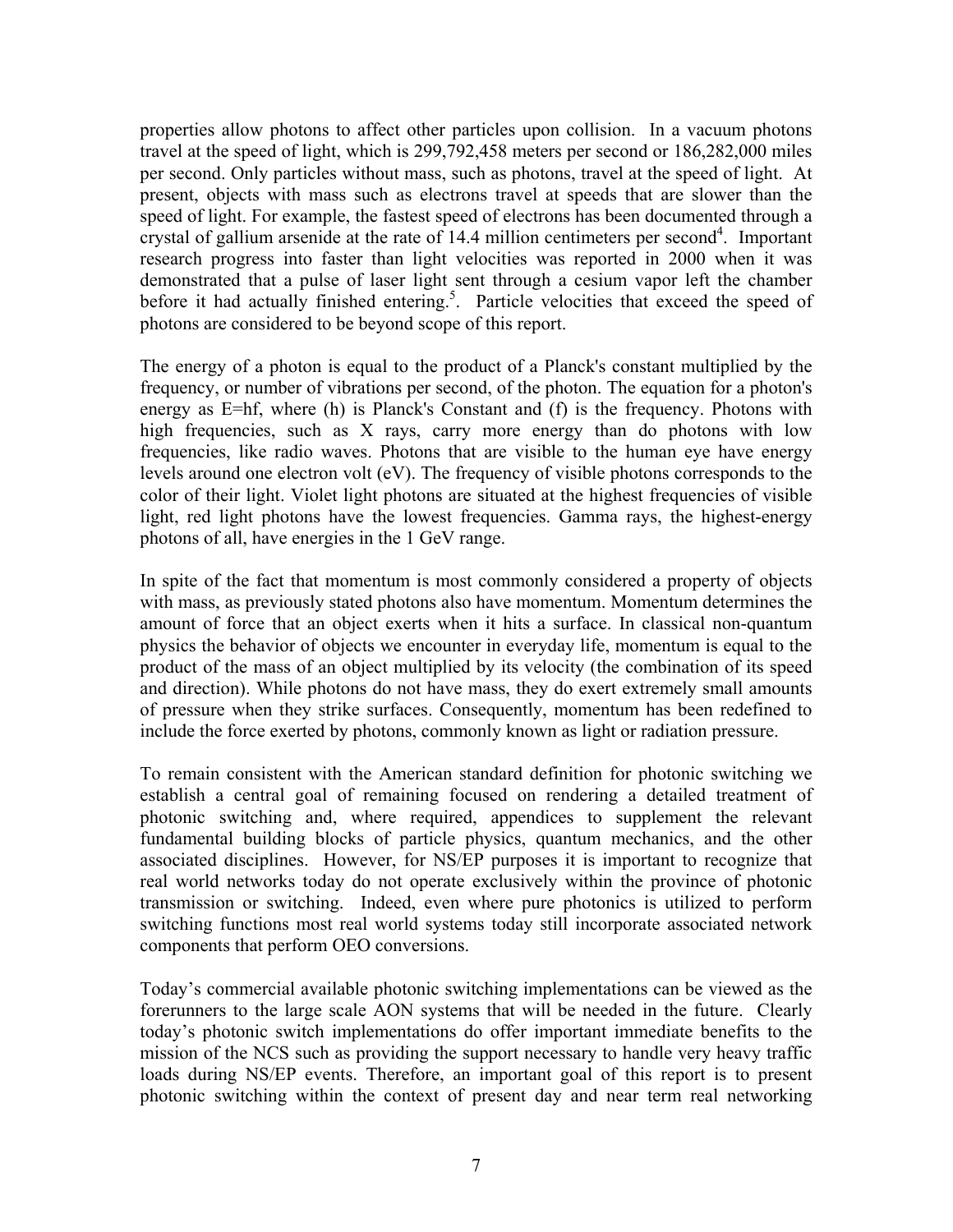<span id="page-7-0"></span>capabilities that may be beneficial to the NCS without attempting to engage in technology forecasting. The very rapidly changing nature of this area of technology, however, does warrant the inclusion of some theoretical research information; especially where advances in physics, chemical and electrical engineering are most likely to impact future photonic switching development. Photonic switching solutions found in the marketplace today employ a wide range of solutions but there are very few photonic switching standards in place. Standardization of photonic switching interfaces is also experiencing rapid pace changes and further details regarding current standardization efforts are subsequently addressed in this report.

## **2 PHOTONIC SWITCHING PHYSICS**

If the laws of physics were the only consideration in network design, optical networks are clearly superior to electronic networks. The speed of electrons through a wire is approximately 2  $\times$  10<sup>8</sup>. The speed of photons through a fiber optic channel approximates  $3 \times 10^8$ ; outside a "vacuum" light cannot achieve its maximum speed. However, the order of magnitude difference in speed means that data traveling through an electronic network will be measured in megabytes per second (Mb/s) verses terabytes per second (Tb/s) in photonic networks. The switching time of the fastest GaAs (see Appendix G) transistor is about 20 picoseconds. The switching time for a photonic transistor is 1 picosecond or less. The power requirement for an electronic switching component is about 1 microWatt, whereas the same power requirement for a photonic switching component is measured in nanoWatts.

Today we are experiencing the early, yet rapid, affects of "photonization<sup>6"</sup> of greater portions of the worldwide infrastructure of telecommunications networks. To better understand the significant changes that this transition will bring to the NS/EP environment as it unfolds, a high level overview of electronic verses photonic switching physics is beneficial.

One of the most important fundamental theories that have guided electron based networks was the classical 1948 paper by Claude Elwood Shannon titled: "The Mathematical Theory of Communication<sup>7</sup>." His theory of communications was developed in the context of linear channels with additive noise, which adequately describes electromagnetic propagation through wires and cables. The beauty of Shannon's law is in the fundamental simplicity of its linear characteristics,

#### $C=B^*log_2(1+S/N)$  where

 $C =$  achievable channel capacity; B= Bandwidth of the line in Hz; S= Average signal power; N=Average Noise Power;  $S/N$  + Signal to Noise Ratio.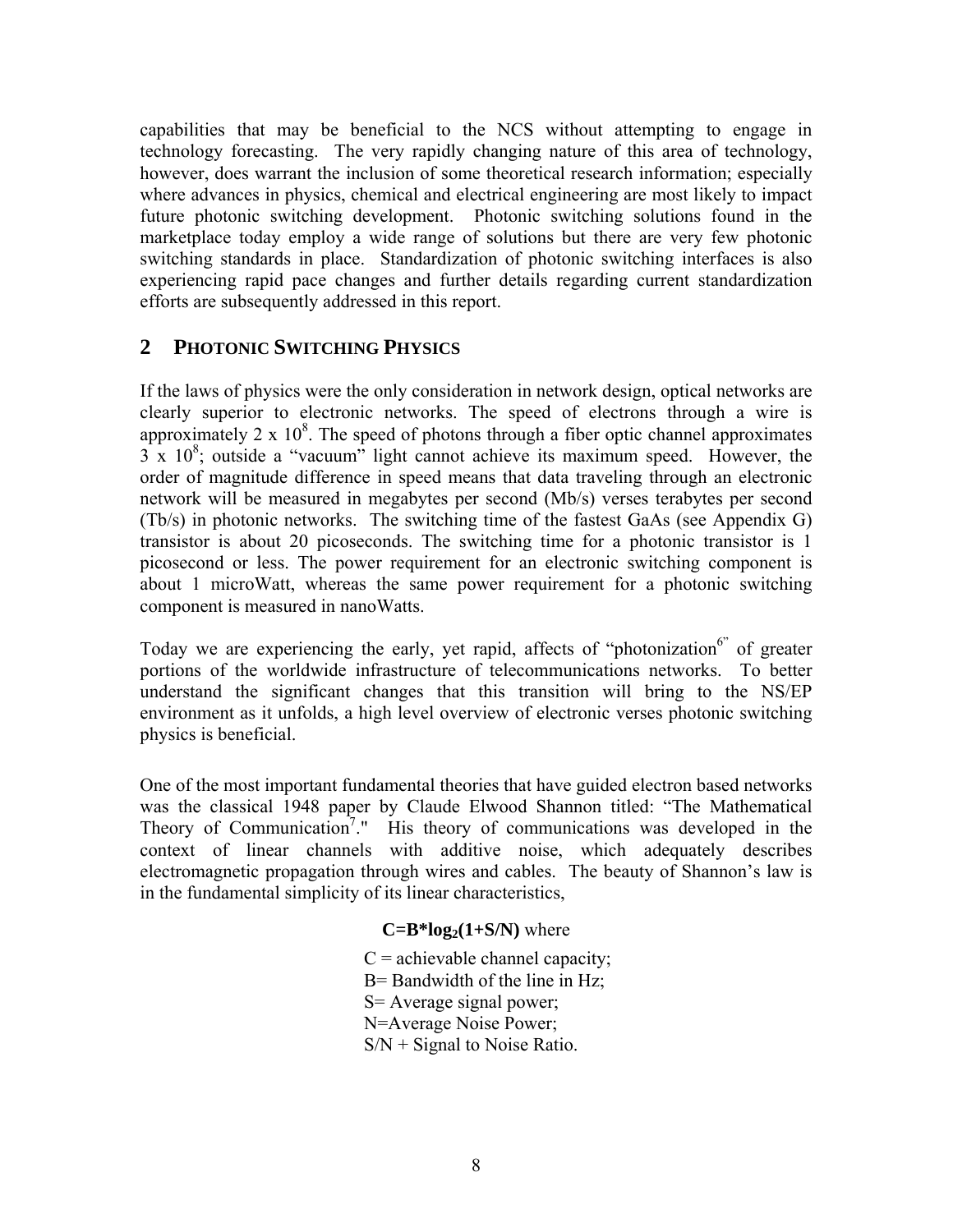<span id="page-8-0"></span>S/N is usually measured in decibels (dB) where  $dB = 10*log_{10}(S/N)$ . Fading channels or those with multiplicative noise has been studied for applications like wireless communications. Wireless channels remain less manageable than additive noise channels.

With the introduction of practical applications for optical fibre communications we have been confronted with the physics of a nonlinear propagation channel, which in many ways continues to pose major challenges to our understanding. Current research with photonic crystals and bandgap engineering clearly indicates that this difficulty extends into the physics that will ultimately serve optical switching requirements. Unlike electron based networks, optical networks are comprised of input–output relationships that are obtained by integrating a nonlinear partial differential equation that may not be represented by an instantaneous non-linearity. Channels where the non-linearities in the input–output relationship are not instantaneous are much less understood and thus present significant barriers to the progress of new implementations. The understanding of such nonlinear channels, especially in association with memory storage, is a fundamental requirement because communication rates through optical fibres are increasing exponentially. There are several non-linear effects, present in varying degrees at high data rates, and thus are important considerations in the progression of optical switching systems and AON. These factors include: chromatic dispersion, polarization mode dispersion, four-wave mixing, self-phase modulation, and cross-phase modulation. These effects can combine in ways that make theoretical analysis, and thus operational predictions, extremely difficult to anticipate.

A more lengthy treatment of this subject area, with a more concentrated emphasis on relevant physics background and research, is included for the interested reader in Appendix G of this report. However, the reader is alerted to the fact that frontier research areas of optical physics are changing at a pace far more rapidly than can satisfactorily be statically represented. The more conservative, simplistic, and practical approaches that can easily be implemented to achieve today's photonic switching requirements are highlighted in section 4 of this report.

## **3 FACTORS DRIVING TELECOMMUNICATIONS TECHNOLOGY TOWARDS PHOTONIC SWITCHING**

Any inquisitive reader can easily find numerous projections of anticipated growth in the demand for telecommunications bandwidth worldwide. In addition to worldwide population growth and modernization efforts in even the most economically disadvantaged countries, clearly a number of new technologies have contributed to the rapidly increasing demand for bandwidth; especially within the United States. The Personal Communications Service (e.g., wireless voice) era came about just as the rapid increases in data communications requirements associated with the Internet evolved. The advent of Internet technologies have been repeatedly identified as sources of substantial bandwidth requirements through at least 2010. This section considers the need for deployment of optical networks as a means to facilitate the growth demand for bandwidth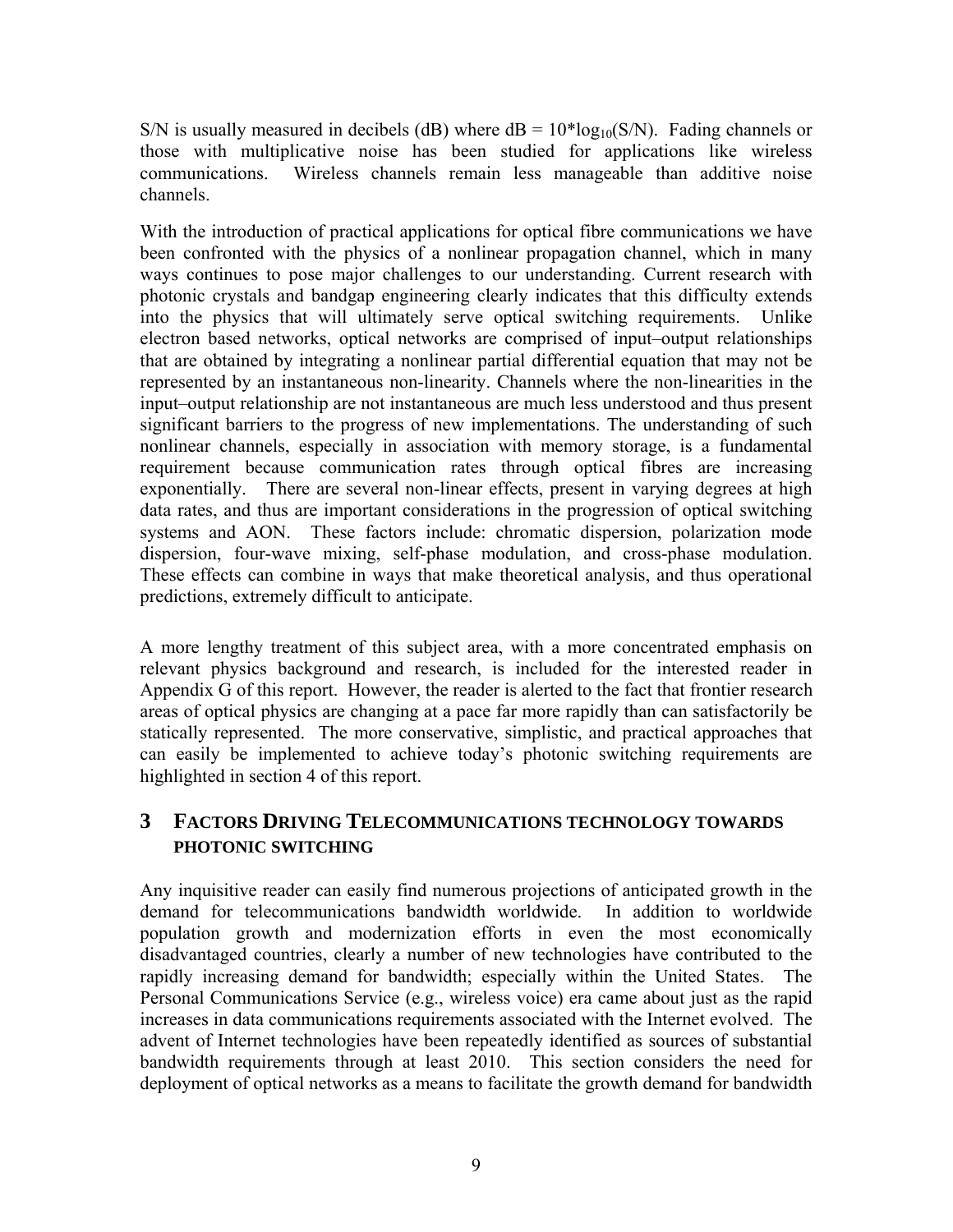<span id="page-9-0"></span>and as a solution to the ever increasing competition and economic pressures to reduce operating costs by carriers.

#### **3.1 Traffic Demand and Growth vs. Technology Improvements**

Optical components and photonic switching technology developments offer the promise of vast increases in bandwidth, speed, and reduced operating costs. However, the existence of this technology alone does not necessarily imply that its implementation in wide-area communications networks will result in either rapid or widespread deployment.

The speed and cost advantages associated with U.S. photonic switching systems is directly related to the installed base and capacity of fiber. Thus, an increase in U.S. fiber installation provides an expansion of capacity by providing an increase in the total of installed fiber miles and the improvement associated with the newest fiber technology. It is therefore relevant to note that the growth rate in fiber miles installed in the U.S. actually reflected a decrease during the most relevant decade. The 1990's started with an installation gain of 25% per year but by the end of the decade this rate of growth had fallen to approximately 18% annually. The overall decrease in fiber mile installation has been attributed to the local bell operating companies. The bell operating companies are responsible for approximately 66% of total U.S. fiber miles.

During the 1995-1996 timeframe the Internet traffic bandwidth growth demand was unusually dramatic. However, the total Internet bandwidth required accounted for only about 2.1% of the total RBOC interoffice bandwidth by 1998. Although Internet backbone traffic grew 1,000% between 1995 and 1996, the growth rate fell to about 100% in 1997 and has remained essentially stable at this rate through present day measurements<sup>8</sup>.

The aforementioned actual statistics recorded for the past decade contrast not only with the projections of industry leaders in the early 1990s, but even with some of the later perceptions and beliefs of a bandwidth explosion. For example, Reed Hundt, former Chairman of the Federal Communications Commission (FCC), in his book titled: "You Say You Want a Revolution," "In 1999 data traffic was doubling every 90 days, as connected personal computers spread across the globe." A rate that doubles every 90 days would equate to an unsustainable annual growth rate of 1,663% per year. An early citation of a similar statistic was contained in the U.S. Department of Commerce's April 1998 report, "The Emerging Digital Economy," which stated, "…one of the largest Internet backbone providers, estimates that Internet traffic doubles every 100 days."

The widespread reporting of such statistics was at least, in part, responsible for creating the belief that a new electronic commerce economy was unfolding and that it was being driven by a communications bandwidth explosion in the U.S. Today, the most common consensus is that some of the Internet traffic growth estimates were based upon unique methods of traffic measurement. Consideration of more comprehensive and better documented evidence suggests a much different picture of bandwidth growth. The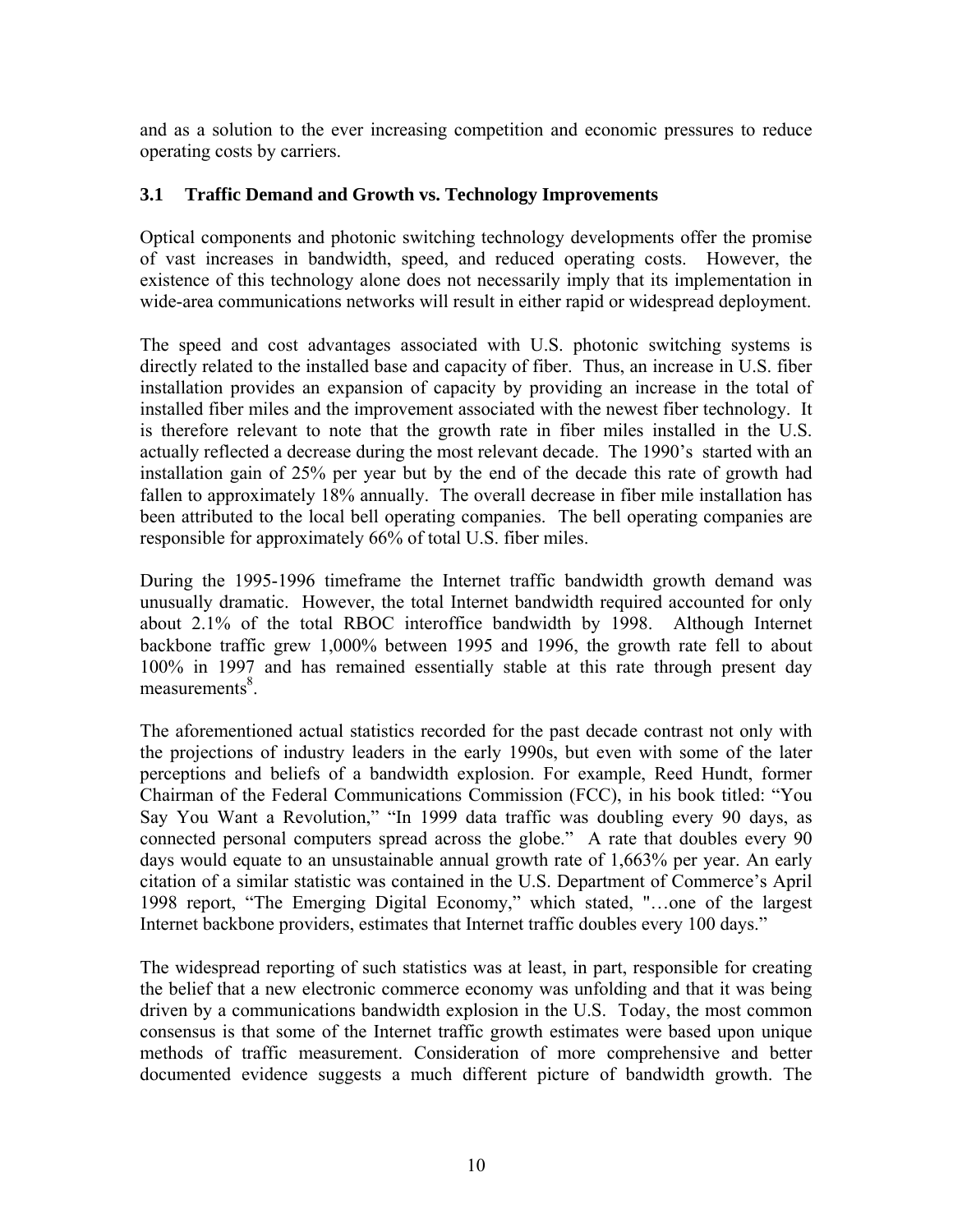<span id="page-10-0"></span>preponderance of evidence suggests that that there has not been a dramatic upsurge in total U.S. bandwidth in use in the latter part of the 1990s and early 2000.

Domestically, the FCC's statistical evidence is consistent with an annual growth of approximately 8% per year for voice and approximately 34% per year for transaction data. International voice traffic has been growing by 17% per year and transaction data traffic is growing at 52% per year. These traffic patterns, combined with Internet traffic, suggest total revenue bearing long-distance traffic in the United States of 214 Gb/s during the latter part of the 1990's. This was comprised of 166 Gb/s of voice traffic, 23 Gb/s of transaction data traffic, and approximately 25 Gb/s of Internet traffic.



**Figure 1 – FCC Based Bandwidth Growth Estimates**

The graph depicted in Figure 1 includes all of the average revenue-bearing traffic, which means that the projections are smaller than the total U.S. capacity required to support the demand. The actual capacity required to satisfy the depicted traffic demand is further described in section 3.2.

Today's technology developments in optical components unquestionably have made dramatic increases in the amount of bandwidth that is possible to achieve. To get a general sense of current technology, consider that a sample optical transport system available for volume shipments in the past twelve months using dense wavelength division multiplexing (DWDM), without OEO regeneration can provide a total of 560 Gb/s across a single 3,600 km optical fiber. Routers with a rich set of packet-forwarding functions have been produced that provide 160 Gb/s throughput using equipment that is about half the size of an average telecom equipment rack. For example, one all-optical wavelength router that became commercially available in the past twelve months can support 256 40 Gb/s data channels.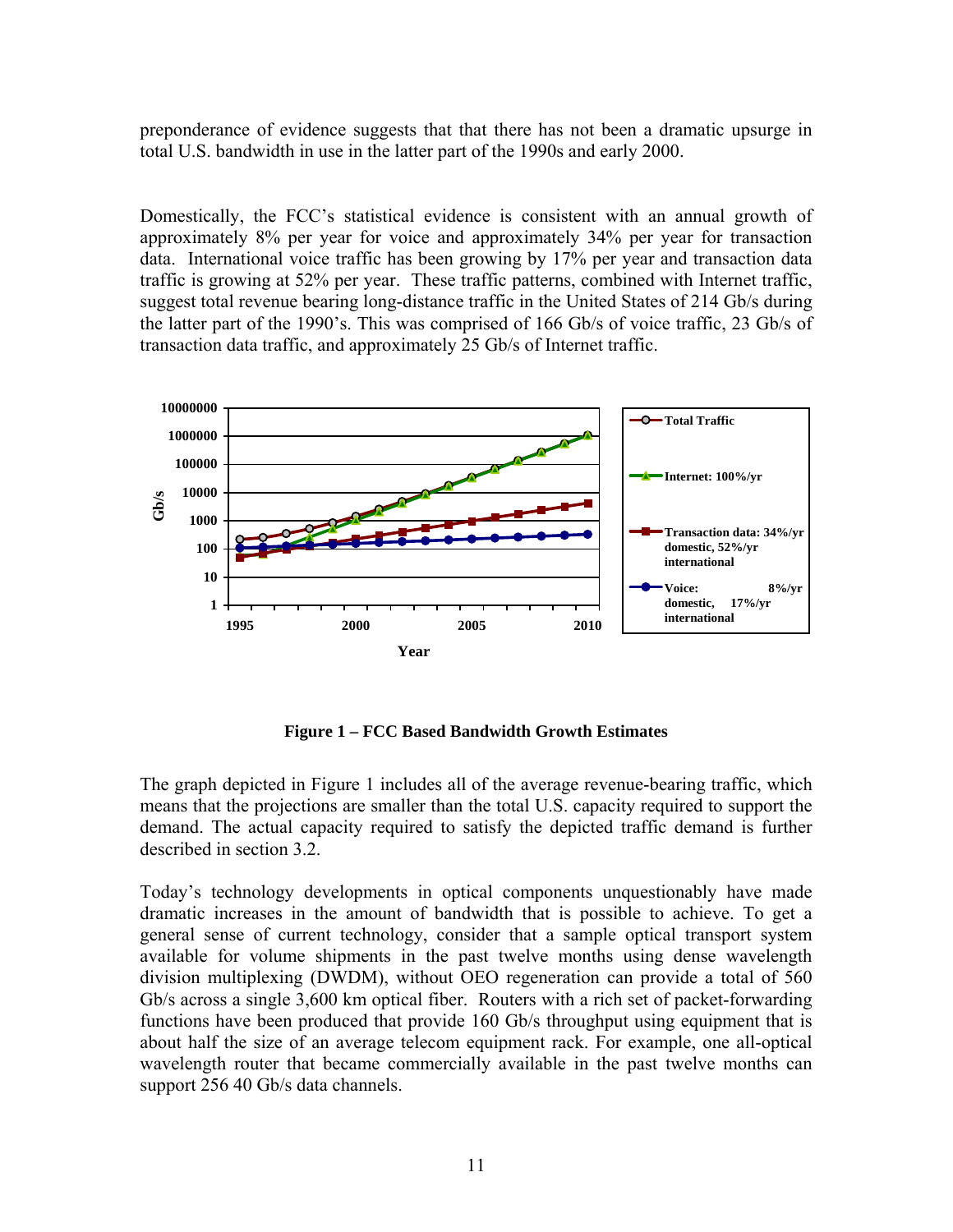#### <span id="page-11-0"></span>**3.2 Network Revenue-Bearing Demand vs. Capacity Requirements**

Figure 1 allows us to consider a number of implications on the revenue generated and the capacity requirements of networks. Where, for example, an industry based revenue centric model has been employed for analysis it has been shown<sup>5</sup> that the average revenue-bearing traffic has to be scaled to include a peak working and protection capacity, overhead, and various other network inefficiencies. If we assume a peak to average traffic ratio of five, and apply a restoration capacity of 70%, add an additional 25% capacity for inefficient channel loading at two different multiplexing levels, it is reasonable to project that the required U.S. capacity is approximately 15 times the average revenue-bearing traffic demand. For a less efficient network this factor would have to be even higher. If it is reasonable to expect that future traffic growth will continue to be dominated by the Internet, which has longer connection distances than voice traffic, it is very possible to understand that capacity will be significantly impacted if the change in the future traffic mix continues to shift from voice to Internet traffic.

#### **3.3 Enabling Technologies and Industry Challenges for building Optical Networks**

The requirements for optical networks include: transparent long-haul transmission, reconfigurability, scalability, and multi-vendor interoperability. The technologies needed include: smart wavelength-routing architectures, wavelength add/drop multiplexers, and optical cross-connects. While a national-scale transparent network can not be affordably achieved today, the concepts of long transparent reach managed on a wavelength basis are likely to become a reality as costs drop. In this architecture a significant reduction in the necessity to regenerate channels can be realized. For a viable network architecture, one needs to include the operators' needs for network management, capacity growth, service flexibility, and survivability. With a continued move from voice to data networks some of this functionality can be moved to the optical layer. This shift in functionality to the optical layer results in a more flexible layer but will require more complexity as well. Industry challenges include accommodating the growth in traffic and network complexity, as well as providing technological solutions for optical performance monitoring and optical network management.

#### **3.4 Switching Technology Growth Estimations**

| <b>Optical Switching Components and Sub-Systems Markets</b> |      |      |       |
|-------------------------------------------------------------|------|------|-------|
|                                                             | 2001 | 2002 | 2005  |
| <b>Mechanical</b>                                           | 63.3 | 69.0 | 65.4  |
| <b>2D MEMS</b>                                              | 43.0 | 95.3 | 298.0 |
| Liquid Crystal                                              | 20.5 | 52.3 | 199.3 |
| <b>Waveguide and sold state</b>                             | 18.2 | 41.2 | 202.0 |
| <b>OEO</b>                                                  | 7.6  | 14.7 | 32.4  |

Industry estimations for the growth of various switching technologies over the short term are available and suggest the following trends: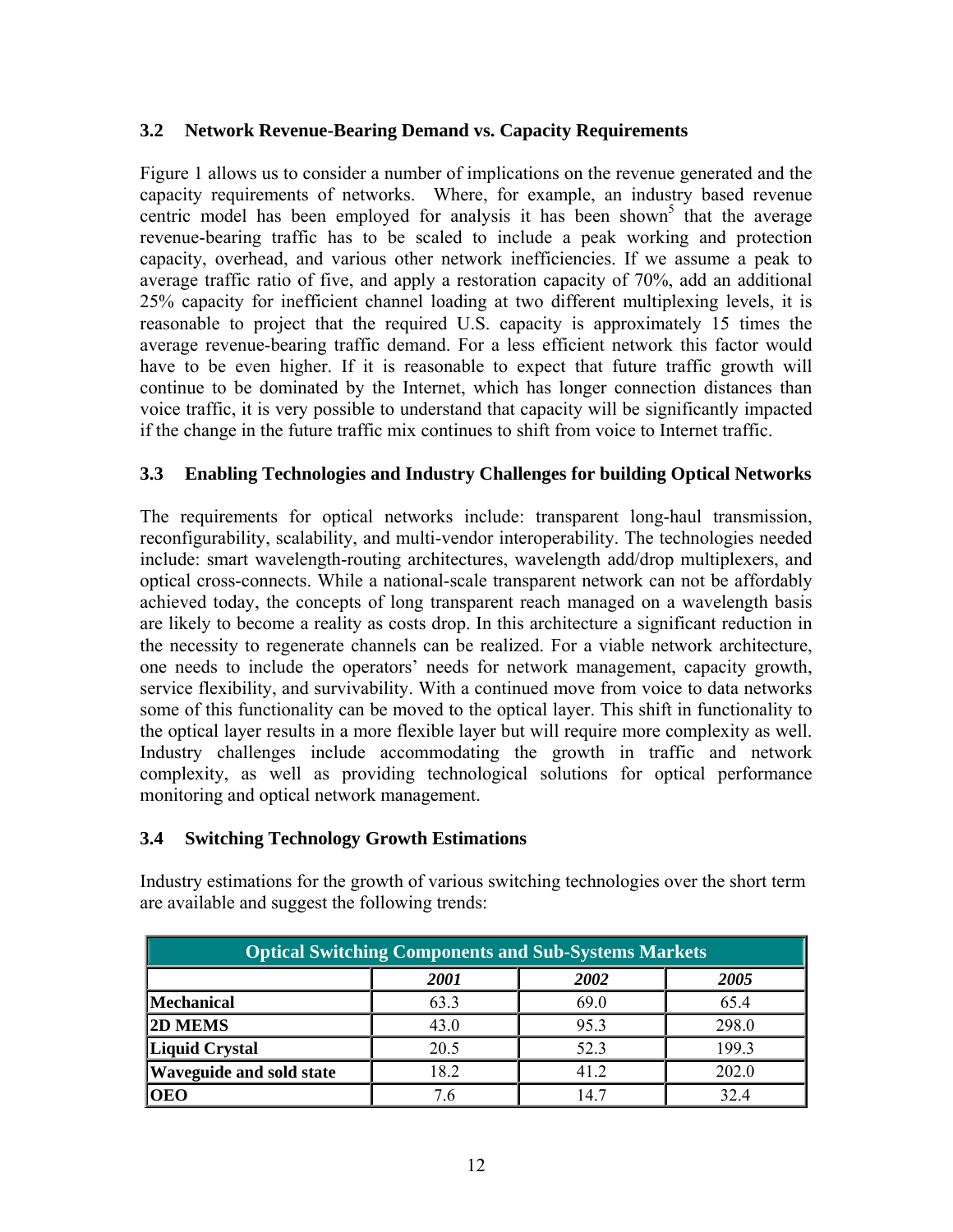<span id="page-12-0"></span>

| MS<br> 3D         | v.v         | $\sim$ $\sim$<br>$\overline{\phantom{a}}$<br>ر. ب | $\sim$ $\sim$<br>-<br>ر ت<br>$\cdot$ |
|-------------------|-------------|---------------------------------------------------|--------------------------------------|
| Im<br>. .<br>---- | .<br>1940 L | 207<br>-<br>. .                                   | $\sqrt{ }$<br>ு⊶                     |

|  | Table 1 - U.S. Optical Switching Components and Sub-Systems Markets (\$ millions) <sup>9</sup> |  |  |
|--|------------------------------------------------------------------------------------------------|--|--|
|  |                                                                                                |  |  |

From the data in Table 1 it is clear that mechanical switching systems will not disappear within the near future. It should also be noted, for example, that today's Micro Electro-Mechanical Systems (MEMS) do in fact rely on OEO conversions upon exit from the photonic switching function.

#### **3.5 Carrier Cost Considerations**

Insight into the benefits that photonic switching has to offer can be obtained from a brief examination of how carrier backbones operate today. Presently, in carrier backbones traffic moves as pulses of light over fiber, but predominantly the pulses have to be converted back into electrical signals in order to switch them from one fiber to another at junction points. On long routes, the light pulses need to be regenerated electrically approximately every 200 miles, depending on the fiber type used. Without regeneration the light pulses can spread into each other, making it impossible for the receiving equipment to distinguish discrete signals from each other. The electrical regeneration required is in addition to optical amplification of the signal, which is carried out using an Erbium-doped Fiber Amplifier (EDFA). On a long distance route, the need to regenerate signals can add up to a lot of OEO conversions. For example, a connection between New Your and Los Angeles could require as many as 20 to 30 signal regenerations. At each regeneration station, dense wave division multiplexing (DWDM) equipment is required to terminate wavelengths, and transponders are needed to convert the optical signals to electrical. Then the signals are re-shaped, re-timed, and re-synchronized and sent back out through additional transponders and DWDM equipment to the next segment of the connection.

The signal regeneration process is expensive not only in additional equipment and spare parts but also in rack space, personnel, training, and maintenance costs. Additionally, the large number of OEO conversions required makes it more difficult to take advantage of technology innovations quickly because in many cases it is necessary to upgrade all 20 –30 sites just to increase the capacity of a single route.

#### **3.6 Traffic Conclusions**

Traffic growth for Internet applications is likely to continue to be the dominant area of bandwidth growth requirements in the foreseeable future, thereby creating a greater demand for a new optical layer architecture. The value of an optical layer architecture is beginning to be realized within the user community. One important difference between the traffic patterns generated by Internet connectivity is that on average these connections are significantly longer in duration than conventional voice connections. This creates an opportunity for network cost savings by using ultra-long reach systems with optical switching technologies to route and manage those connections.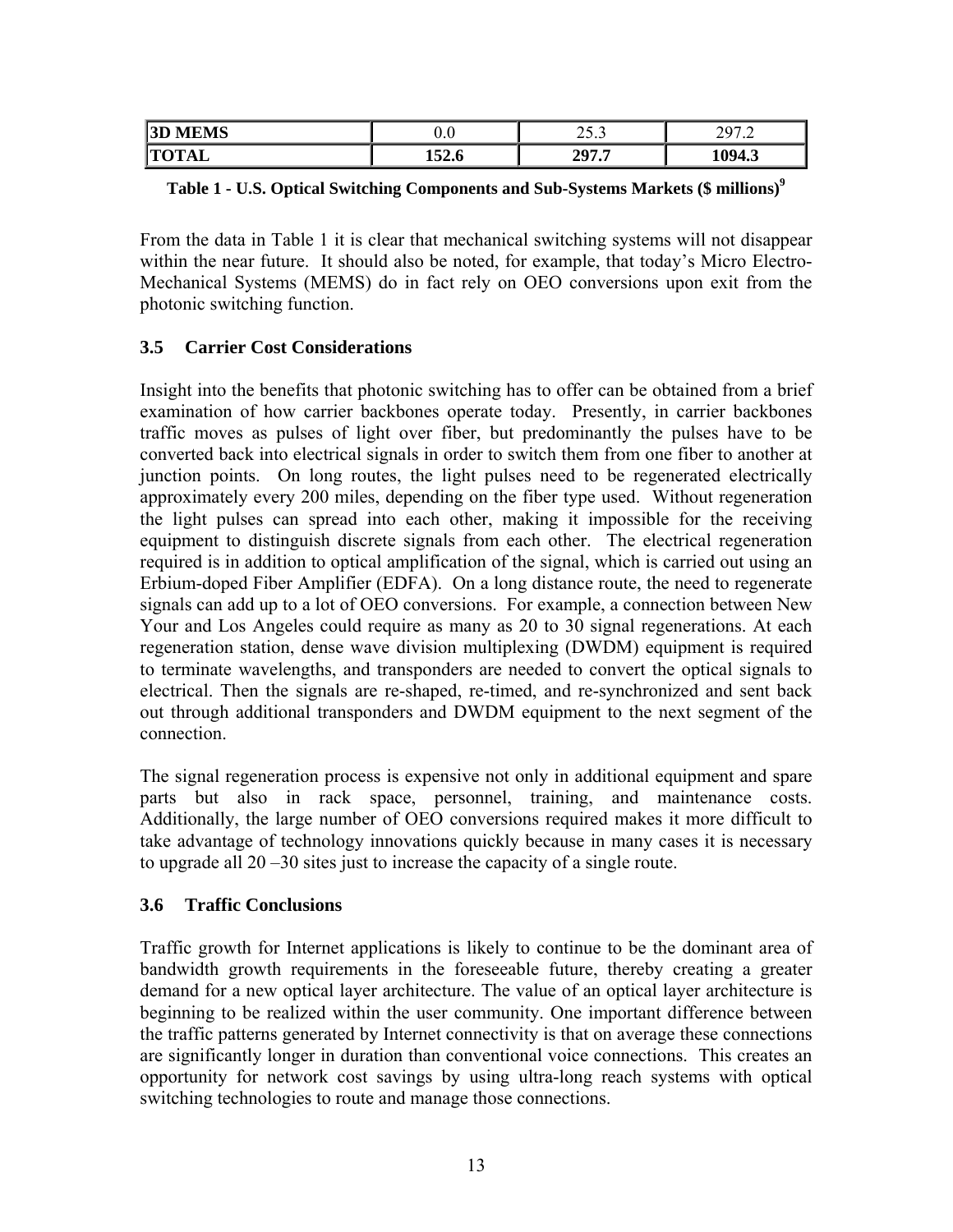## <span id="page-13-0"></span>**4 TECHNOLOGY AND ISSUES IN PHOTONIC SWITCHING**

#### **4.1 Building Blocks of Photonic Switching**

As indicated in Table 1 there are several different market technologies available today that can be used to develop the fundamental building blocks required for photonic switching. Present day commercial offerings of photonic switching systems are limited in terms of scalability. However, the existing product offerings are sufficiently attractive for service providers, cutting edge organizations, and organizations with very large scale requirements. However, it should be noted that there is no present indication that today's technologies will reliably scale to handle very large switching requirements. Currently, there exists a number of all-optical switching devices, including the birefringent-fiber polarization switch, the optical-fiber Kerr gate, the two-core-fiber nonlinear directional coupler, the birefringent single-core-fiber, the nonlinear fiber-loop mirror, the solition dragging logic gate, the bistable nonlinear optical switching device, the spatial soliton beam switch in a planar waveguide, the nonlinear polarization switch in a semiconductor waveguide including a multiquantum well waveguide, the semiconductor interferometer switch, the nonlinear Bragg semiconductor waveguide switch, and the bistable optical switch. This section provides a brief overview of the most dominant photonic switching techniques, to include (1) planar waveguides, (2) micro electro-mechanical systems (MEMS), and (3) bubble switching. Additionally, this section also identifies several promising technologies that currently may be characterized as belonging to the research and development arena. One clear point is that virtually all current photonic switching technologies are at an early stage of development. Therefore, it is premature to say, at this time, which technology will be widely deployed.

#### **4.2 Planar Waveguide**

A planar waveguide is also known as a slab-dielectric waveguide. A formal definition for the term may be found in the ANSI T1.523-2001 "Telecom Glossary 2000." Essentially it is "an electromagnetic waveguide that consists solely of dielectric materials<sup>"</sup>

A planar waveguide essentially creates glass fibers on silicon chips and routes light from one of these fibers (these are the waveguides) to another. The advantages that an optically-confined planar geometry can bring to laser devices includes: high optical gains, low laser thresholds, compatibility with diode pump lasers, excellent thermal management, fabrication techniques that can be applied to a broad range of materials, and the possibility of integrating functions for highly-compact waveguides.

#### **4.3 Micro Electro-Mechanical Systems (MEMS)**

This technology uses tiny, moveable mirrors that are embedded into semiconductor materials. The scalability that MEMS offers comes from using semiconductor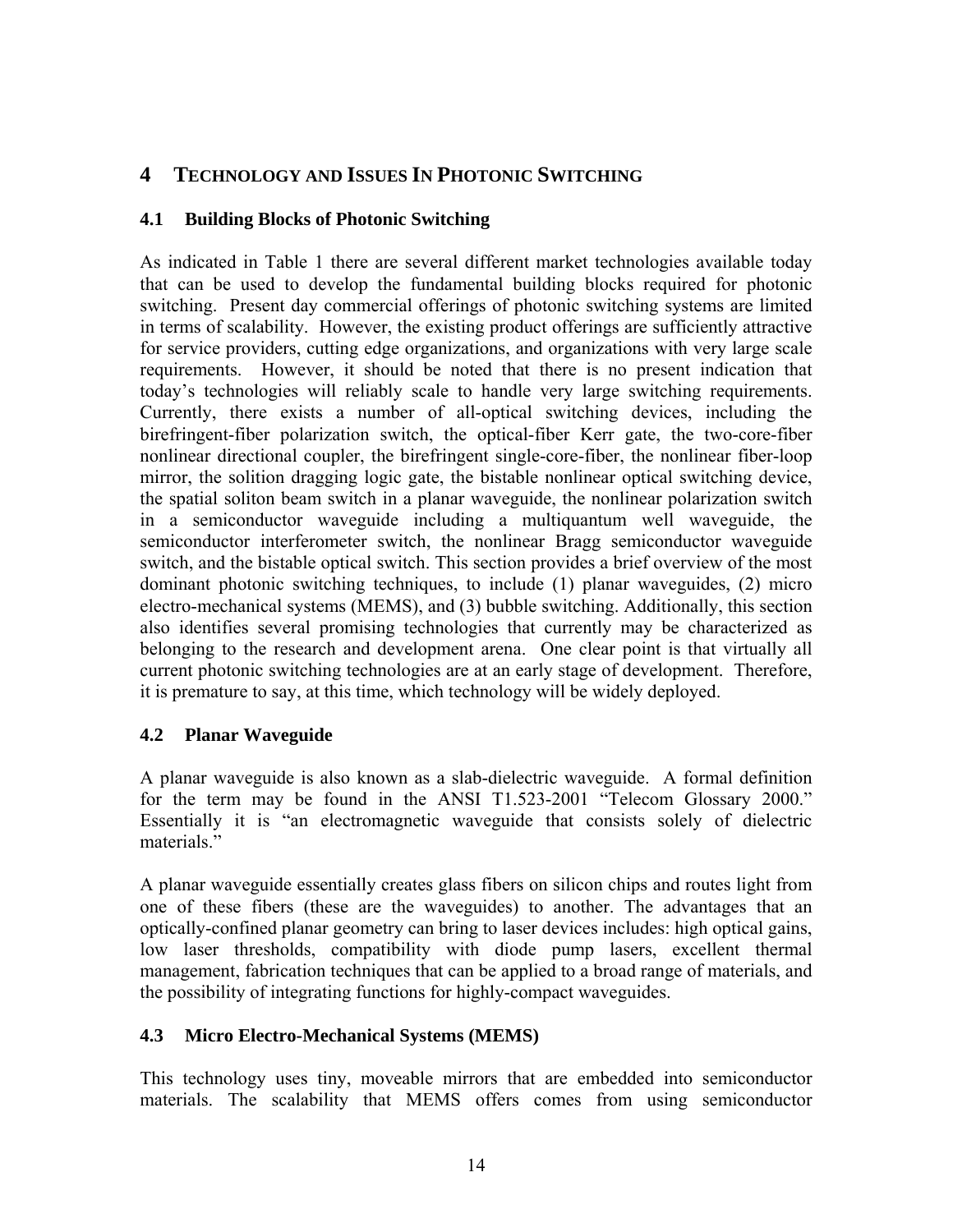<span id="page-14-0"></span>technology. MEMS embeds large arrays of microscopic mirrors in silicon and enables each mirror to be tilted to deflect individual beams of light.

Currently, vendors have successfully produced an array of 256 x 256 mirrors in a one inch square piece of silicon. This results in a 256 x 256 port switch. It is believed that over time this technology can be refined to produce a 1012 x 1012 port switch for use in optical cross connects.

One historical downside of MEMS is that a lot of light gets lost. The technology was originally designed for very large screens such as those used at sporting events. The technology was then modified for use in photonic switches. Light signals leaving MEMS are so weak that they must be electrically regenerated on exit. The weak photonic signals are presently a tradeoff to achieve a relatively large-scale optical switch. Research scientists at the Massachusetts Institute of Technology (MIT) have invented what some are calling the perfect mirror because it is able to reflect light at any angle with virtually no loss of energy. One potential application identified for the MIT solution is the improvement of MEMS performance<sup>10</sup>.

Some critics have expressed concern that, over time, the moving mechanical parts in MEMS products could wear out or jam in place over time. The point is often raised that telephone companies moved away from mechanical switches a long time ago. The rate at which mechanical systems jammed was an important factor motivating the evolution of that technology and it's the same reason that is causing some people express concerns about the long term future of a MEMS switch in the central office.

Presently there are fully integrated, three-dimensional MEMS optical switching systems that have been offered in the marketplace. These solutions can be used as the core of alloptical cross connects and add/drop multiplexers. Unlike their electronic switch counterparts, which are typically limited to bit-rates of 10 Gb/s, MEMS switching technology is able to handle virtually any type of high bandwidth signal in today's 10 – 100 Gb/s environments. MEMS technology promises to relieve many of the bottlenecks found in optical network switching. MEMS technology by definition supports scalability by allowing any data rate or transmission protocol to travel across the switch.

#### **4.4 Bubble Switching**

With bubble photonic switching systems the switching device itself consists of a planar lightwave circuit with intersecting silica waveguides. At each intersection, a trench is etched into the waveguide. The trenches are filled with an index-matching fluid that enables transmission in a normal condition. To direct light from an input to another output, a thermal inkjet element creates a bubble in the fluid at the intersection between the input waveguide and the desired output waveguide, reflecting the light by total internal reflection.

Industry announcements of bubble based photonic switching systems intended to scale up to 512-by-512 ports, with each port operating at speeds of 10 Gb/s have been issued and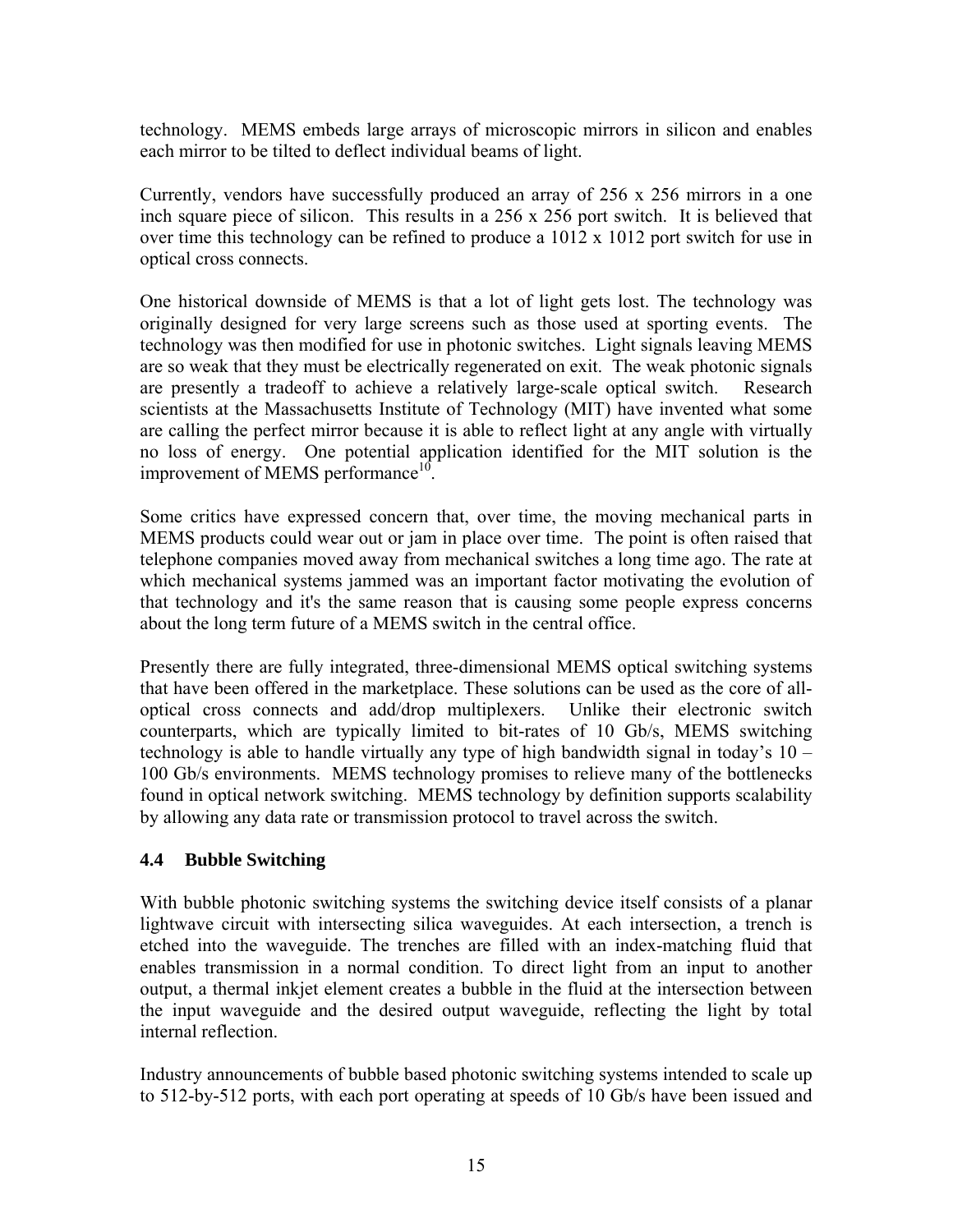<span id="page-15-0"></span>it has been projected that by 2004 bubble photonic switching systems will scale to as many as  $4,000 \times 4000$  ports; each operating at 40 Gb/s.

Bubble photonic switching advocates point out that the bubbles act like mirrors without suffering the drawback of having tilting mechanisms that could jam or wear out over time. A basic bubble photonic switching building block can, for example, be a 32-by-32 port switch on a chip. Inside the chip, there is a matrix of microscopic channels filled with a special liquid, through which light travels. At each intersection point, a bubble jet pen can heat the liquid so that it boils and creates a tiny bubble. This acts like a mirror, deflecting light onto the intersecting path. The 32-by-32 port modules can be linked together to create large scale switches.

Bubble jet technology has been used for many years in printers. The manufacturing process is well proven, and the jet pens routinely blow bubbles without any difficulties. The counterpoint to this view is that the bubbles used in printers only have to last a split second before they're allowed to collapse. In an all-optical switch, they could potentially be required to be maintained indefinitely. This implies that the pen would have to continue heating the fluid and raises a question mark about whether this would increase the temperature of the fluid in adjoining channels – and whether that might interfere with their light-carrying properties.

An all optical and transparent bubble platform offers bit rate and protocol independence. Current bubble photonic switching systems can be used to construct large  $N \times N$  optical cross connects, with loss on the average 5 of dB fiber-to-fiber for a wavelength selective crossconnect and 15 dB for a 512 x 512 wavelength interchange. Systems have been built that are transparent at 1300 and 1550 nm wavelength bands.

#### **4.5 Free-Space Optical Switching**

Free-space optical interconnects use the dimension perpendicular to the planes containing the electronics, transmitters, and receivers, rather than concentrating the optical energy via wavelenguides. The main advantages of using free-space optical interconnects relative to electronic interconnects include:

- Lower power dissipation along with higher interconnection densities;
- Greater reliability, cost reduction, and improved utilization of chip areas for processing;
- Reduced crosstalk and electromagnetic interference sensitivity
- Improved clocking and signal timing

Space switching involves changing the path of an optical signal without changing either the wavelength or color. There are a number of performance metrics that must be satisfied in order to pass the signal through without alteration. These metrics include the thermal stability, size, power requirements, and reliability.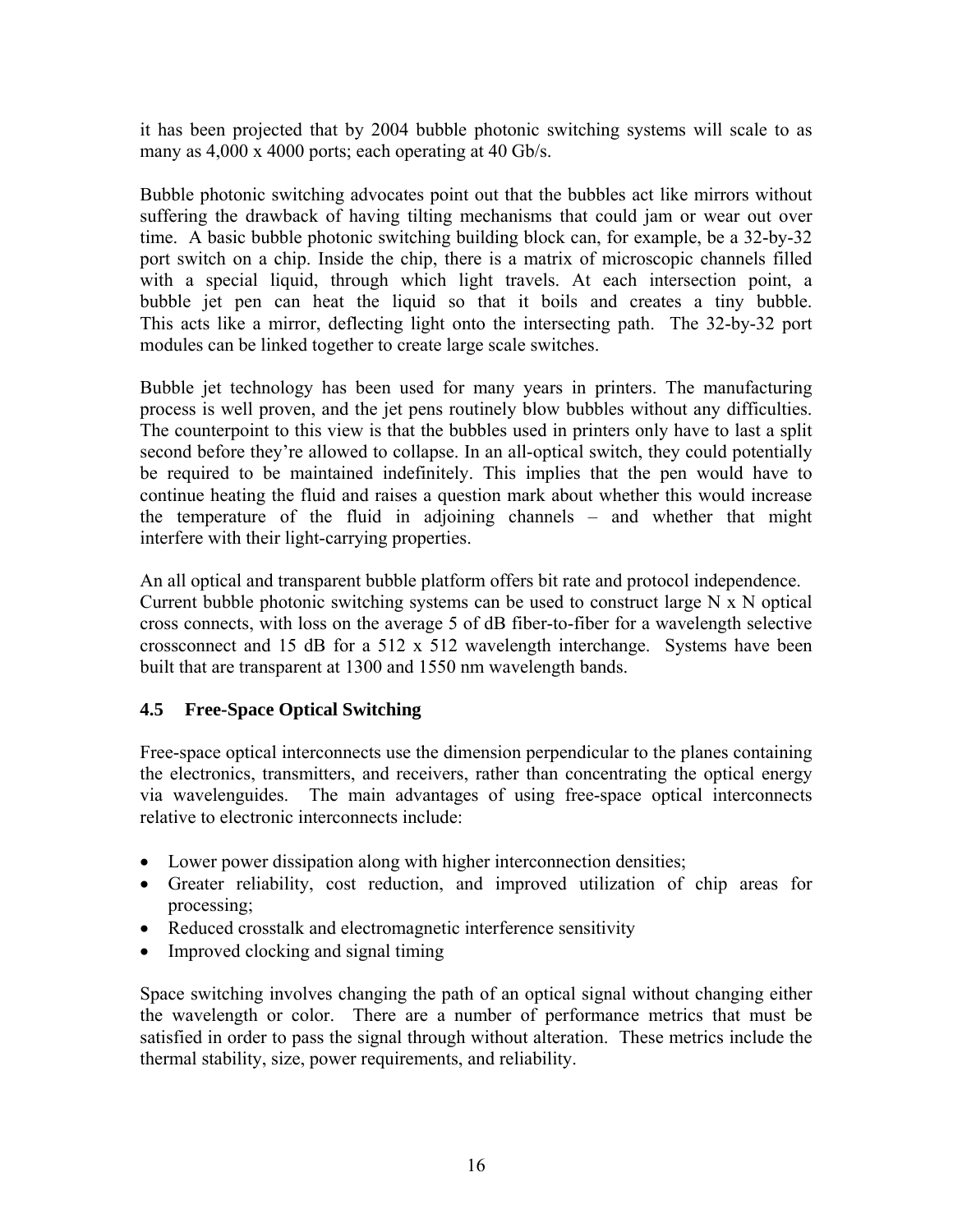<span id="page-16-0"></span>Primary limitations with free-space switching are the alignment and packaging of optical transmitters, optical channel elements, and optical receivers; the optoelectronic transmitter and receiver cost, reliability and fabrication; and the loss of optical power along the interconnection path. The delay of the signals, although constant, is unlikely to be less than in electronic interconnections.

The limitation in the number of ports for a single-chip switch is determined by the available chip size and the comparatively long length of the switching elements, which is in the order of hundreds of micrometers. The uncertainty about implementing switching fabrics larger than  $100\times100$ , may leave photonic space switching best suited for crossconnect applications at the present time. Cross-connect applications involve connections between terminal blocks on the two sides of a distribution frame.

#### **4.5.1 Photonic Switching Performance and Technologies**

In order for a photonic switching signal to pass through the switch unaltered, the switch design must effectively address a number of performance metrics. Naturally, cost, manufacturability, thermal stability, reliability, and physical characteristics, such as size and packaging, are always important. Additionally, Table 2 identifies some of the key photonic switching performance metrics.

One of the practical photonic switching problems to solve is that no fiber can carry more than one signal at a given wavelength. Consequently, if two signals at the same wavelength need to be switched to the same output fiber, they will both contend for that wavelength, and one will be blocked. All-optical wavelength conversion addresses this contention problem. Wavelength conversion, as the name implies, translates or converts the input wavelength to another color to match the desired output, within the optical domain. In an optical cross-connect OXC), wavelength conversion could be used on the fly to avoid wavelength contention by taking advantage of an available output "slot." The switched signal wouldn't be blocked because the wavelength conversion device would alter the signal's wavelength to match an "open" output if the originally desired wavelength were taken. Consequently, wavelength conversion would enable nonblocking networks with improved efficiency. A Photonic Cross-Connects (PXC) is defined as an all-optical device (i.e. no OEO conversion) and an OXC as a bit-rate transparent device (i.e. providing OEO conversions at each interface).

| <b>Selected Photonic Switch Performance Definition</b> |                                                       |  |
|--------------------------------------------------------|-------------------------------------------------------|--|
| Metric                                                 | Description                                           |  |
| <b>Cross-talk</b>                                      | Degree to which one channel affects an adjacent one   |  |
| <b>Drive Voltage</b>                                   | The electrical voltage required to control the switch |  |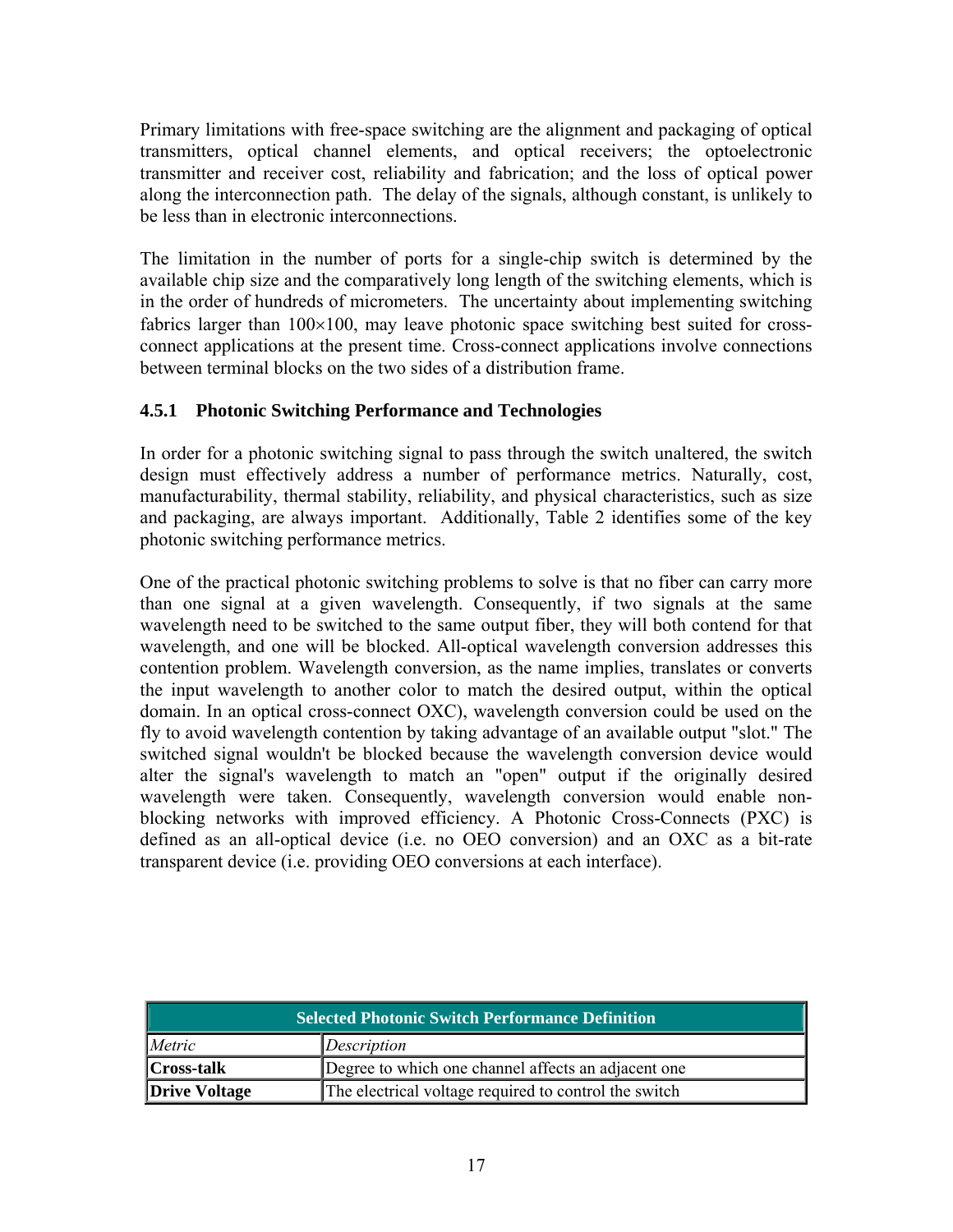<span id="page-17-0"></span>

| Extinction                 | Degree to which an "open" switch lets no light through. A switch          |  |
|----------------------------|---------------------------------------------------------------------------|--|
|                            | with a good extinction ratio is analogous to a window shade that          |  |
|                            | keeps a room totally dark                                                 |  |
| <b>Insertion Loss</b>      | Reduction of the strength of the signal, attenuation                      |  |
| <i><b>Polarization</b></i> | Degree to which the polarization of the photonic signal is altered.       |  |
|                            | <b>Dependent Loss (PDL)</b> PDL introduces errors at the optical receiver |  |
| <b>Speed</b>               | Time required to complete the switching function completely               |  |

#### **Table 2 - Selected Photonic Switch Performance Definition**

Both public and private organizations are presently working on photonic switching and wavelength conversion, using a variety of technologies. At this point in the development process it does not appear that there will be any one-size-fits-all solution. A handful of technologies will mature and succeed. Table 3 lists some of the current technologies that are more viable prospects for the near term, while those that are predicated on breakthrough material advances will invariably take a longer time to mature.

| <b>Selected Space-Switching Technologies</b>                |                                                                                                                                                                                                                    |  |  |
|-------------------------------------------------------------|--------------------------------------------------------------------------------------------------------------------------------------------------------------------------------------------------------------------|--|--|
| Technology                                                  | Comments                                                                                                                                                                                                           |  |  |
| Electro-mechanical                                          | Performs well in terms of most performance metrics, but size,<br>reliability, scalability, and cost remain issues                                                                                                  |  |  |
| <b>Indium Phosphide</b>                                     | Attractive for some applications and very fast, but cost is a hurdle                                                                                                                                               |  |  |
| <b>Lithium Niobate</b>                                      | Really shines in terms of speed, but PDL and loss can be problems                                                                                                                                                  |  |  |
| <b>Liquid Crystal</b><br>Display (LCD)                      | Some proprietary solutions are promising. Still, speed, temperature,<br>humidity, and PDL can be problematic                                                                                                       |  |  |
| Micro-<br><b>Electromechanical</b><br><b>Systems (MEMS)</b> | Conceptually a very attractive solution because it leverages well-<br>understood silicon semiconductor manufacturing techniques, but not<br>mature. Reliability and interconnect issues still need to be overcome. |  |  |
| <b>Polymer</b>                                              | Advantageous from a cost perspective, but fundamental material<br>issues remain                                                                                                                                    |  |  |
| <b>Silica</b>                                               | Good in terms of loss, but can be slow                                                                                                                                                                             |  |  |
| <b>Silicon</b>                                              | High integration potential, but cross-talk, loss, and speed can be<br><i>s</i> sues                                                                                                                                |  |  |

#### **Table 3 - Sample Space-Switching Technologies**

Thus there are several market choices available today with respect to the building blocks required for photonic switching. So far the photonic switching systems currently available for purchase have limitations in terms of scalability. While existing product offerings are attractive for leading edge technology consumers is not clear which of today's technologies, if any, will handle very large scale switching requirements. This section provides a brief overview of current photonic switching technologies including: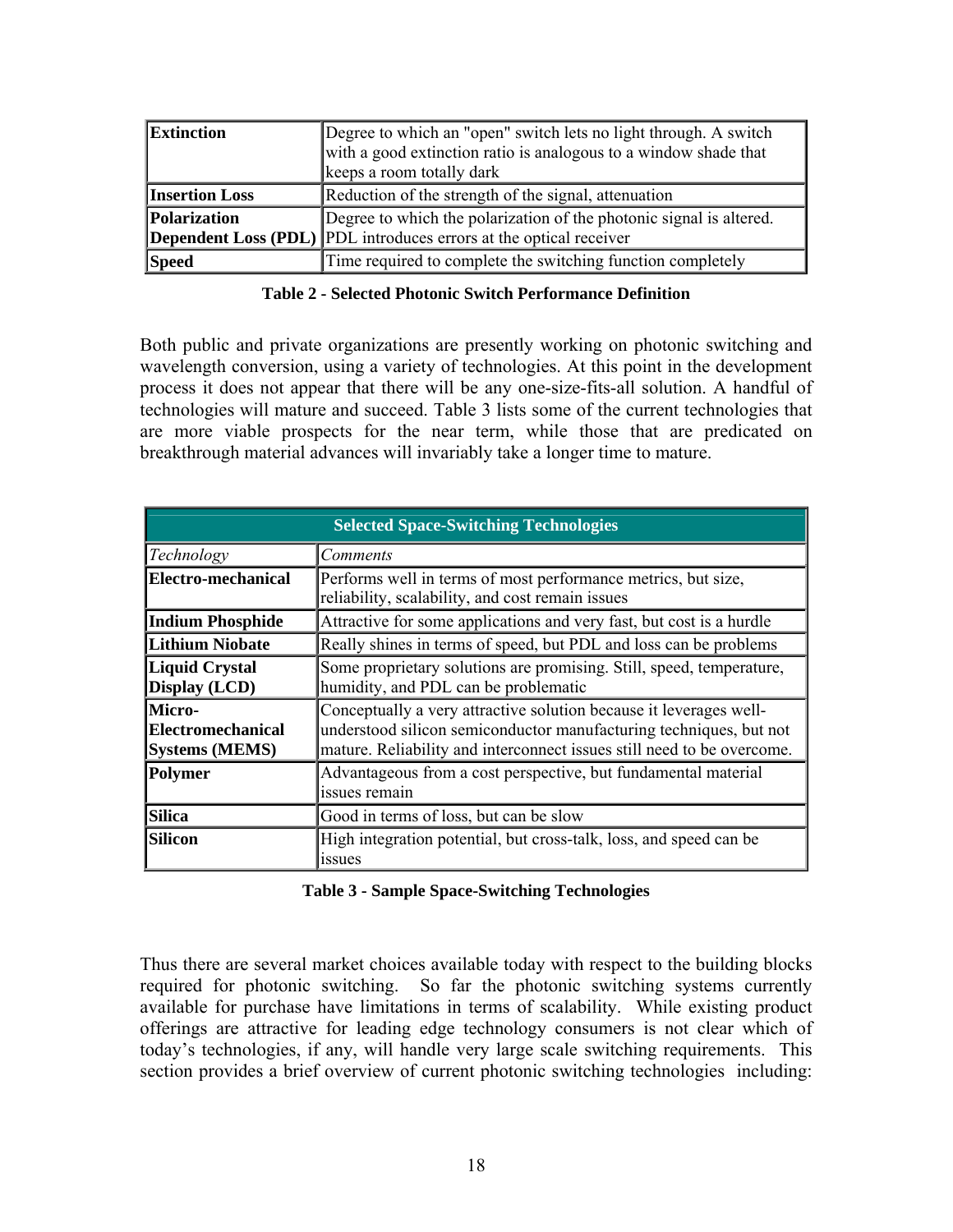<span id="page-18-0"></span>(1) planar waveguide solutions (2) micro electro-mechanical systems (MEMS) (3) bubble switching.

#### **4.6 Electroholographic Optical Switching**

The dream of a speedy all-optical network has so far been thwarted by the widely recognized bottleneck in today's networks where optical switches must convert data to an electrical signal to go from one optical fiber to the next, and then convert the data back to optical to speed it on its way. This conversion requires costly and bulky equipment, and when it is necessary to scale up to the high-bandwidth data streams demanded by the latest optical networks, these switches quickly loose their cost-effectiveness. A better solution is an all-optical device that can affordably switch gigabytes of data without conversion.

Optical switching devices have been constructed from arrays of tiny mirrors, liquid crystals, ink-jet bubbles and other technologies. One of the other solutions presently under development employs the use of holograms. This process involves the creation of ribbon like holograms within crystals that are arranged in rows and columns to form a trellis structure. When electrically charged, the holograms selectively deflect specific colors onto new paths, while the rest of the light wavelengths pass through unaffected.

Devices have been build that can perform switching functions in as little as 10 nanoseconds. It is believed that future versions will be able to perform even better. Although present optical switches are judged more by the number of wavelengths they can process rather than the switching the speed the speed of electroholographic optical switching may be much more attractive when intelligent optical routers that can analyze and optimize the path of individual data packets are deployed.

#### **4.7 Soliton Light Bullets**

Optical solitons are special solitary waves that are orthogonal, in the sense that when two of these waves cross one another in the medium, their intensity profiles are not altered, and only phase shifts occur as a result of the interaction. Each wave continues to travel as an independent entity.

A "light bullet" is a three-dimensional soliton that is self-guided in the two transverse spatial dimensions and in the direction of propagation due to the balance of material anomalous group-velocity dispersion (AGVD) and nonlinear self-phase modulation (SPM). The term light bullet comes from the fact that it can be though of as a tiny bead of light propagating long distances without change. Numerical simulations and stability analysis suggest that index saturation or higher-order nonlinearity is required for the existence of propagating light bullets.

Light bullets have several key characteristics. They have great potential for massive parallelism in space and pipelining in time. Light bullets also operate on the scaling law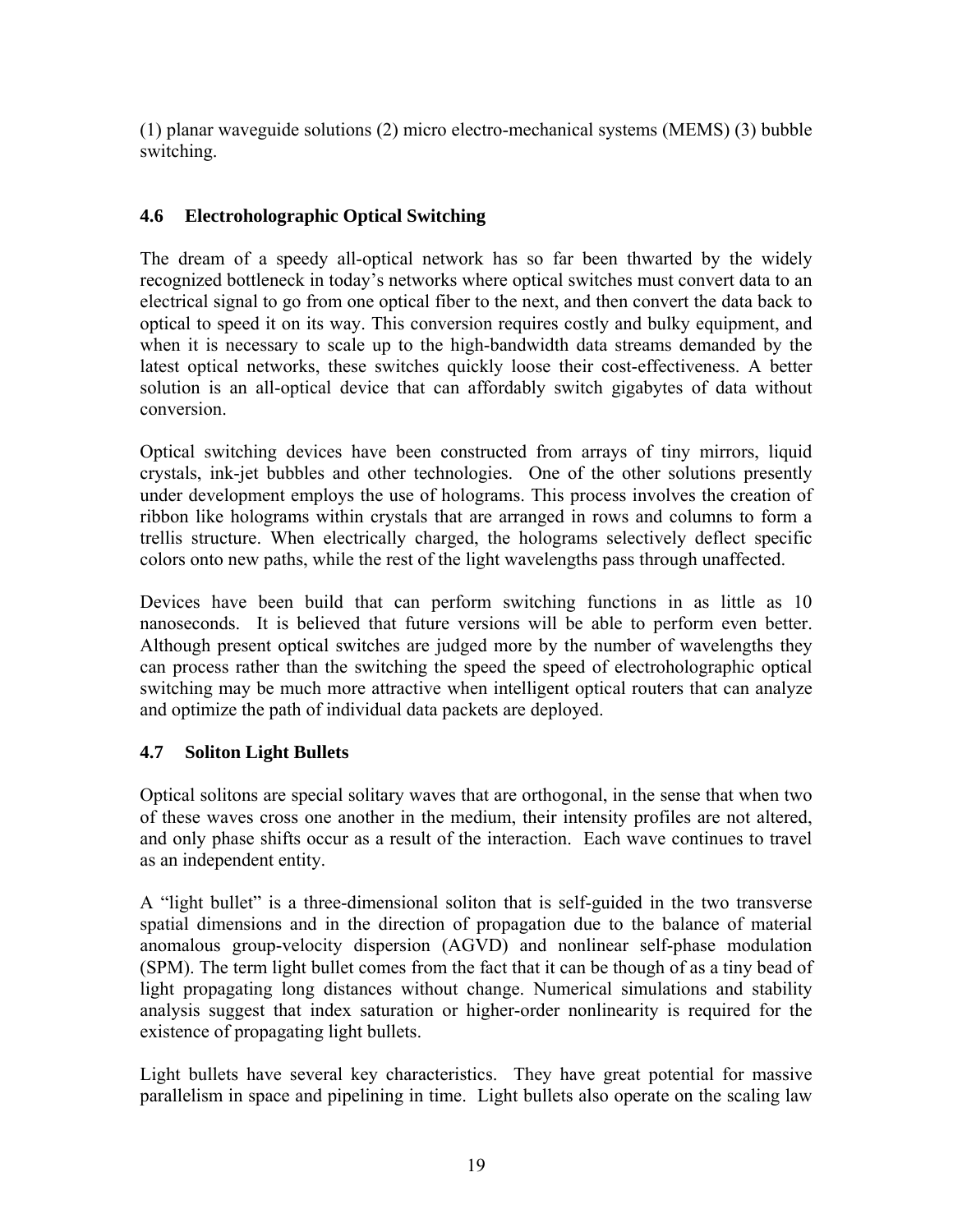<span id="page-19-0"></span>that suggests that smaller light bullets require less energy. Thus a light bullet lasting 100 femtoseconds could carry as much data, with far less energy required, than a 200 femtosecond light bullet.

The NASA Ames Research Center acquired a patent for an invention that describes devices using light bullets to perform ultra-fast, all-optical switching. The technology enables all-optical switching in a solid state device, such as a planar slab waveguide made of highly nonlinear optical materials including: highly non-linear glasses, semiconductor crystals, and/or multiple quantum well semiconductor materials. It uses optical pulses in the planar waveguide, and these pulses are stable and self-supporting due to nonlinear effects that balance the effects of dispersion and diffraction, i.e. these pulses are light bullets. The advantages are the potential for massive parallelism, in space, and pipelining, in time.

The Ames researchers have performed computer simulations and developed designs for an all-optical switch made of highly nonlinear materials. In the NASA switch configuration, light bullets propagate through, and interact nonlinearly with each other within a planar slab waveguide to selectively change each other's directions of propagation into predetermined output channels. The multiple quantum well semiconductors are of particular interest since they require far less power (below 1 watt) of light intensity in order to support the light bullet propagation. The resulting performance is predicted to enable low power, high speed 100 femtosecond light bullet switching in a small device, that should be easy to manufacture using current semiconductor manufacturing techniques. Soliton switching occurs because propagating light bullets interact in such a way that they are deflected into different output channels from the waveguide.

#### **4.8 Photonic Crystals**



**Figure 2 – MIT Image of a 3-Dimensional Crystal** 

At the most fundamental level of photonic switching systems, it is necessary to employ a material that can provide as much control over light as possible. The importance of photonic crystals to photonic switching is paramount. A photonic crystal is a periodic arrangement of atoms or molecules. It is a crystal lattice that results when a small basic building block of atoms or molecules is repeated in space. Of special importance is that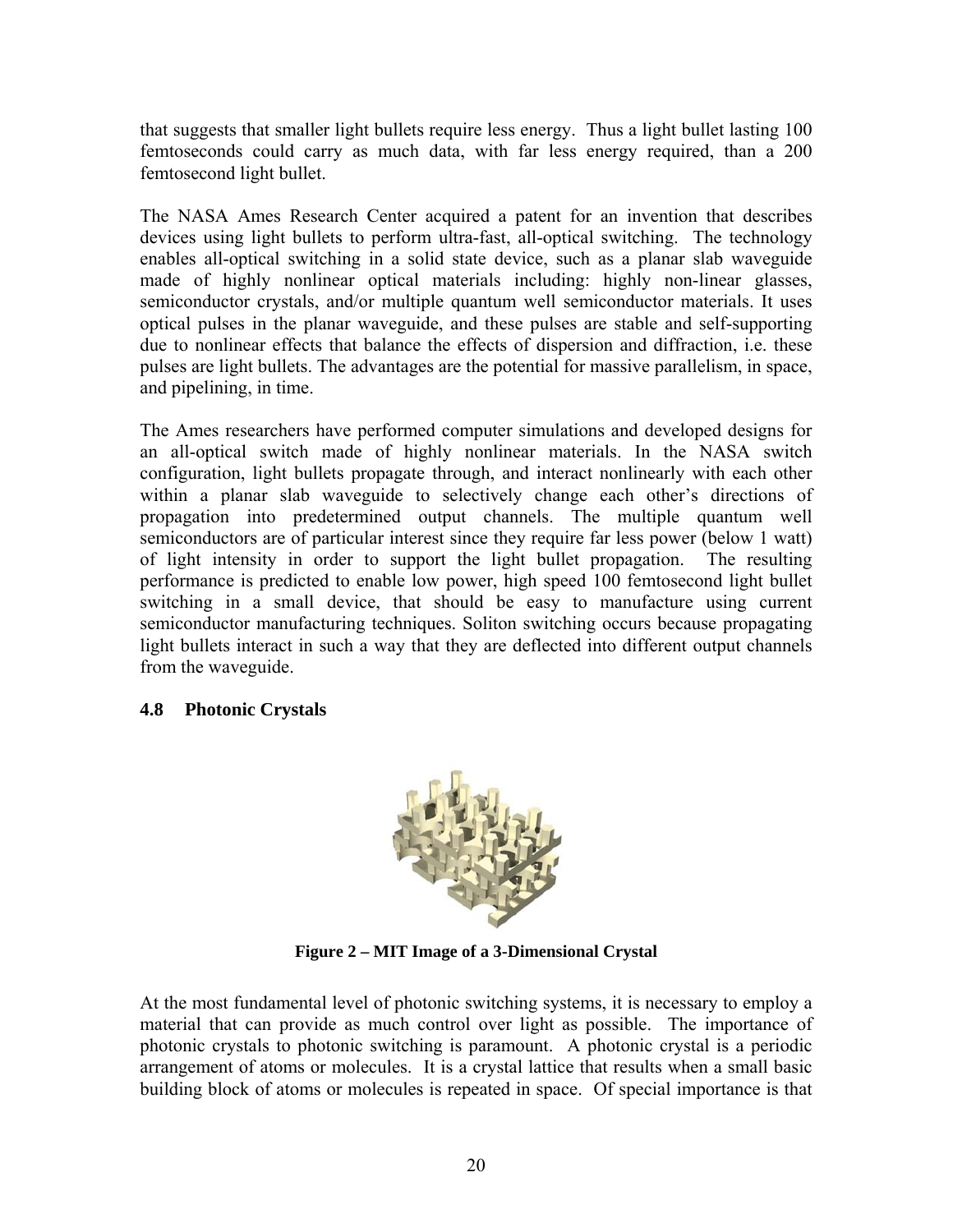the lattice can be built to introduce gaps into the energy band structure of the crystal such that a photonic band gap is constructed. If the crystal lattice potential is strong enough the gap can be made to extend in all directions resulting in a complete band gap. The properties of crystals have been exploited such that there are one, two, and three dimensional photonic crystals being developed. Since photonic crystals are not a naturally occurring phenomenon; it is necessary to build them. Chemical engineers and other scientists are aggressively pursuing this area of technology in order to best facilitate the manipulation of photons to control electromagnetic radiation for potential telecommunications applications that include: optical switching, micro-fabricated lasers, waveguides, and light-emitting diodes.

To build a photonic crystal requires the creation of a periodic structure from dielectric material. The dielectric serves as an electrical insulator or in which an electric field can be perpetuated with a minimum loss in power. The photonic material must be arranged in a lattice structure that repeats itself identically and at regular intervals. Only when the assemblage is precisely made, the resulting crystal can have a photonic bandgap. A photonic bandgap provides a range of forbidden frequencies within which a specific wavelength is blocked and light is reflected. With the exception of the bandgap, a properly constructed photonic crystal will transmit wavelengths of light up and down the electromagnetic spectrum. Today, it is possible to predetermine the bandgap by engineering the lattice spacing of the photonic material to match the wavelengths that needs to be blocked. This has significantly enhanced the ability to control and manipulate light by sending it down assigned routes and around loops and bends.

Advancements in the area of photonic crystals are an ongoing process. For example, a scientist working under funding from the National Science Foundation discovered a new process enables the "cutting" of 3 dimensional arrays of holes in a polymer material. Essentially this process creates an orderly pattern of air bubbles throughout a polymer film by using a simple solvent. By controlling the polymer, solvent, humidity and flow of air across the polymer, the condensation of tiny uniform water droplets is created. The droplets sink into the polymer film and the process repeats itself on its own until the film is filled with a three dimensional array of water bubbles. When the solvent and water evaporate, they leave behind a polymer scaffold with a lattice of equal-sized air bubbles.

Work on photonic switching crystals today is primarily focused on three-dimensional, periodic dielectric structures with lattice spacing on the order of the wavelengths of light. Figure 2 illustrates a three-dimensional crystal. A two-dimensional photonic crystal is periodic along two of its axes and homogeneous along the third. The simplest possible photonic crystal is comprised of alternating layers of material with different dielectric constants. Three-dimensional crystals continue to cause a great deal of excitement because of their capability to create a complete band gap. This is a frequency range for which no light can propagate in a crystal in any direction, causing radical modifications of the density of radiative states. The result is a quantum-optical phenomena such as spontaneous emission inhibition or localization.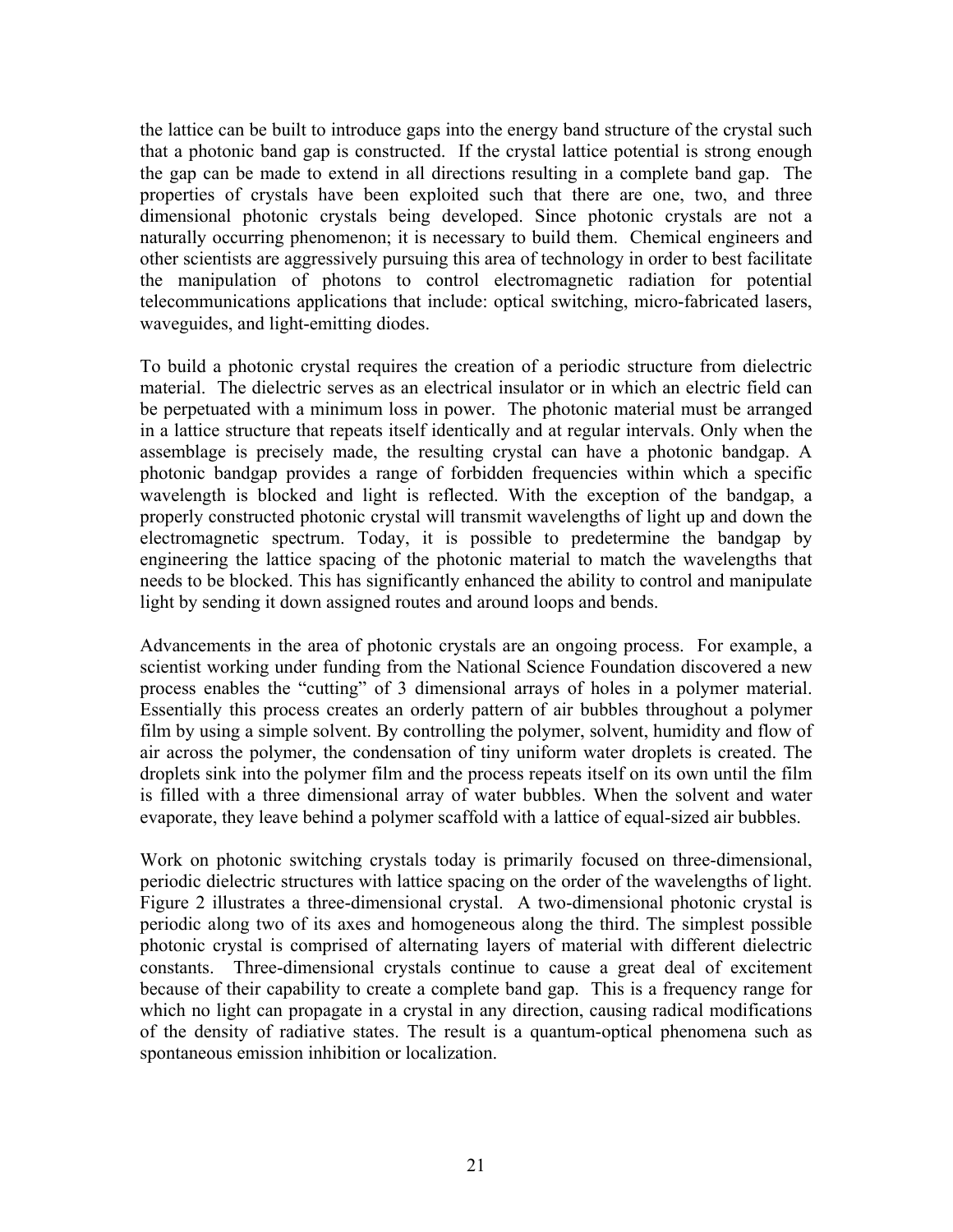#### <span id="page-21-0"></span>**4.9 Bandgap Engineering**

A large number of semiconductor materials can be used to manufacture quantum structures; see Appendix G Figure 7. In addition, one can "mix" different semiconductors with favorable properties into an alloy. This "play" with input parameters is usually referred to as bandgap engineering. This opens fascinating possibilities for fabrication of e.g. laser structures: One can select semiconductor materials in such a way that the laser emits at an almost arbitrary wavelength. More specifically, it is possible to design and construct photonic crystals with photonic band gaps that prevent light from propagating in certain directions with specific energies. If, for some frequency range, a photonic crystal reflects light of any polarization incident at any angle then it is classified as a complete photonic bandgap. In the crystal, no light modes can propagate if they have a frequency within that range. In order to create a material with a complete photonic band gap, it is necessary to arrange contrasting dielectrics in a lattice that is periodic along three axes.

#### **4.10 Heterostructures**

Heterostructures are the building blocks of many of the most advanced semiconductor devices presently being developed and produced. They are essential elements of the highest-performance optical sources and detectors, and are being employed increasingly in high-speed and high-frequency digital and analog devices. The usefulness of heterostructures is that they offer precise control over the states and motions of charge carriers in semiconductors.

For photonic switching purposes, a heterostructure can be defined as a semiconductor structure in which the chemical composition changes with position. The simplest heterostructure consists of a single heterojunction, which is an interface within a semiconductor crystal across which the chemical composition changes. Examples include junctions between Gallium (Ga) Antimony (Sb) [GaSb] and Indium (In) Arsenic (As) [InAs] semiconductors, junctions between Gallium (Ga) Arsenic (As) [GaAs] and Aluminum (Al) Gallium (Ga) Arsenic (As) [AlGaAs] solid solutions, and junctions between Silicon (Si) and Germanium (Ge) Silicon (Si) [GeSi] alloys. Most devices and experimental samples contain more than one heterojunction, and are thus more properly described by the more general term heterostructure. Further examples of solid state physics compositions and their usage within the visible light spectrum can be found in Appendix G Figure 7.

#### **4.11 Stimulated Raman Scattering and Amplification**

The ANSI Telecommunications Glossary provides the primary definition for Raman scattering as "the generation of many different wavelengths of light from a nominally single-wavelength source by means of lasing action and interaction with molecules, thereby creating many different excited molecular energy levels that produce photons of various energy levels." Raman scattering is primarily concerned with lattice dynamics. High pressure Raman measurements are concerned with shifts in the frequencies of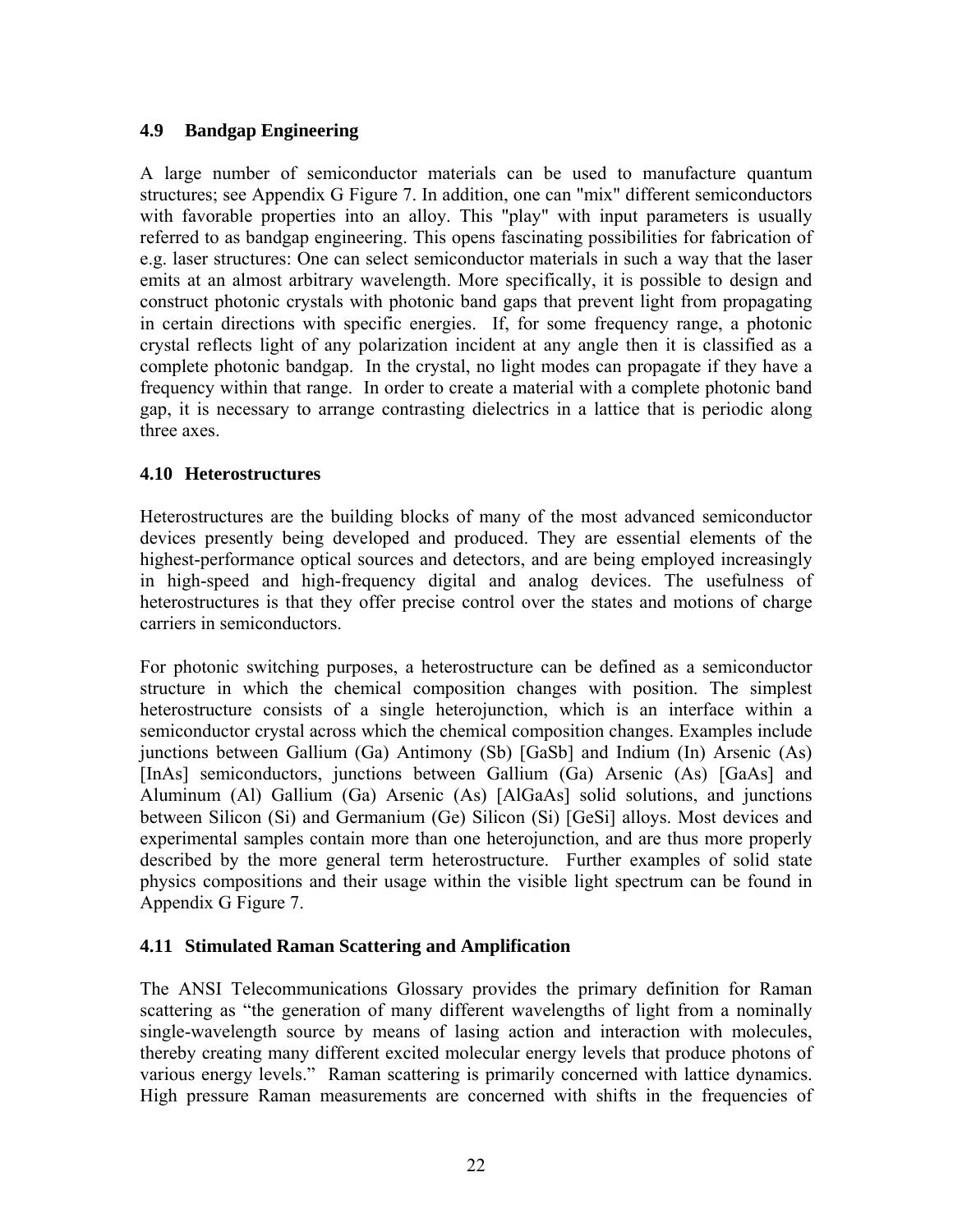<span id="page-22-0"></span>vibrations due to changes in inter-nuclear spacing coupled with the harmonic nature of inter-atomic and intra-molecular interactions.

If a phase transition occurs, the Raman selection rules, which are dependent on the crystal and molecular symmetries, will also change and new spectral features, characteristics for the new lattice, will appear. Thus this method is not only of great help in elucidating crystal structures, but can also be used as a method of qualitative analysis in determining the phases of small thin section areas without destroying them.

Optical amplification process throughout the actual transmission fiber in an optical network, caused by a carefully selected pump-laser wavelength scattering from atoms in the fiber and changing its wavelength to that of the optical signal.

The principle of Raman scattering is that a lower wavelength pump-laser light traveling down an optical fiber along with the signal, scatters off atoms in the fiber, loses some energy to the atoms, and then continues its journey with the same wavelength as the signal. Therefore the signal has additional photons representing it and, hence, is amplified. This new photon can now be joined by many more from the pump, which continue to be scattered as they travel down the fiber in a cascading process.

The ANSI Telecommunications Glossary 2000 also provides us with a primary definition for Raman amplifier as "a device that amplifies an optical signal directly, without the need to convert it to an electrical signal, amplify it electrically, and reconvert it to an optical signal." It is usually accomplished as "distributed' amplification" — that is, it happens throughout the length of the actual transmission fiber, rather than all in one place in a small box as with an EDFA for example. So into the same fiber that is carrying the signal, you can add a high-power pump wavelength, of a few watts of power, which will amplify the signal along many kilometers of fiber until the pump signal eventually fades away. If you insert the pump at the beginning of the fiber, that is known as forward pumping or co-pumping. Better performance can usually be achieved, however, by pumping from the far end of the fiber — known as backward pumping or counterpumping — or by a combination of the two (co-counter pumping). If you have several different signal wavelengths in a system, then usually several different pump wavelengths will need to be used together to achieve the required amplification at every wavelength. As with EDFAs, gain flatness is also an issue that needs careful design to achieve. Raman amplification is a useful technology for optical networks. Several designs of submarine systems incorporate a form of Raman amplification in order to extend the transmission distances possible.

#### **4.12 Non-linear Optics**

The field of nonlinear fiber optics has grown substantially since the late 1980's with particular attention being paid to the importance of nonlinear effects in the design of optical fiber communication and switching systems. Atomic, molecular, and optical physics has long been at the forefront of the manipulation and control of individual quantum systems; now with particularly spectacular developments resulting from the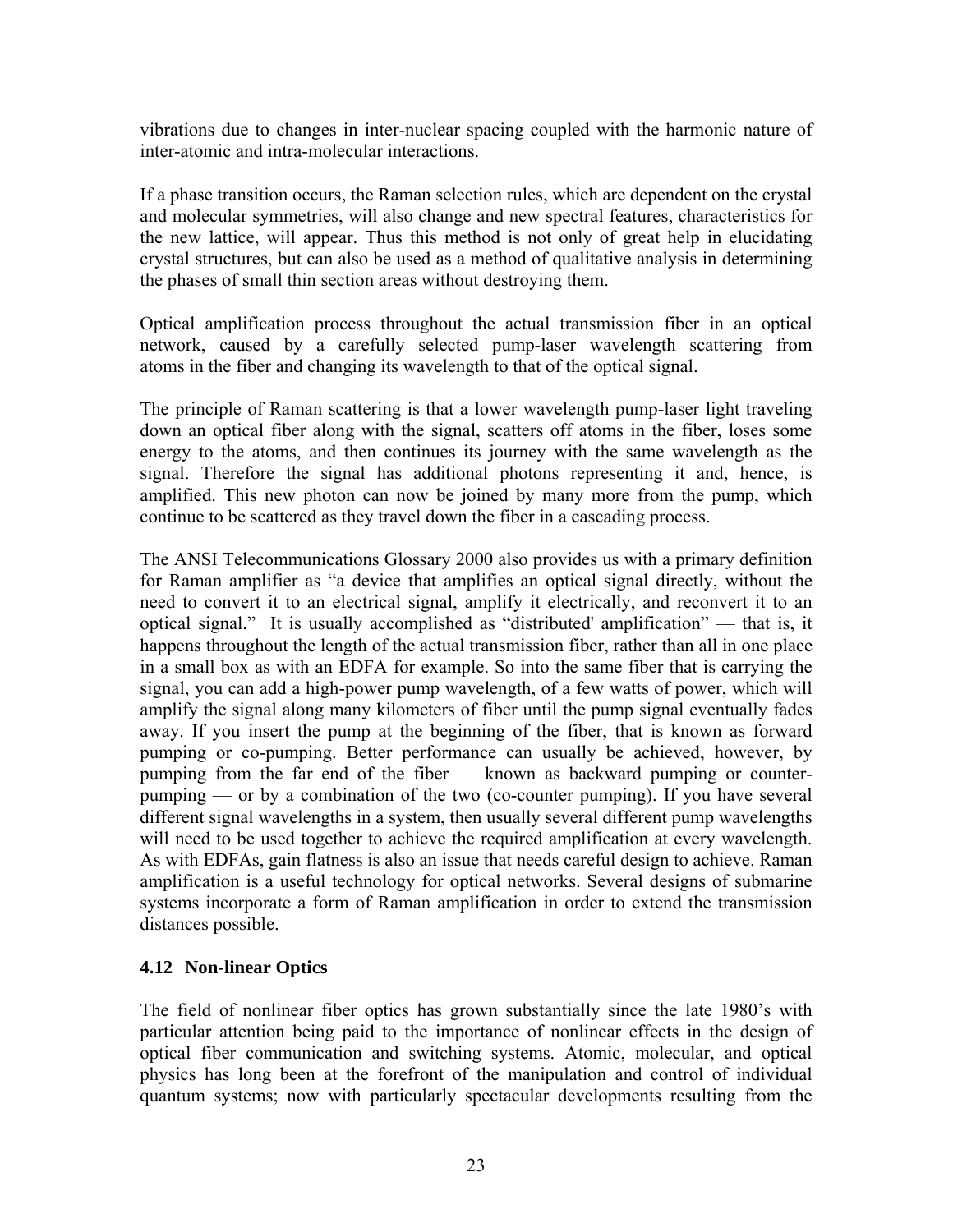<span id="page-23-0"></span>trapping and cooling of single electrons, ions, and neutral atoms. These advances are enabling realizations of conditional quantum dynamics at the single-quantum level for the implementation of quantum logic. Nonlinear optics has been extended into the



#### **Figure 3 - Photograph of five beryllium ions in a lithographically fabricated RF trap**

*(Photograph courtesy of the National Science Foundation)* 

domain of single atoms and photons, leading to a demonstration of a quantum phase gate in which one photon induces a conditional phase shift on another via their mutual interactions with an atom in an optical cavity. Single trapped atoms have been cooled to the zero point of motion, and a quantum gate has been implemented by conditionally exciting a single phonon in an ion trap. Figure 3 is an NSF photograph that depicts five beryllium ions in a lithographically fabricated trap.

In a linear system, the output is directly proportional to the input. So if the input doubles, the output doubles. In a nonlinear system, we no longer have a straight-line relationship. Instead we have a curve, and the output does not scale linearly with the input. In the case of a nonlinear optical transmission network, if the input signal doubles in power then the output is less than double

The reason nonlinear transmission effects are becoming more prominent now is that with the advent of WDM systems, and higher and higher bit-rates being used, the amount of optical power within fibers is increasing. And it is at high optical powers that nonlinear effects start to become noticeable, whereas in low bit-rate systems they can often be ignored completely.

In fibre transmission systems there are two categories of nonlinear effects: Kerr effects and scattering effects. The first consists of three phenomena. In an optical fiber the core in which the optical signals travel has a specific refractive index that determines how light travels through it. However, depending upon the intensity of light traveling in the core, this refractive index can change. This intensity-dependence of refractive index is called the Kerr effect. It can cause "self-phase modulation" of a signal, whereby a wavelength can spread out onto adjacent wavelengths by itself. It can also cause "cross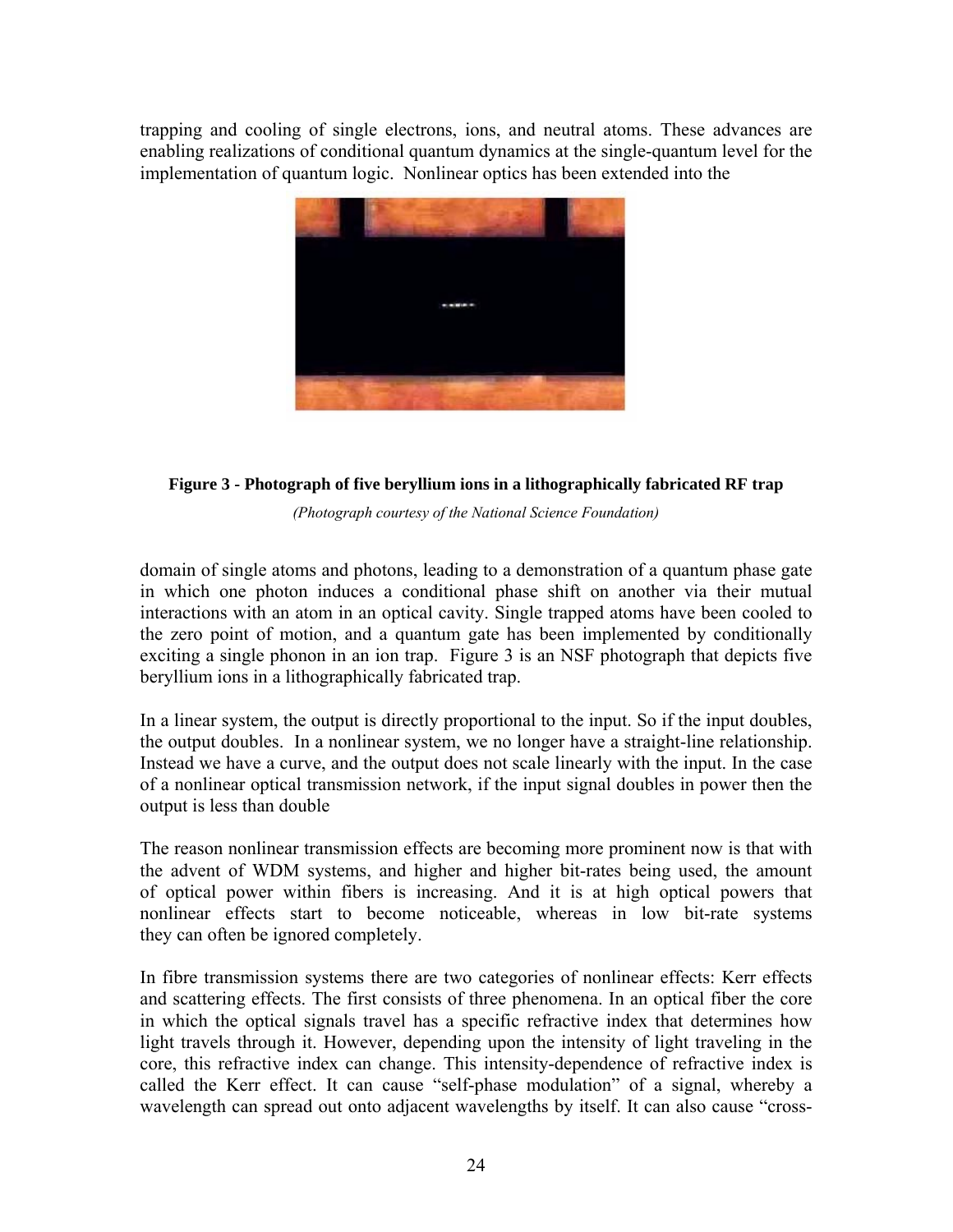<span id="page-24-0"></span>phase modulation," whereby several different wavelengths in a system can cause each other to spread out.

There are two nonlinear scattering effects: (1) Raman and (2) Brillouin. Both are inelastic processes in which part of the power is lost from an optical wave and absorbed by the transmission medium. The remaining energy is then re-emitted as a wave of lower frequency. Raman and Brillouin scattering processes can become nonlinear in optical fibres due to the high optical intensity in the core and the long interaction lengths afforded by these waveguides. Stimulated Raman scattering involves light losing energy to molecules in the fiber and being re-emitted at a longer wavelength; due energy loss. In stimulated Brillouin scattering light in the fiber can create acoustic waves, which then scatter light to different wavelengths. Due to nonlinear effects signals can be mixed making it difficult to distinguish them at the end of the system.

In photonic switching systems non-linear optics are currently being investigated with respect to the use of photonic band gap structures with a defect. Comparisons with an optical switch using a perfect non-linear quarter-wave reflector shows that introducing a defect can improve performance.

#### **4.13 Current Issues In Photonic Switching**

A number of current issues in photonic switching present challenges with respect to use during NS/EP conditions at the present time. Commercially, terabit per second Tb/s switches and routers are available today. However, numerous issues still exist in the design of such high-speed switching systems. Link speeds are now approaching, and exceeding, memory bandwidths complicating buffer designs. The trend of growth in link speeds exceeding increases in memory bandwidth is expected to continue. In addition to very high-speed links and large switching capacities, future very high-speed switches are expected to be able to support multiple classes of traffic with varying service requirements. This includes traffic classes such as NS/EP traffic, which has guaranteed throughput and bounded delay requirements. Input buffered architectures are being used to deal with memory bandwidth bottlenecks. New challenges exist in switch-matrix and flow-level scheduling as well as in packet classification. Multistage switching fabrics are being revisited and network processors are opening new opportunities for supporting high-level capabilities, including traffic management. In addition, standardization efforts for switch fabric interfaces are ongoing. Overall, this is an exciting time for switch developers and researchers.

Even if vendors could deliver scalable all-optical networks, practical issues may discourage carriers from rolling them out in real life at this time. For instance, there are no standards for carrying management information in optical networks, so carriers may be forced to retain electrical interfaces so they can pinpoint faults.

Presently, with all optical switching networks you get transparency at the expense of manageability. However, standards are being developed to correct this short coming but they are not yet in place. At least three different bodies are working on optical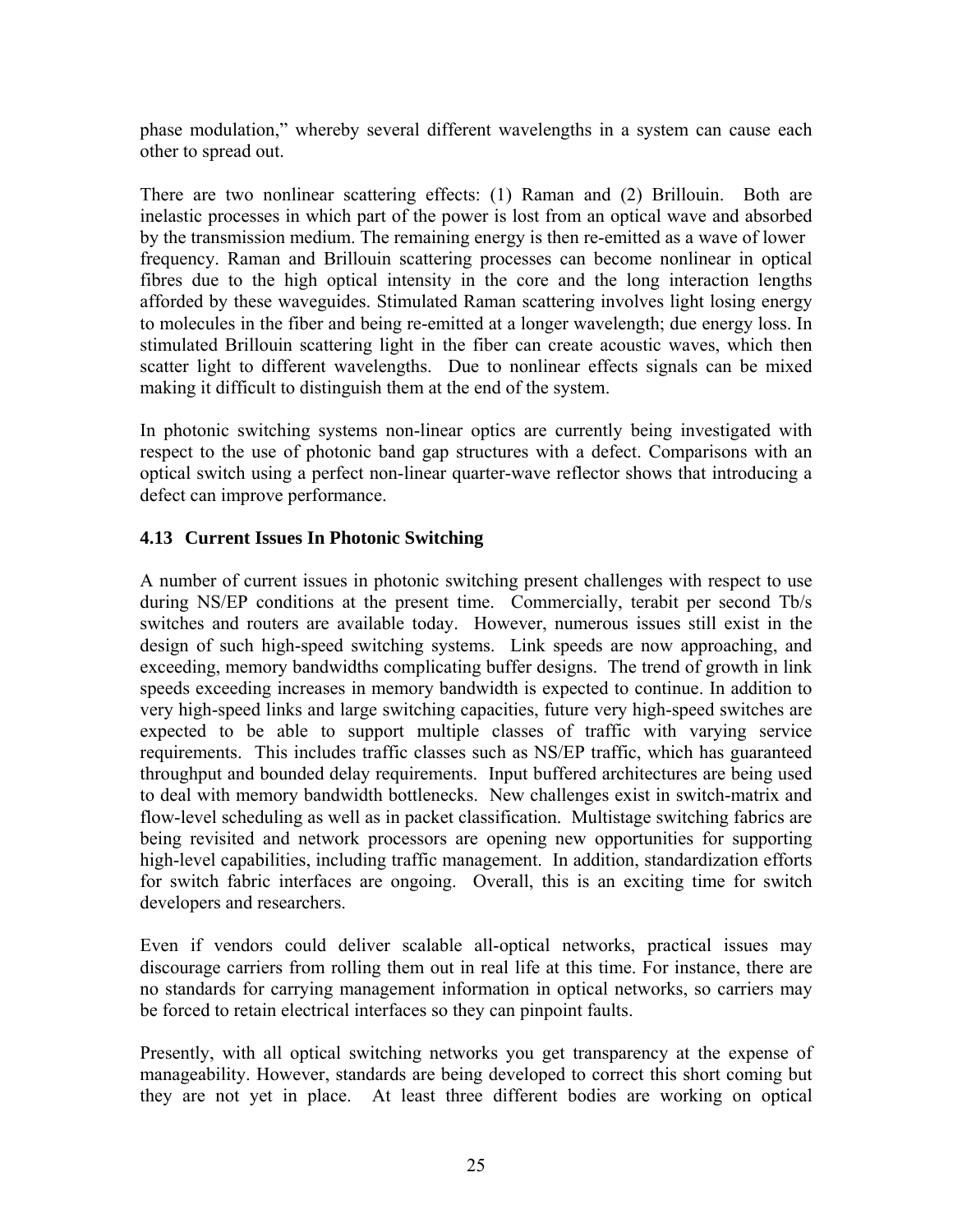<span id="page-25-0"></span>management specifications: The Optical Internetworking Forum (OIF) ([http://www.oiforum.com\)](http://www.oiforum.com/), which represents 150 companies and led by Cisco Systems, Inc; the Optical Domain Service Interconnect (ODSI) group, which has 50 members, and is being driven by Sycamore Networks, Inc.; and the MPLS working group of the IETF.

Presently, there is no standard for connecting one frequency of blue light to a different frequency of blue light. The only way of avoiding this kinds of issue at present is to buy all transmission and switching equipment from a single vendor. Interoperability will still remain an international issue until standards can be reached and implemented by multiple suppliers.

#### **4.13.1 Wavelength Contention**

All-optical switching must contend with a number of issues, the most serious of which is wavelength contention in the overall network. In electro-optical designs, a payload can easily be assigned to a different wavelength when it is converted back to optical form at the output of the switch.

In all-optical designs, the exact same wavelength must be available on both the incoming and outgoing facilities. Otherwise, this can lead to wavelength contention, and traffic engineering can become very difficult as networks grow and/or the number of assigned wavelengths increases to the point where re-assignments become necessary.

To avoid this problem, wavelength translation is performed at the site of the optical switch, either on the switch itself or in adjacent WDM systems. However, there is currently no commercially viable means to perform all-optical wavelength conversions. The workaround is to route a given switch path through loop that performs an OEO wavelength translation.

This solution is cumbersome and uses up switch ports. Also, if the path contains more than one wavelength, the conversion process becomes more complex. Consequently, current practical applications of optical switches leave wavelength assignment and multiplexing to WDM equipment. The all-optical products still have the functional advantage over OEO products of being able to switch the entire contents of a fiber. Hence, while OEO conversion may be eliminated from the switch itself, it is likely that in many cases, there will still be an OEO in the optical path, within the WDM equipment.

Another issue with all-optical networking is where and how traditional maintenance functions, such as monitoring and protection switching, will be accomplished in a pureoptical model. Limited performance monitoring, such as optical signal strength, can be performed by all-optical elements, and restoration and protection switching can be provided for loss-of-signal faults. But monitoring payload bit error rate and coordinating the fault reactions of multiple nodes using path overhead channels is not currently possible without electrically terminating the payload. Some WDM vendors use a side channel to communicate operations, administration and maintenance functions between nodes.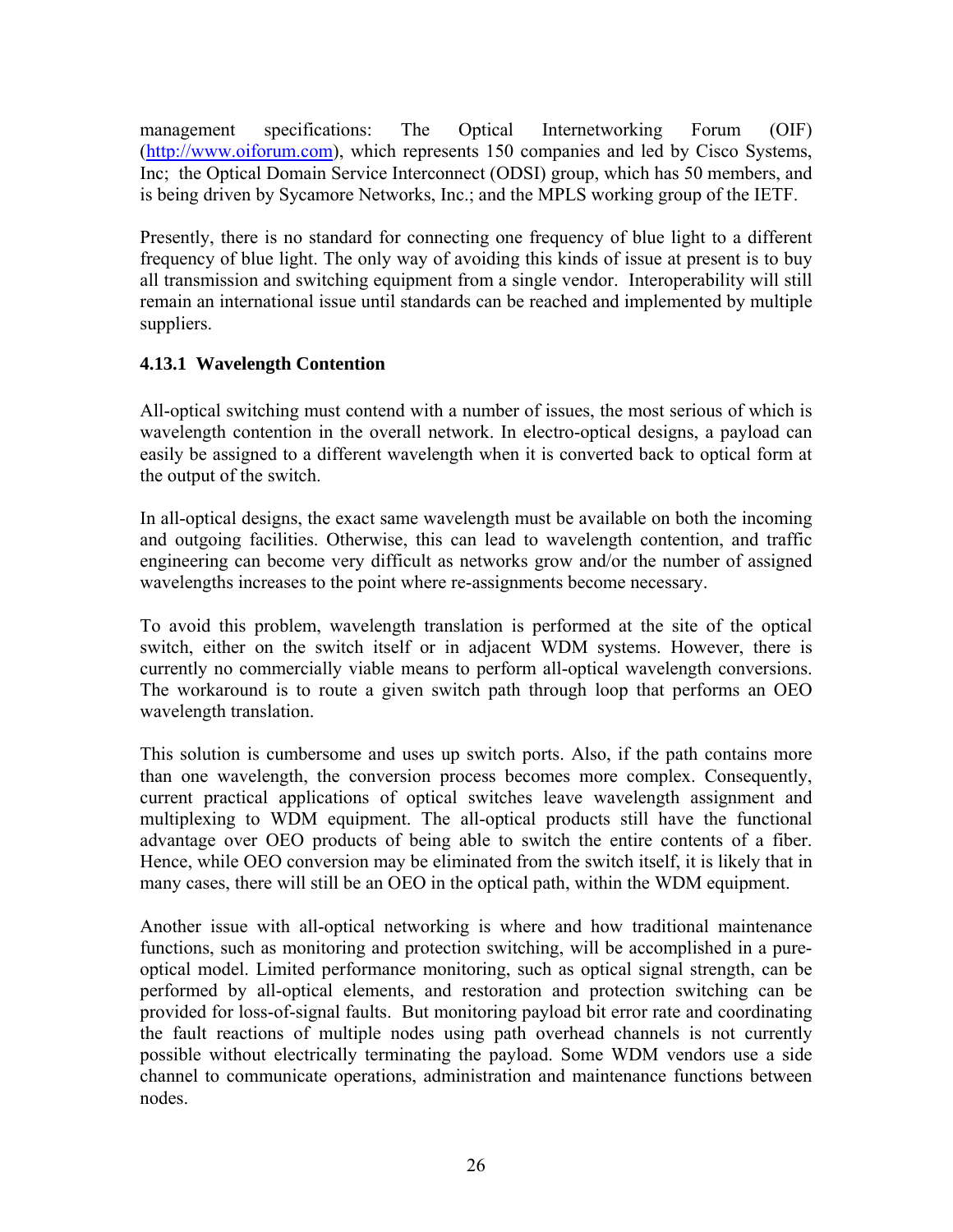<span id="page-26-0"></span>The current generation of optical switches, whether OEO or all-optical, are a key component of evolving wavelength-managed optical domain transport. And all-optical switches have the functional advantage of switching the entire contents of a fiber and they are inherently more compact and energy efficient.

#### **4.13.2 Traffic Management and Control**

One of the most important and difficult issue associated with the optical network is network management. Among the major concerns are: restoration, performance, and wavelength services. Although network management of optical networks is a topic too large to cover extensively here, some of the important issues are briefly identified and discussed in this section

Foremost, it is important to recognize that optical networks are evolving and being implemented on top of the existing SONET architecture, which already provides its own restoration and protection schemes. Without a highly intelligent network-management system (NMS), it could become very difficult to ensure that restoration schemes between the electrical and optical layers do not conflict with each other. In addition to mediation between the optical and SONET layer, the NMS must be able to prevent possible conflicts or, at the minimum, enable the service provider to identify conflicts.

In addition to managing the overall network, a NMSs must be able to monitor signal performance for each wavelength. With the addition of optical add/drop multiplexers and optical cross-connects, the end-to-end performance of wavelengths becomes more important. A NMS for the optical network must enable carriers to perform troubleshooting of the network by isolating questionable wavelengths and the location of degradation. As the number of wavelengths on each fiber continues to increase, it becomes more important to have an intelligent NMS to monitor them.

#### **4.13.3 Security**

Through funding provided in the mid-1990's by the Defense Advanced Research Projects Agency (DARPA), organizations such as the MIT Lincoln Laboratory were able to conducted extensive investigations into the security of all-optical networks and to evaluate and recommend ground-up development of protection strategies against service denial, eavesdropping, traffic analysis and unauthorized access. The goal was to insure that optical networks will have security at a level equal to or greater than in the current generation of electro-optical networks. The work concluded that AON security requirements are fundamentally different from traditional OEO networks. For example, rapid detection is critical for AON because with higher speed communications many bits can be affected in very little time.

Further details on the results of this work may be found via the Internet world wide web at URI: <http://www.ll.mit.edu/aon/secureaon.html>.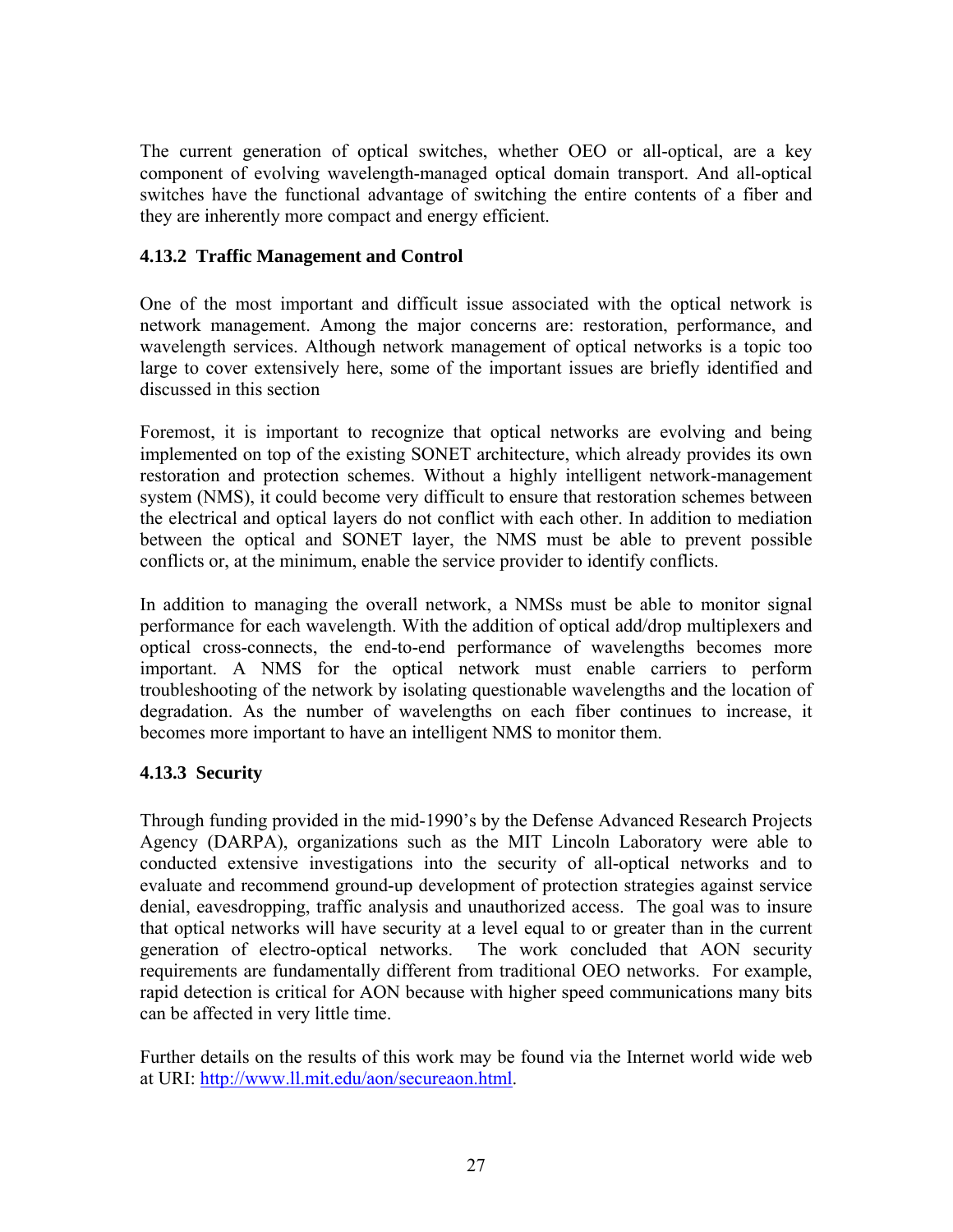#### <span id="page-27-0"></span>**4.13.4 Additional Technology Considerations**

The rapid rate of progress in photonic switching has also led to a frantic pace of activity to insure that all requirements are fully supported by evolving systems. These include: congestion management and control, look-up and classification algorithms, multistage switching fabrics, burst switching and other new paradigms, network control issues, interoperability, priority, QoS, restoration, input buffered switch architectures, switchmatrix scheduling, flow-level scheduling, QoS For variable length packets, differentiated services, and multicast support. All of these considerations, when fully deployed, will provide enormous benefits to NS/EP.

#### **5 EMERGING PHOTONIC AND OPTICAL SWITCHING STANDARDS**

Today, a number of competing commercial photonic switching solutions are being announced at a very rapid pace. Industry groups are also busy working on their own standards and implementation agreements for photonic switching. Therefore, it is no surprise that the officially recognized national and international standards setting bodies are working at the fastest pace possible to produce the technical specifications necessary to enable interoperability of photonic switching implementations. The ITU-T has defined an architectural model for the "Optical Transport Network" (OTN), which is essentially a more formal designation for the AON.

The ITU-T OTN is an architecture that is already finding its way into commercial products. The ANSI Committee T1 is also playing a very key role in developing standards for this architecture. With conventional optical digital hierarchies, network operators have essentially two degrees of flexibility for transporting services. First, the fiber route provides the means to provide for space diversity. Second, the time slot allocations provide the means for time diversity. Wavelength division multiplexing has provided a new degree of flexibility so that wavelength diversity within a fiber route can be provided.

ITU-T is creating a family of optical networking standards for international use. The expected standards range will be challenging because they cover the network level, functional modeling, equipment and component levels, software, information modeling, hardware, and optical parameters. Standards expertise for these topics within the U.S. are working together on a coordinated strategy basis. ANSI Technical Subcommittee T1X1.5 in particular, is responsible for developing U.S. optical hierarchical interfaces standards and for developing generic functional models for optical networks and optical networking equipment. ANSI has also been making enormous contributions to the ITU work in optical networking. The latest ANSI T1X1.5 information on standards development progress can be found at URI [http://www.t1.org/t1x1/\\_x15-hm.htm.](http://www.t1.org/t1x1/_x15-hm.htm)

ANSI T1X1 is responsible for digital hierarchy and synchronization standards and has also discussed stand-alone ANSI standards for optical networking. Agreement has been reached that if the ITU makes rapid progress then ANSI standards could then be developed quickly that refine and amplify the choices necessary for North American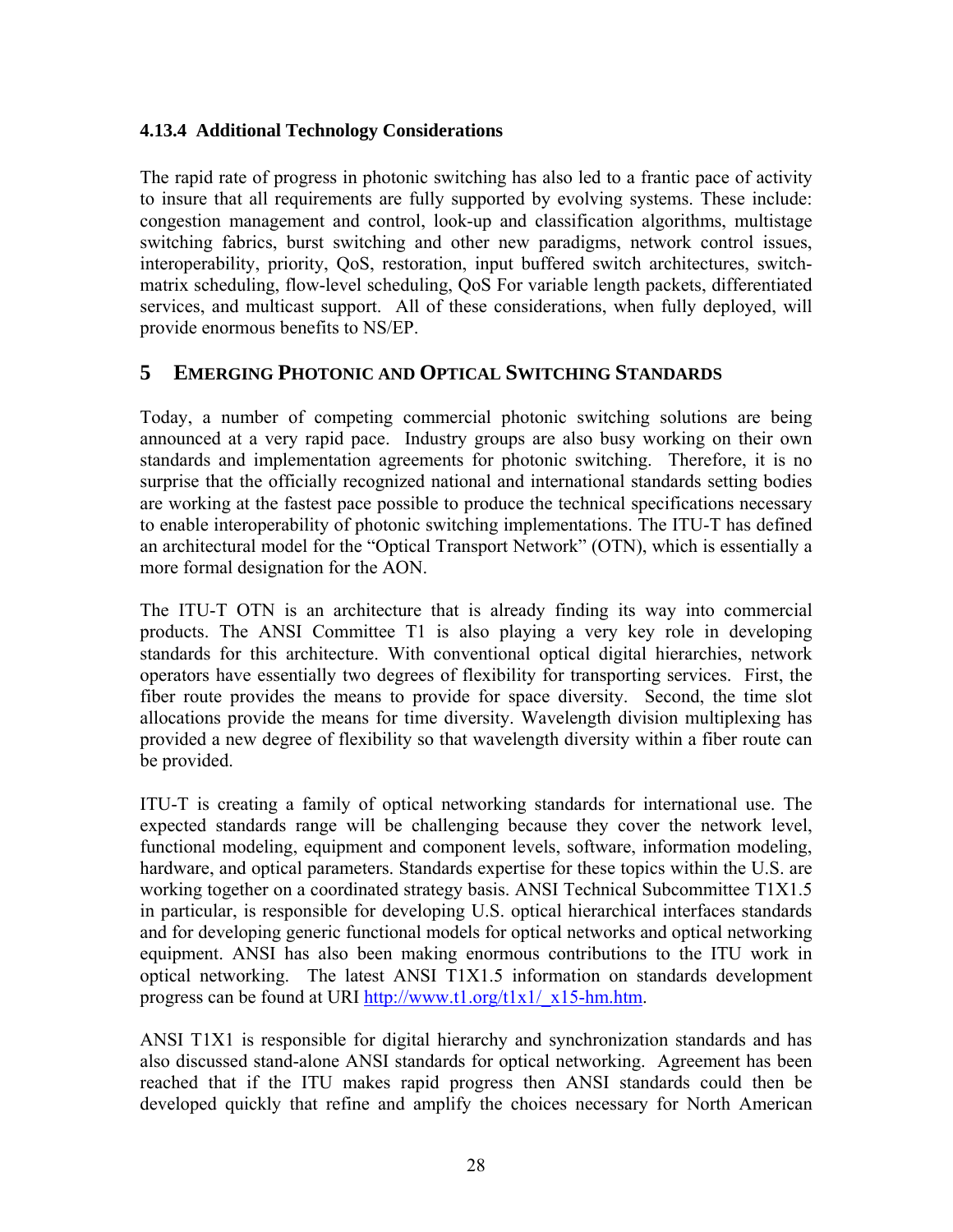networks. Using this approach, the effort spent trying to keep parallel standards work by ANSI and ITU in alignment can be refocused on developing the best technical standards.

ANSI T1X1 has been contributing to ITU-T's efforts to develop a standard for messages sent among optical networking equipment. T1X1 has also been working on OTN functional and information models. An ITU-T Recommendation on optical network management has also received contributions from ANSI T1M1. The optics expertise of TIA Working Group FO 2.1.1 has also been solicited to develop specifications for line systems and components. With guidance on network layer issues, TIA FO 2.1.1 will help ITU-T to develop optical networking standards for physical layer aspects along with components and subsystems.

ANSI T1X1 has devoted significant attention to the issues involved in evolving optical networking architectures. All U.S. standards development organizations have been working closely to insure a tight coupling between optical network architectures and physical layer parameters. For example, ANSI T1X1.5 and TIA FO 2.1.1 have been collocating meetings to insure the most collaborative environment possible for the development of network, equipment, and component level standardization. TIA FO 2.1.1 has asked T1X1.5 to develop reference networks to help drive optical parameter choices. T1X1.5 has reference model networks for metropolitan area applications (e.g. a city and its suburbs) and out-state applications (e.g. rural customer to a metropolitan hub). The location and type of equipment interfaces are a key part of these discussions. T1X1.5 is also considering the types of client signals that will travel on the OTN as well as the expected performance requirements for these signals. T1X1.5 has been developing the specific details of how a client signal can be transported "transparently" through an optical network.

The challenges for all of this necessary coordinated standards effort are large. If there is not enough consultation among the various experts groups, it is widely recognized that the initial standards may require corrections to be added later. It is especially recognized that if the standards coordination process is too lengthy the resulting specifications could fall behind the commercial market. There are a host of new physical layer issues to explore, and they are very tightly connected to the size and shape of expected networks.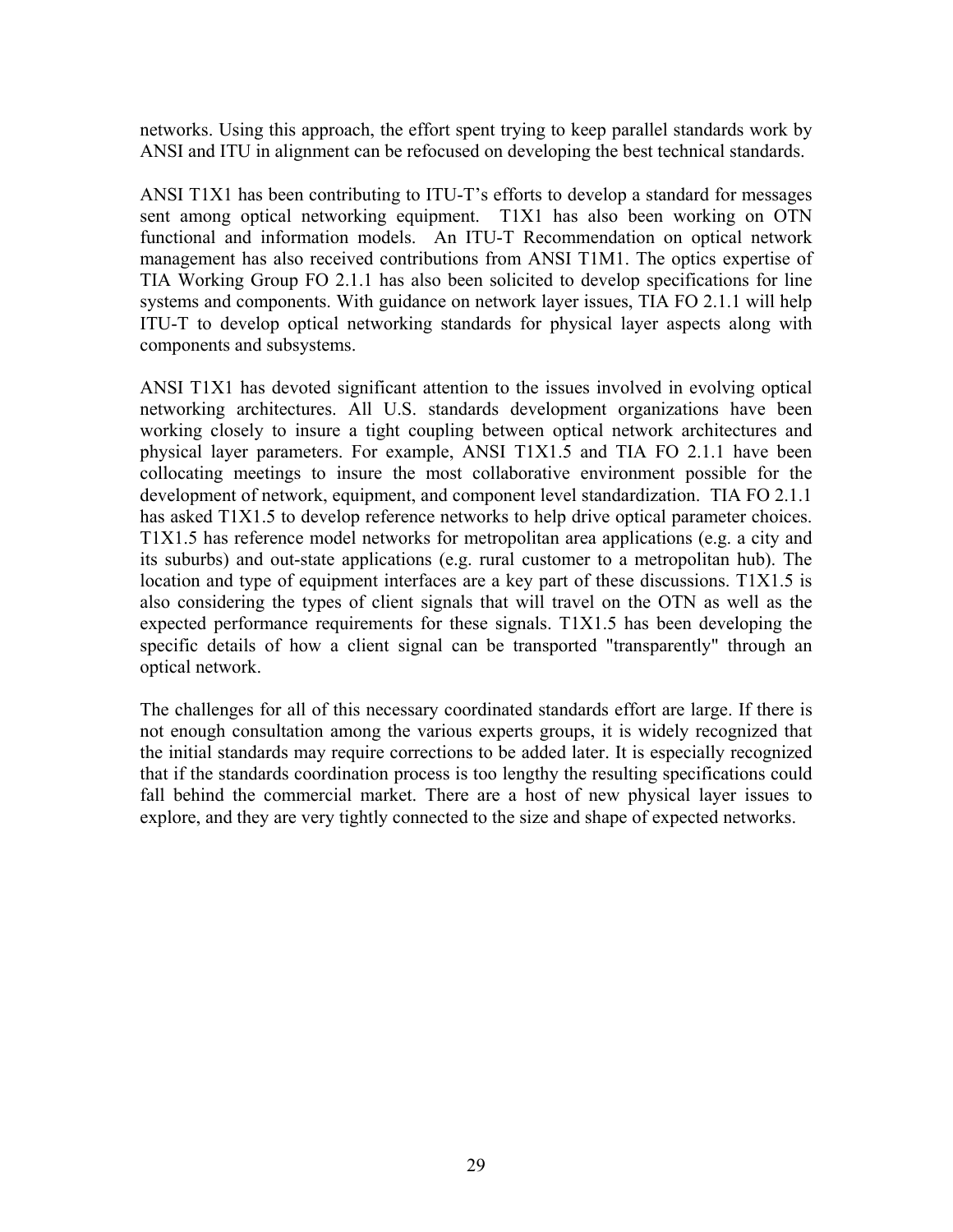#### <span id="page-29-0"></span>**5.1 ITU-T Recommendation G.709**

Titled "Interface for the optical transport network (OTN)" the ink was not even dry on this 2001 year specification before commercial implementations on a chip were being promoted as fully G.709 compliant. The Recommendation defines the interfaces of the Optical Transport Network to be used within and between subnetworks of the optical network, in terms of the Optical Transport Hierarchy (OTH), the functionality of the overhead in support of multi-wavelength optical networks, the frame structures, bit rates, and formats for mapping client signals. The interfaces defined in the recommendation can be applied at the User to Network Interfaces (UNI) and Network Node Interfaces (NNI) of the Optical Transport Network. The specification does not define interfaces that are used within optical subnetworks.

G.709 expands on the definitions contained within ITU-T Recommendation G.872 "Architecture of optical transport networks" by adding new subcategories it further structures the Optical Channel (OCh) by adding new categories of overhead types. It also refines the OCh to operate in either full or reduced functionality (Ochr) and requires the provisioning of transparent network connections between 3R regeneration points. The completely standardized Optical Channel Transport Unit (OTUk) and the functionally standardized Optical Transport Unit (OTUkV) are defined to provide supervision and to condition the signal for transport between 3R regeneration points in the OTN. The OCh substructure provides:

- a. for tandem connection monitoring (ODUkT);
- b. for end-to-end path supervision (ODUkP);
- c. adaption of client signals by means of the Optical Channel Payload Unit (OPUk).

One of the most important features of G.709 is that it improves performance by essentially providing a digital wrapper service that encapsulates the payload with a Reed-Solomon Forward Error Correction (FEC) code. The forward error correction for the OTU-k uses 16 byte interleaved codecs using a Reed-Solomon  $RS(255,239)$  code<sup>11</sup>. The RS(255,239) code is a non-binary code (the FEC algorithm operates on byte symbols) and belongs to the family of systematic linear cyclic block codes. The RS(255,239) is capable of correcting up to 8 errored symbols in a 255 symbol code word  $(1 \text{ symbol} = 1$ byte in this case). For the FEC processing an OTU row is separated into 16 sub-rows using byte-interleaving. Each FEC encoder/decoder processes one of these sub-rows. The FEC parity check bytes are calculated over the information bytes 1 to 239 of each sub row and transmitted in bytes 240 to 255 of the same sub-row. The bytes in a row belonging to FEC sub-row X are defined by:  $X+16(1-1)$  (for  $i=1...255$ ).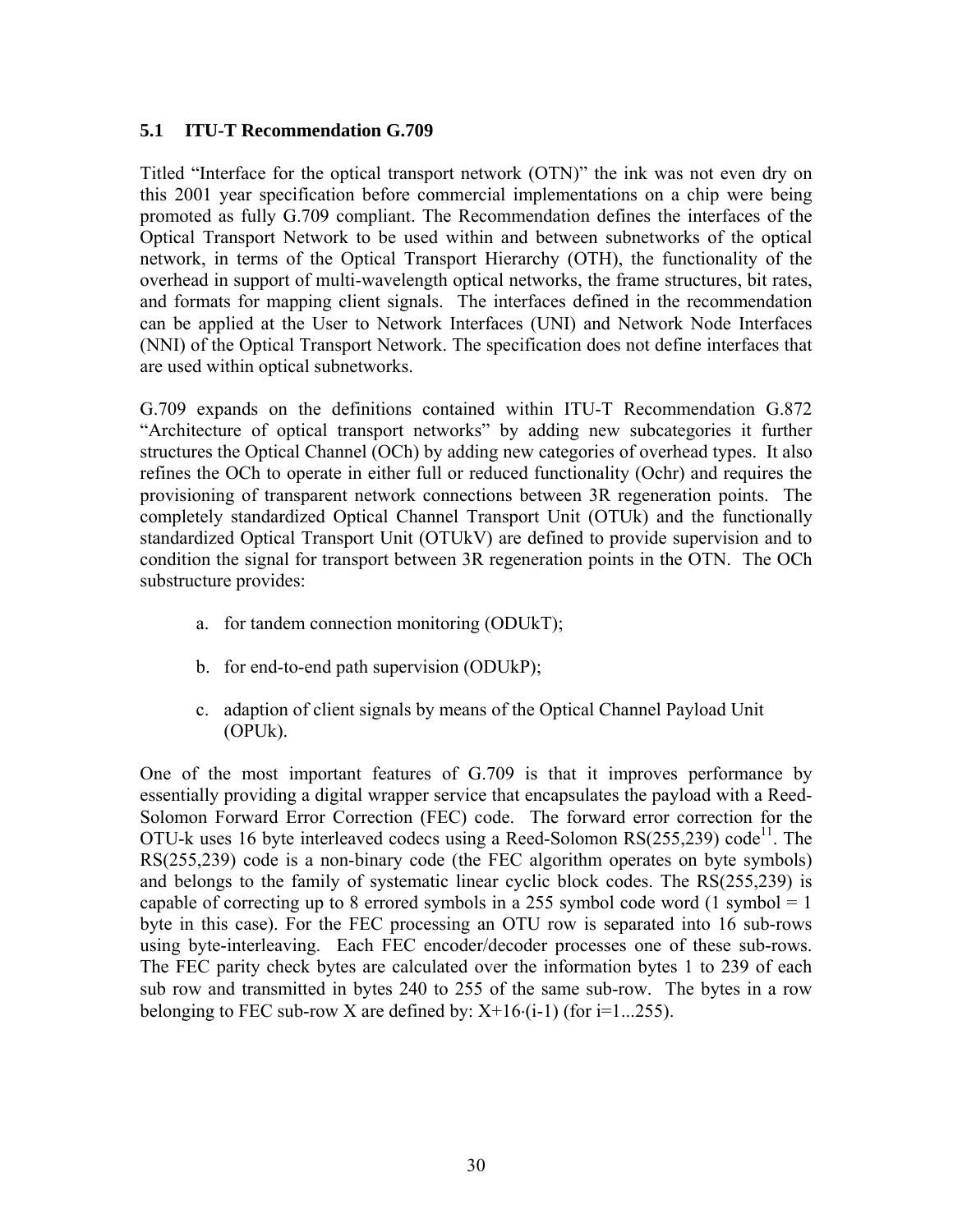The generator polynomial for the code is:

$$
G(z)\!\!=\!\!\prod_{i=0}^{15}\left(\!z\!\!-\!\!\alpha^{\,i}\right)
$$

where  $\alpha$  is a root of the binary primitive polynomial  $x^8 + x^4 + x^3 + x^2 + 1$ .

The FEC code word is composed of data bytes and parity and is represented by the polynomial:

$$
C(z) = I(z) + R(z)
$$

Data are represented by:

$$
I(z) = D_{254} \cdot z^{254} + D_{253} \cdot z^{253} + \dots + D_{16} \cdot z^{16}
$$

where  $D_i$  ( $j=16$  to 254) is the data byte represented by an element from  $GF(256)$  and:

$$
D_j = d_{7j} \cdot \alpha^7 + d_{6j} \cdot \alpha^6 + \dots + d_{1j} \cdot \alpha^1 + d_{0j}
$$

The MSB is  $d_{7i}$  and  $d_{0j}$  is the LSB of the data byte.  $D_{254}$  corresponds to byte 1 in the FEC sub-row and  $D_{16}$  to byte 239.

Parity bytes are represented by:

$$
R(z) = R_{15} \cdot z^{15} + R_{14} \cdot z^{14} + \dots + R_1 \cdot z^1 + R_0
$$

Where  $R_i$  ( $j=0$  to 15) is the parity byte represented by an element out of  $GF(256)$  and

$$
R_j = r_{7j} \cdot \alpha^7 + r_{6j} \cdot \alpha^6 + \dots + r_{1j} \cdot \alpha^1 + r_{0j}
$$

where bit  $r_{7j}$  is the MSB and  $r_{0j}$  the LSB of the parity byte.  $R_{15}$  corresponds to the byte 240 in the FEC sub-row and  $R_0$  to byte 255.

*R(z)* is calculated by

$$
R(z) = I(z) \bmod G(z)
$$

where "mod" is the modulo calculation over the code generator polynomial  $G(z)$  with elements out of the *GF(256)*. Each element in GF(256) is defined by the binary primitive polynomial

$$
x^8 + x^4 + x^3 + x^2 + 1.
$$

While commercial implementations do offer full support for the G.709 specified Reed-Solomon based FEC described above, it is also common to find "enhancements" that offer more attractive performance. One commercial implementation, for example, offers an FEC that concatenates two Reed-Solomon codes and is configurable both in error correction capability and block length. This option is useful where the G.709 FEC coding gain is not sufficient. The enhanced FEC algorithm can deliver a coding gain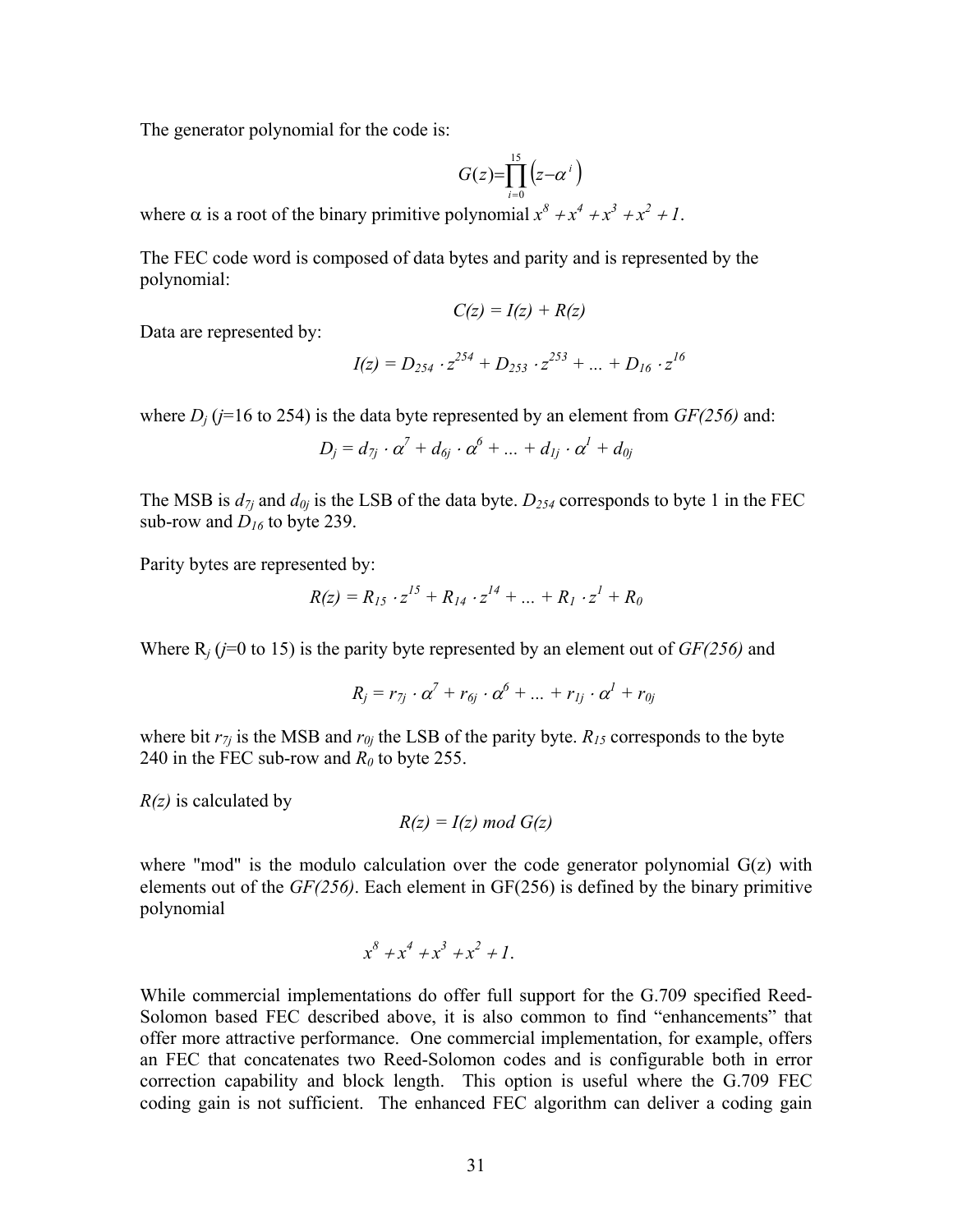between zero and 30 percent of overhead. G.709 also specifies that a no FEC option be provided that simply uses fixed stuffed bytes using an all-0's pattern. In addition to the FEC, G.709 specifies that bit scrambling  $x^{16}+x^{12}+x^3+x+1$  be performed on the OTUk signal to prevent a long sequence of 1's or 0's.

The ITU-T G.709 standard also specifies an OPUk signal both asynchronous and synchronous modes of mapping at speeds of 2.5 Gb/s, 10 Gb/s, and 40 Gb/s. It is envisioned that the clients of the OPUk will include ATM, IP, and Ethernet.

The frame structure of the ITU-T G.709 wrapper provides for a number of beneficial monitoring points. ODUk path monitoring is supported via explicit fields that provide for: path monitoring, tandem connection monitoring, fault type and fault reporting channel, backward error indication, backward defect indication, and status. The path monitoring overhead is further defined with the following additional subfields: trail trace identifier (TTI), bit interleaved parity (BIP-8), backward defect indication (BDI), and status bits to indicate the presence of a maintenance signal (STAT).

One very interesting, and beneficial attribute of the G.709 wrapper is that it provides for a Trail Trace Identifier (TTI) and an Access Point Identifier. The TTI is a 64 byte string that is structured to contain a 15 character Source Access Point Identifier (SAPI) and a 15 character Destination Access Point Identifer (DAPI). The remaining characters are designated as "operator specific." The Access Point Identifier (API) consists of a 3 character International Segment (IS) and a 12 character National Segment (NS). The IS 3 character is mandated to be based on the 3-character ISO 3166 Country Code (e.g., USA). The NS consists of two sub-fields (1) the ITU Carrier Code (ICC) followed by a Unique Access Point Code (UAPC). The ICC is encoded in accordance with ITU-T M.1400. The UAPC is a matter for the organization to which the country code and ITU carrier code have been assigned. Thus G.709 provides a unique NS of 6-11 characters that are followed by a trailing NUL to complete the 12 character segment. Within the USA the assignment of the NS would fall under the auspices of the US State Department unless otherwise delegated.

The G.709 wrapper also provides another interesting and potentially useful protocol fields. The standard sets aside two bytes of ODUk overhead for "Experimental" (EXP) purposes to a vendor and/or a network operator for use within their own subnetwork to support an application that requires additional ODUk overhead. Since the standard specified that there is no requirement to forward the EXP overhead beyond the private subnetwork, any application usage would be confined to the private subnetwork.

One of the primary benefits of the G.709 wrapper is that it transparently adds an error correction mechanism and reserves a number of protocol bytes for future standardization work. The dB coding gain provided by the G.709 wrapper should prove especially useful to maximize the performance of ultra long haul links, and to allow the use of cost optimized optical solutions in metropolitan networks. The G.709 Recommendation provides a significant step forward in the direction toward a standards based OTN.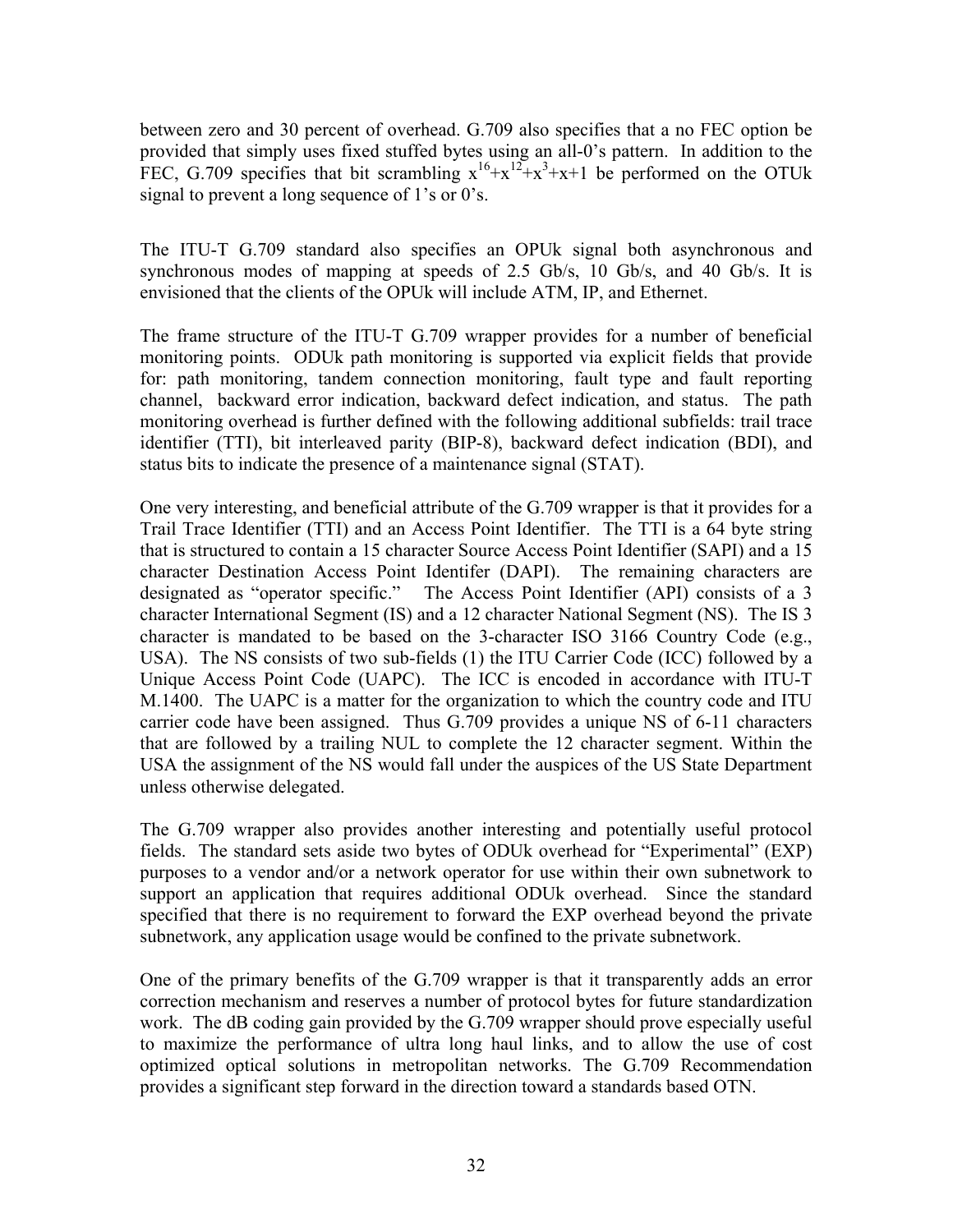<span id="page-32-0"></span>If there is one very glaring piece missing from the expected flexible OTN architecture at this point it is that it does not have any explicit association with a control layer.

#### **5.2 ITU-T Recommendation G.872**

One of the other major accomplishments by the ITU-T to date in the effort to standardize the OTN has been the adoption of ITU-T Recommendation G.872 titled "Architecture of optical transport networks." This Recommendation lays out a fundamentally functional architecture for constructing optical transport networks. The OTN functionality is described from a network level viewpoint, taking into account an optical network layered structure, client characteristic information, client/server layer associations, networking topology, layer network functionality providing optical signal transmission, multiplexing, routing, supervision, performance assessment, and network survivability. Analog or mixed digital/analog signals are excluded from the scope of G.872.

G.872 provides the functional architecture necessary for an OTN that supports the transport of digital client signals. ITU-T G.872 also specifies that an OTN is "a transport network bounded by optical channel access points". The ITU-T G.872 OTN architecture is based on a layered structure, which includes:

- a. an optical channel layer network (designated as OCh);
- b. an optical multiplex layer network, (designated as OMS);
- c. an optical transmission layer network (designated as OTS).

The OCh is intended to support the requirements for end-to-end networking of optical channel trails between access points. The functionality that has been assigned to the OCh includes: routing, monitoring, grooming, and protection and restoration of optical channels. In this arrangement, programmable optical crossconnects, with rearrangeable switch fabrics and intelligent control planes, will be critical to the realization of the OCh layer functions, especially in mesh optical networks

The OCh layer network is responsible for supporting the following functions:

- a. optical channel connection rearrangements to support flexible network routing;
- b. optical channel overhead processes that ensure the integrity of the optical channel adapted information;
- c. optical channel supervisory functions for enabling network level operations and management functions including network flexibility and service quality.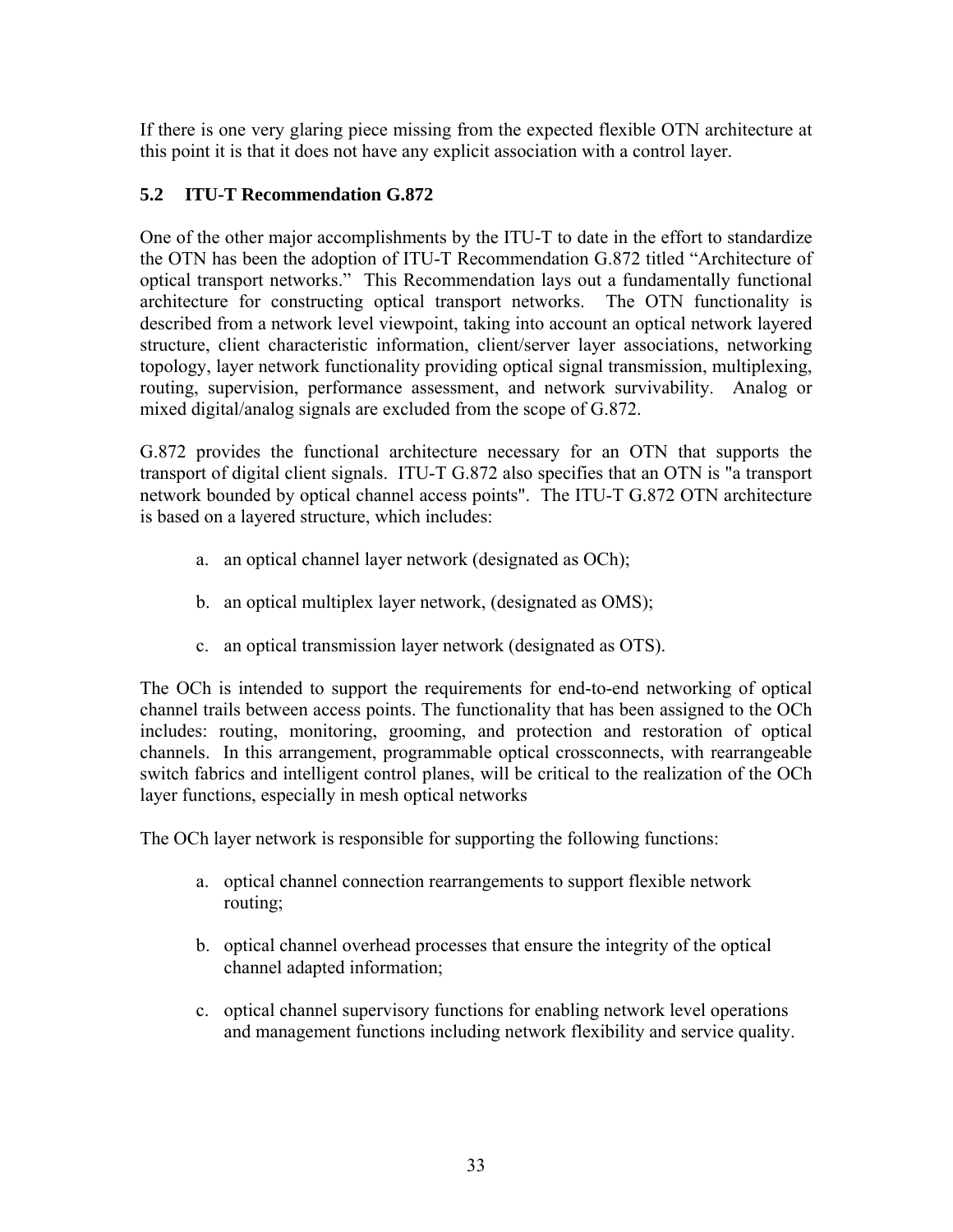<span id="page-33-0"></span>The OMS layer network provides the functionality for networking of a multi-wavelength optical signal. A "multi-wavelength" signal is defined to include the case of just one optical channel.

The functions assigned to the OMS layer network includes:

- a. optical multiplex section overhead processes for ensuring integrity of the multi-wavelength;
- b. optical multiplex section adapted information;
- c. optical multiplex section supervisory functions for enabling section level operations;
- d. management functions such as multiplex section survivability.

The OTS layer network functions include:

- a. optical transmission overhead processing to ensure the integrity of optical transmission section adapted information;
- b. optical transmission supervisory functions to render support for operating operations;
- c. management functions such as transmission section survivability.

ITU-T G.872 also mentions a physical media layer network that is defined as an optical network that is the server of optical transmission. This physical media layer network was not included within the scope of G.872.

#### **5.2.1 Interconnection and Interworking Between Different Administrative Domains**

As optical networking technology is evolving, so will the methods by which interconnection and interworking between different carrier networks takes place. In this context, interconnection is used to describe a physical interface between two carrier networks. Interworking refers to the agreed networking level between carriers and is described in terms of the characteristic information that is transferred transparently across networks. G.872 describes three scenarios:

a) OTN islands within carrier networks that are initially WDM point-to-point line systems and more complex optical network elements are introduced; interconnection among existing carrier transport networks may take place at one of the physical interfaces, which have been standardized, for these networks. Such interconnection generally involves modifying the physical characteristics of the signal, which is passed over an inter-domain interface,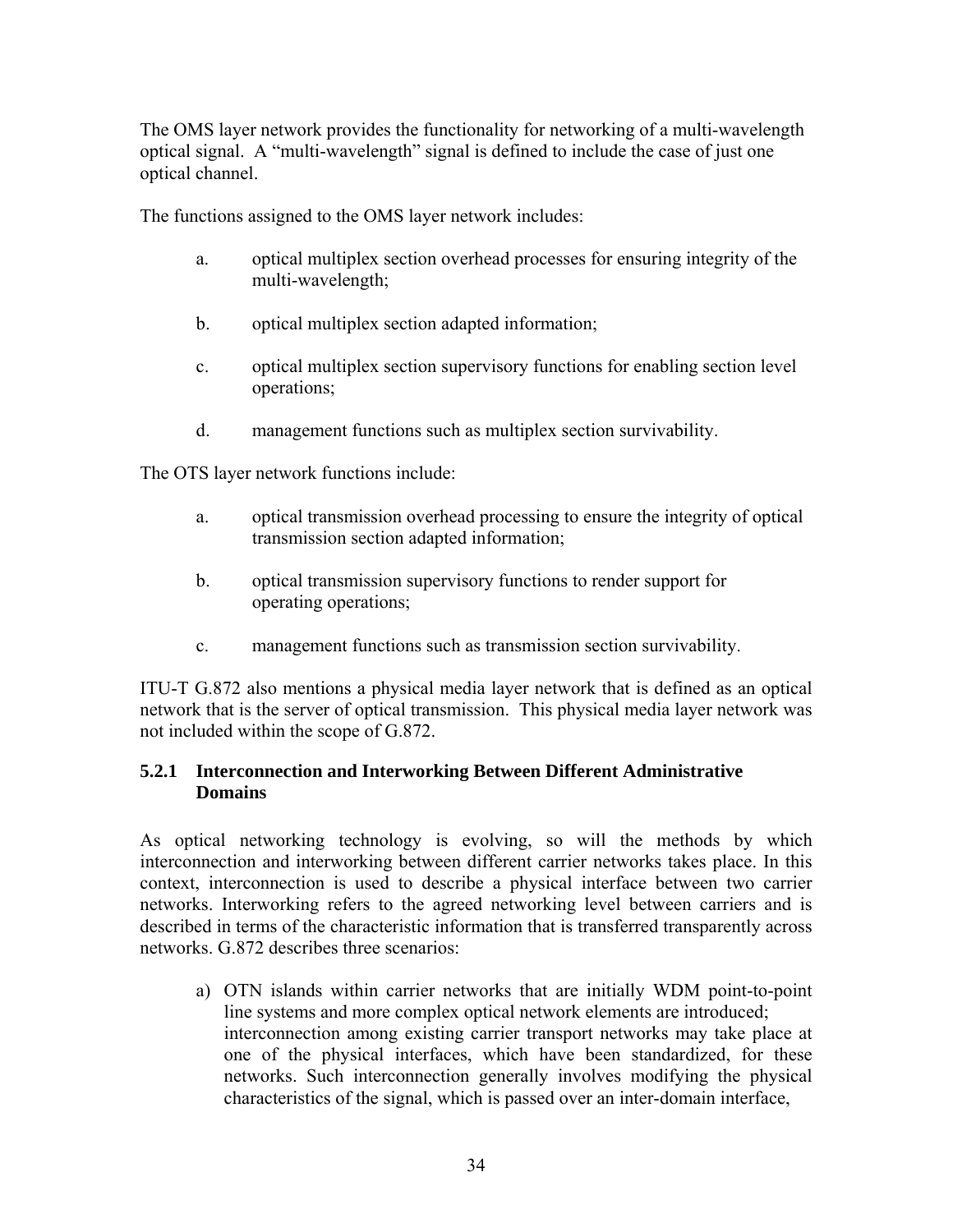<span id="page-34-0"></span>such as a G.957, "Optical interfaces for equipments and systems relating to the synchronous digital hierarchy," so that the adapted information of the signal is OTN compliant.

- b) In the second scenario OTN compliant systems will be applied to interconnect carrier networks.
- c) Last, after the standards for the overhead are in place and implemented, it will become possible to provide continuity for the OCh at the interconnection point between different carrier networks.

Based on scenarios described above it is clear that the ITU will not create intra-domain interfaces. For organizations that are able to purchase all networking equipment from a single supplier this approach is satisfactory. However, where it is not possible for an organization to deploy a single vendor OTN, the interoperability will be limited to that used via an inter-domain connection.

#### **5.2.2 Transport Functional Architecture of Optical Networks**

Optical transport networks are comprised of functionality providing transport, multiplexing, routing, supervision and survivability of client signals that are processed principally in the photonic realm. G.872 specifically addresses the aspects concerning the optical transport network layered structure, characteristic information, client/server layer associations, network topology, and layer network functionality.

In Recommendation G.805, "Generic functional architecture of transport networks," the optical transport network is decomposed into independent transport layer networks such that each layer network can be separately partitioned in a way that reflects the internal structure of that layer network.

#### **5.3 ITU-T Recommendation E.106 Description of an International Emergency Preference Scheme (IEPS)**

Established on March 17, 2000 this ITU-T Recommendation began a standardization process for supporting requirements such as those of an international emergency team that may need emergency coordination of efforts to be facilitated on a multi-national basis. A number of the features described for use within the IEPS are very similar to those found in the United States Government Emergency Telecommunications Service (GETS) designed to support the requirements of the OMNCS.

Section six of the ITU-T specification states that "Calls from IEPS users should be suitably marked at the network entrance and such markings should be associated with the call to completion (i.e. IEPS calls should be marked from end to end)." The clear advantages associated with this capability are, regretfully, diluted within the same section in Note 2, which states: "The call marking, marking interpretation and the processing arrangements will have to be specified and fully agreed at the gateway points. Specific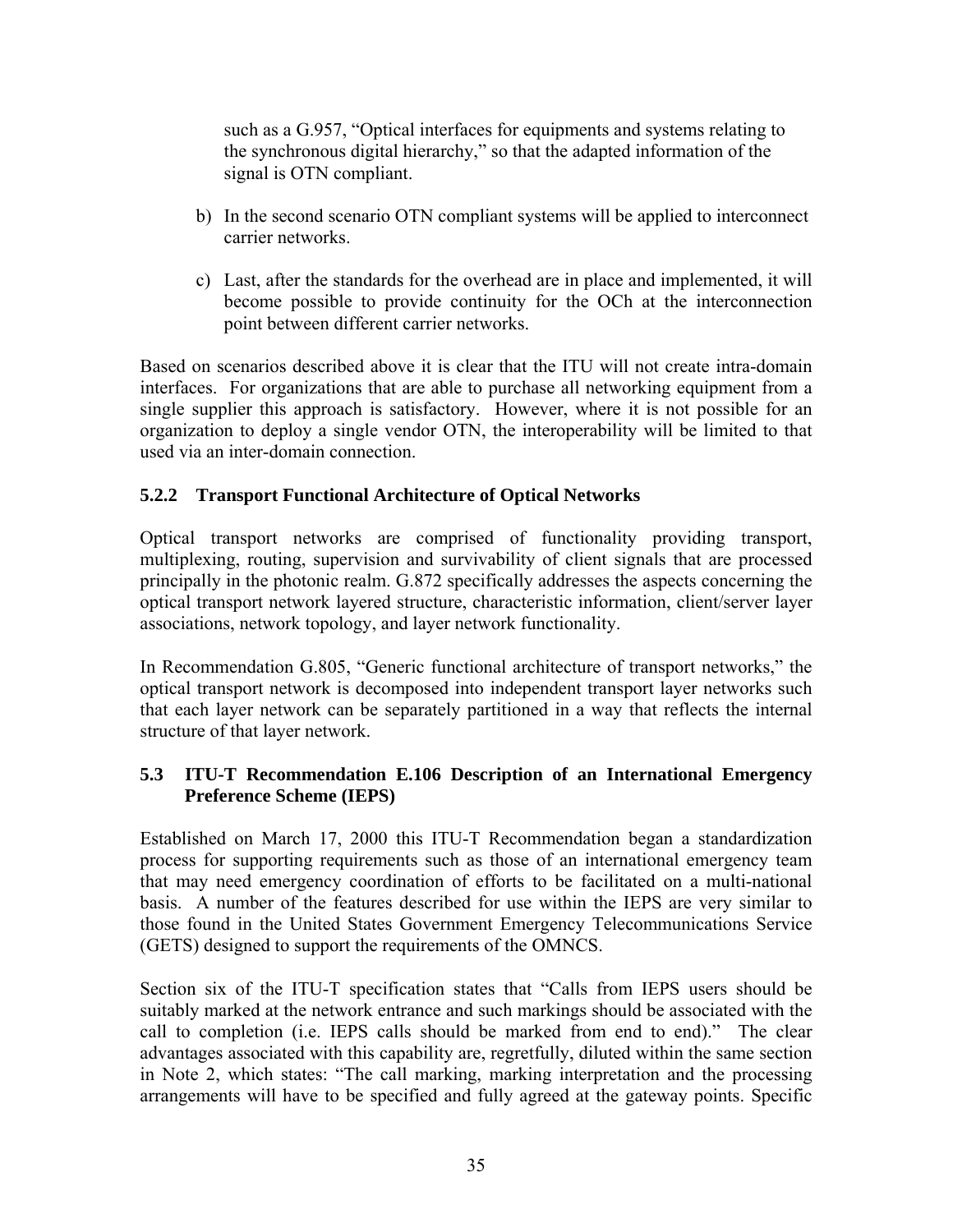arrangements to transfer the marked signals would also need to be agreed with nonparticipating but intermediate transit countries." Regretfully, this ambiguity will result in higher than necessary short term system costs even where the parties involved are in agreement.

E.106 also specifies a number of essential network including: priority dial tone, priority call setup, including priority queuing schemes and exemption from restrictive management controls such as call gapping. Additional language states: "A specific identifying mark is associated with the call which prompts operational elements of the public switched network to provide advantages in signaling, switching and traffic routing over non-marked calls features"

This standard is clearly a step in the right direction toward the production of national and international level standards that can support the recoganized traffic prioritization mechanisms needed during times of national disaster crisis such as NS/EP events. Objectively, however, it should be noted that this version of E.106 provides language that outlines what functional requirements should be supported. The Recommendation does not actually specify any standardized bit encodings, processing algorithms, or any other mechanisms that would be helpful to accomplish the E.106 requirements in an internationally standardized manner. While it appears that much work remains to be done in order to progress the international standardization necessary to support NS/EP event requirements, at least E.106 is a good beginning.

A new ITU-T Study Group 16, Multimedia Services, Recommendation F.706 titled: International Emergency Multimedia Service (IEMS) has completed. F.706 is an extension to E.106. IEMS addresses IP-telephony and multimedia Internet applications such as SMTP, instant messaging, and multicast over IP-base networks. Study Group 16 is also working to establish a priority mechanism in the ITU-T H.323 titled: "Packetbased multimedia communications systems," call control protocol, to establish a quality of service class for emergency communications, and to address the security issues for authentication and protection. It should be noted that the ITU-T work is being carried over into the Internet in several ways. For example, an Internet draft was published with an expiration date of August 20, 2001, which essentially provides a copy of the ITU-T 106 Recommendation to the Internet community. The Internet draft also attempts to promote the goals expressed by E.106 by (1) the Internet draft offers the opportunity to join a mailing list dedicated to discussion of IEPS issues ( $ieps@listserv.gsfc.nasa.gov$ ), and (2) the Internet draft also references a web site devoted to progressing IEPS related matters [http://www.iepscheme.net](http://www.iepscheme.net/). These additional reference sources promoted within the draft Internet RFC are invaluable sources for additional information and participation.

Access to E.106 IEPS encodings at the G.709 API would facilitate monitoring and control operations at the photonic switching level based on IEPS requirements.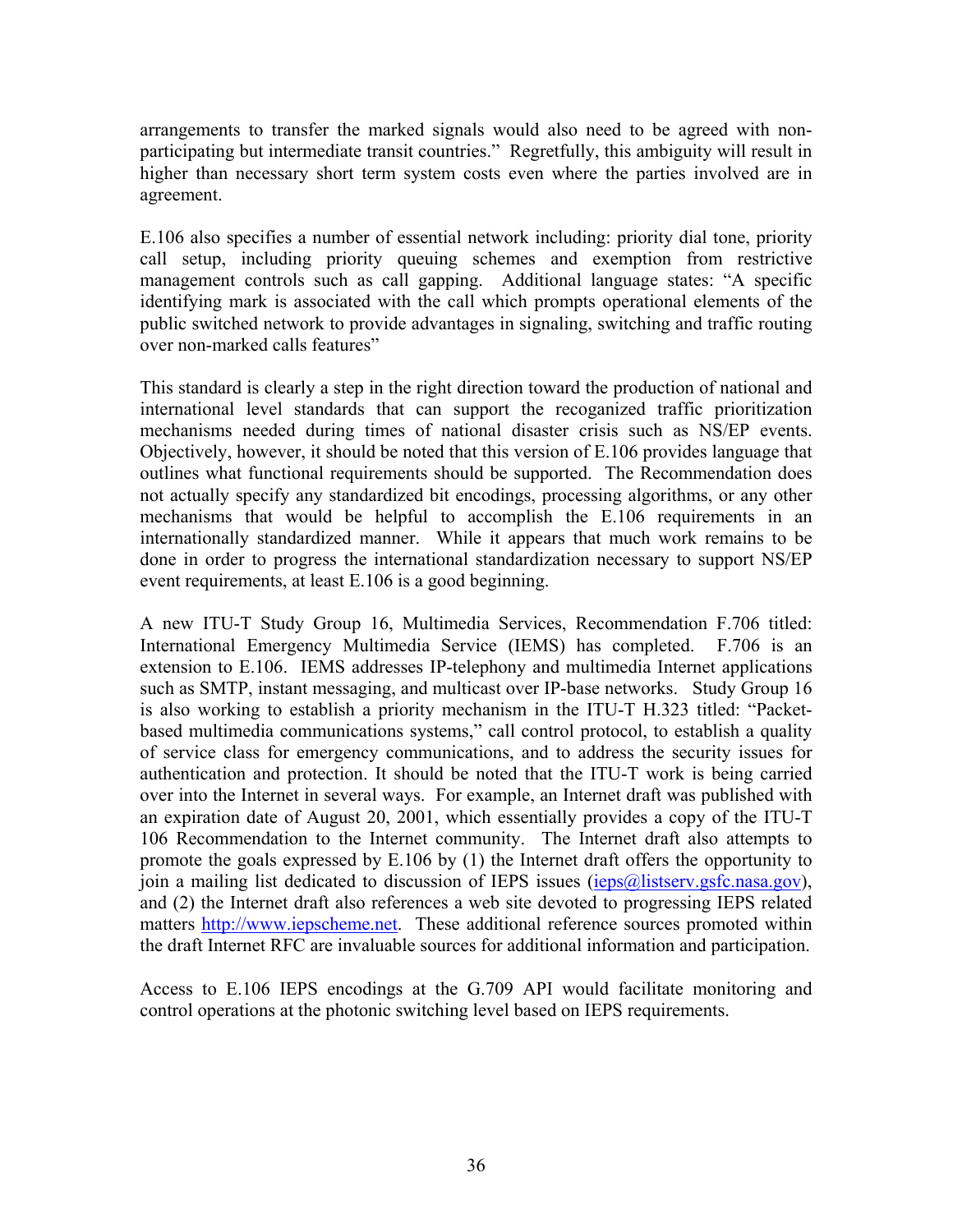# **5.4 ANSI T1X1.5**

Originally, the goal of ANSI T1X1.5, and other standards organizations, was clearly understood to be the development of a transparent optical network. ANSI T1X1.5 was responsible for making significant contributions to the work of the ITU-T in the development of practical standards. ITU-T G.709 has, for all practical purposes, placed optical transparency on the shelf in favor of moving forward to enable compelling network requirements such as Quality of Service measurements to be made.

## **5.4.1 Transparency**

Optical Transport Network standards work in ITU-T and T1X1 began with a goal of transporting any optical digital signal without limits on the signal format, and with no minimum or maximum limits on the bit rate. This goal was believed to offer the greatest value to network operators in terms of flexibility. The OTN design was required to accommodate established SONET and gigabit Ethernet signals with a minimum of time and cost.

The concept of bit rate and format transparency was sometimes extended to include optical transparency (i.e. once a single channel optical signal has been created, keep it optical until it is terminated). As previously described, avoiding OEO transitions reduces costs. Thus the initial goals for the OTN design, especially in terms of transparency, were very high.

## **5.4.2 Limits**

Two current technology limits place constraints on what can be practically accomplished in the short term by standards organizations seeking to provide optically transparent networks. These are (1) frequency domain performance measurements and (2) 3R regeneration.

## **5.4.3 Frequency Domain Performance Measurements**

The first limit is the inability of optical frequency-domain measurements to predict client signal performance such as the bit error ratio to the accuracy achieved by PDH or SONET/SDH technologies. Accurate performance management data has been deemed a very desirable network feature.

ITU-T and ANSI T1X1 have reacted favorably to proposals for "digital wrappers" to be added to each client signal by the adoption of G.709. The optical signal is converted to electronic, digitally increased in bit rate to provide overhead bandwidth, and converted back to an optical signal. This allows accurate performance management data without ties to the client signal format. Another benefit is the use of forward error correction. The price to pay to enter the OTN with accurate performance management data is the loss of optical transparency.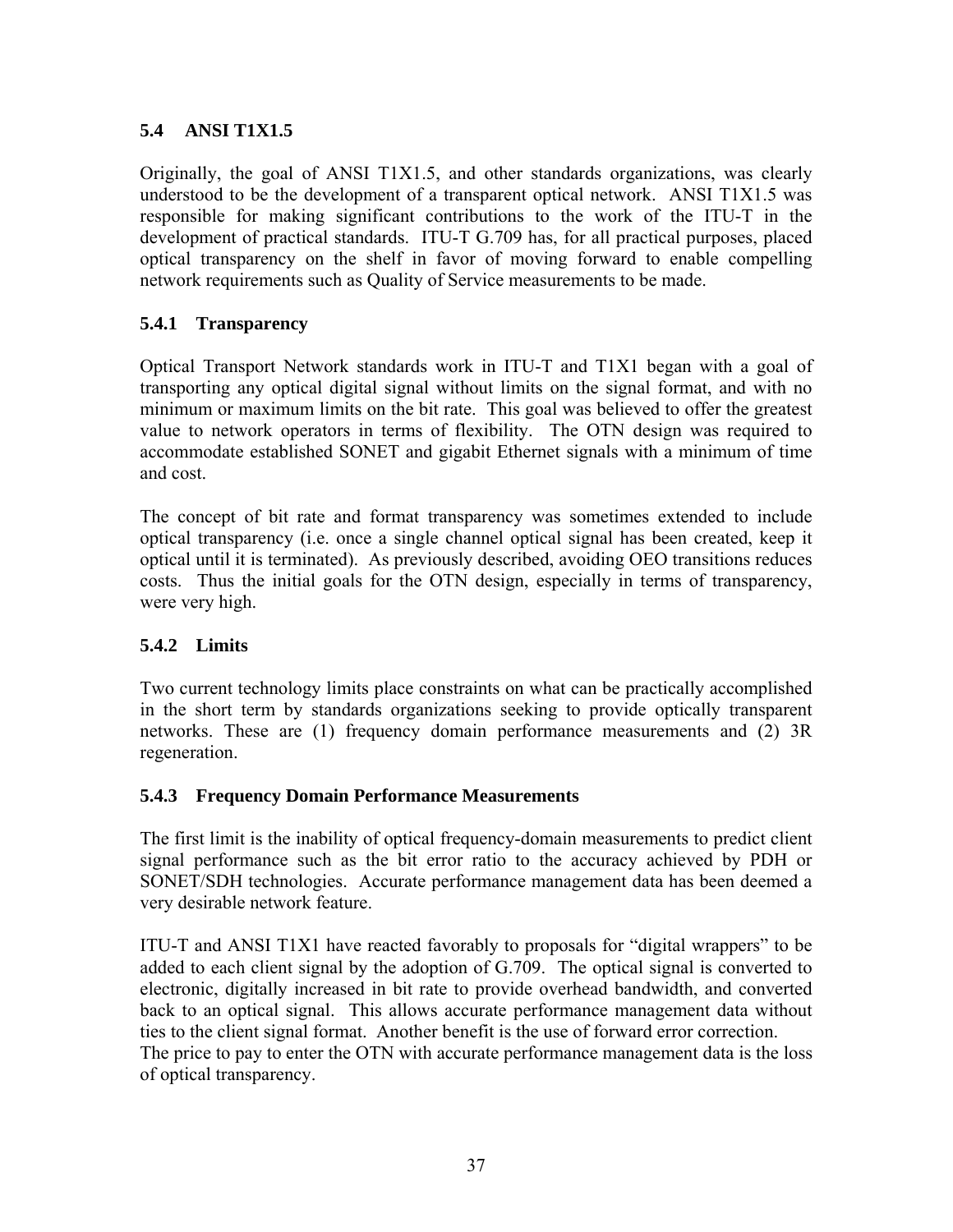## **5.4.4 3R Regeneration**

Optical channels accumulate impairments when traveling through multiple stages of gain, loss, multiplexing, and routing. For long haul applications, this is overcome by deploying 3R regeneration. A second technology limit is that current 3R regenerators employ OEO conversions. Again, this renders the loss of optical transparency for long haul applications.

More importantly, current 3R regenerators restrict bit rate transparency to one rate, or at best a set of discrete bit rates. It is therefore cost prohibitive to deploy 3R regenerators for every imaginable bit rate within a long haul network.

The G.709 Recommendation adopted by ITU-T to restrict standardized OTN signals to a set of three discrete bit rates. Once again the price to pay to enter the OTN is the loss of bit rate transparency.

## **5.5 Internet Engineering Task Force (IETF)**

As identified in section three of this report, the Internet has been and continues to be the most rapid growth area within the telecommunications industry. Consequently, it is not surprising that the IETF has been very active recently in the development of specifications to enable Internet TCP/IP applications to take advantage of the evolving OTN. Internet market forces have played such a key role in changing the traditional circuit switched modes of carrier networks that any serious consideration of photonic switching or the evolving OTN must include the IETF work.

## **5.5.1 MPLS and GMPLS Extensions**

In January 2001 the IETF published RFC 3031 "Multiprotocol Label Switching (MPLS) as a "Standards Track" document. The IETF work is expected to evolve MPLS into a set of specifications that together can be used to building an operational MPLS system. Astonishingly, in a very short period of time the IETF has published and/or has received approximately 100 draft proposals related to MPLS so clearly this is a very active area of standardization within the Internet community and it is quite likely that a number of these proposals will be adopted and published.

MPLS separates the control plane from the data plane. MPLS specifications can already be applied to both routers and ATM switches, and draft specifications to add MPLS support for optical cross-connects (OXC) is already under way. In addition to MPLS there is also a draft specification titled: "Generalized MPLS" or GMPLS. The purpose of GMPLS is to extend MPLS to support time-division (e.g. SONET ADMs), wavelength (optical lambdas), and spatial switching (e.g. incoming port or fiber to outgoing port or fiber). The GMPLS specification extends the control plane beyond routers and ATM switches all the way down to physical layer devices including SONET ADMs, optical switches and legacy TDM devices. GMPLS employs Intermediate System (IS) to Intermediate System (IS) routing. Since there are a number of MPLS implementations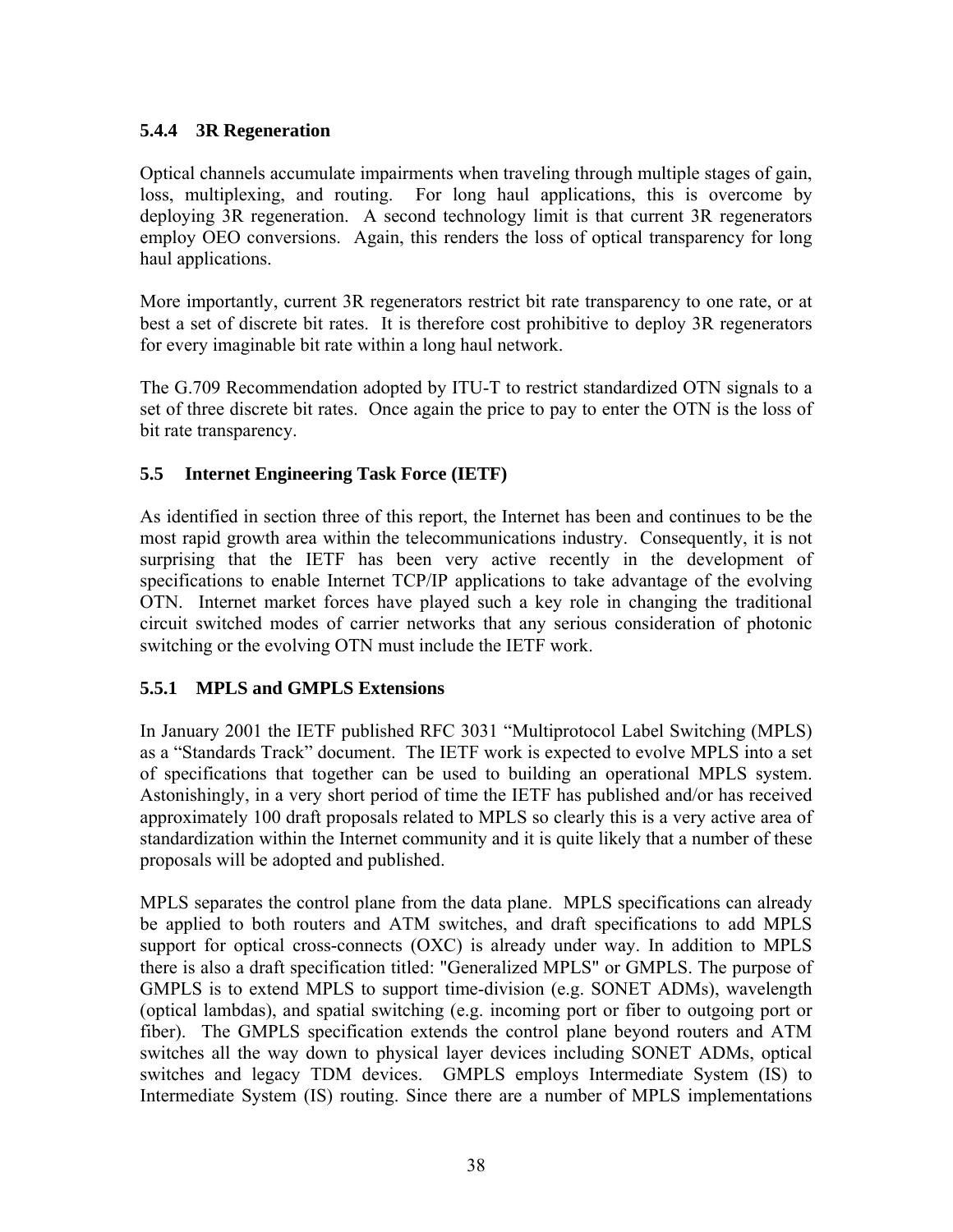already available in the marketplace it may prove to be simpler to add the GMPLS extensions into an updated version of the MPLS specification but this would be a decision to be made by the IETF.

For Internet Protocol based networks MPLS brings benefits that include:

- (a) Traffic Engineering so that it is possible to establish the path that IP traffic will take through the network, and the ability to set performance characteristics for a class of traffic.
- (b) Virtual Private Networks (VPN) can be created by service providers using MPLS to create IP tunnels throughout their network, without the need for end user based encryption services.
- (c) Providing traffic with different qualitative Classes of Service (CoS) and with different quantitative Quality of Service (QoS)
- (d) providing IP based Virtual Private Networks (VPN's).

One of the most important benefits that MPLS offers is the opportunity to eliminate multiple layers. For example, for IP networks some carriers employ an overlay model where ATM is used at Layer 2 and IP is used at Layer 3. MPLS provides the capability to move many of the functions of the ATM control plane to layer 3. This can greatly simplify network management and protocol complexity.

MPLS describes an approach to the design of control planes for optical cross connects (OXCs), which leverages existing control plane techniques developed for MPLS Traffic Engineering. The proposed approach combines recent advances in MPLS traffic engineering control plane constructs with OXC technology to:

- (a) provide a framework for real-time provisioning of optical channels in automatically switched optical networks;
- (b) foster the expedited development and deployment of a new class of versatile OXCs;
- (c) allow the use of uniform semantics for network management and operations control in hybrid networks consisting of OXCs and label switching routers (LSRs). The proposed approach is particularly advantageous for OXCs intended for data-centric optical internetworking systems. In such environments, it will help to simplify network administration. This approach also paves the way for the eventual incorporation of DWDM multiplexing capabilities in IP routers.

In an MPLS network, incoming packets are assigned a "label" by a "label edge router (LER)". Packets are forwarded along a "label switch path (LSP)" where each "label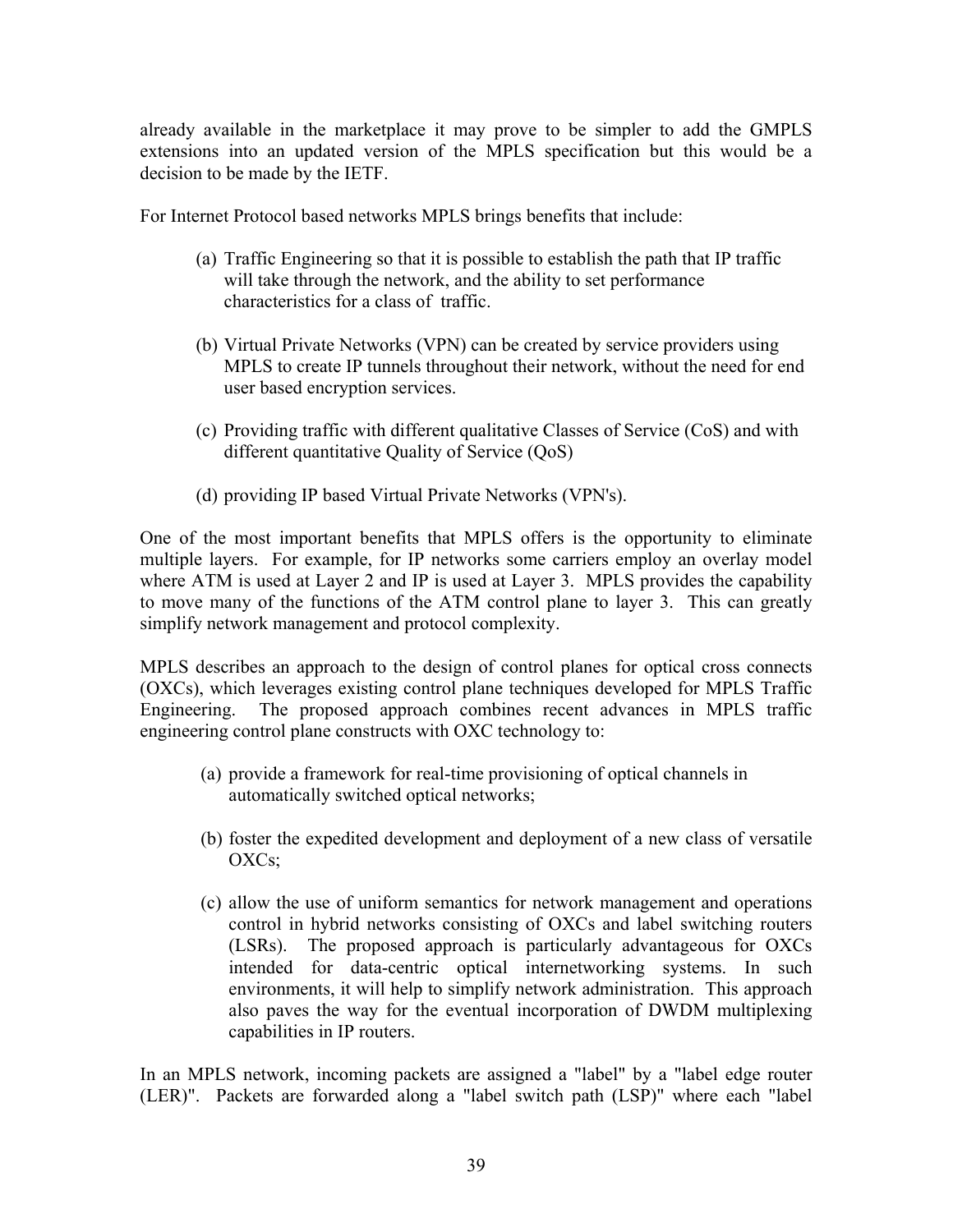switch router (LSR)" makes forwarding decisions based solely on the contents of the label. At each hop, the LSR strips off the existing label and applies a new label which tells the next hop how to forward the packet.

Label Switch Paths (LSPs) are established by network operators for a variety of purposes, such as to guarantee a certain level of performance, to route around network congestion, or to create IP tunnels for network-based virtual private networks. In many ways, LSPs are no different than circuit-switched paths in ATM or Frame Relay networks, except that they are not dependent on a particular Layer 2 technology.

An LSP can be established that crosses multiple Layer 2 transports such as ATM, Frame Relay or Ethernet. Thus, one of the true promises of MPLS is the ability to create end-toend circuits, with specific performance characteristics, across any type of transport medium, eliminating the need for overlay networks or Layer 2 only control mechanisms.

A result of these trends, therefore, is the evolution of optical transport networks from simple linear and ring topologies to mesh topologies. By a mesh (not necessarily fully meshed) topology, we mean a connected (not necessarily fully connected) network of arbitrary topology in which the node degree is typically more than two. In mesh optical networks, optical crossconnects engender versatility and reconfigurability by performing switching and rearrangement functions.

## **5.6 RFC 2702 "Requirements for Traffic Engineering Over MPLS"**

RFC 2702 was published in September 1999 as an informational RFC to the Internet community. The RFC is of special interest for NS/EP purposes because it identifies the needs, within the context of Internet Protocol based networks, for an optional "preemption attribute" that can be used to specify four preempt modes for a traffic trunk. RFC 2702 also clarifies that preemption can also be used to implement various prioritized restoration policies following fault events. As outlined in the RFC the preemption attribute can be encoded to specify four preempt modes for a traffic trunk:

- a. preemptor enabled;
- b. non-preemptor;
- c. preemptable;
- d. non-preemptable.

The RFC 2702 preemption attribute is intended for use to determine whether a traffic trunk can preempt another traffic trunk from a given path, and whether another traffic trunk can preempt a specific traffic trunk. The intended purpose of the preemption attributed was for use in achieving traffic oriented and resource oriented performance objectives. The RFC also identifies requirements where preemption can be used to assure favorable routing paths for high priority traffic even in a differentiated services environment.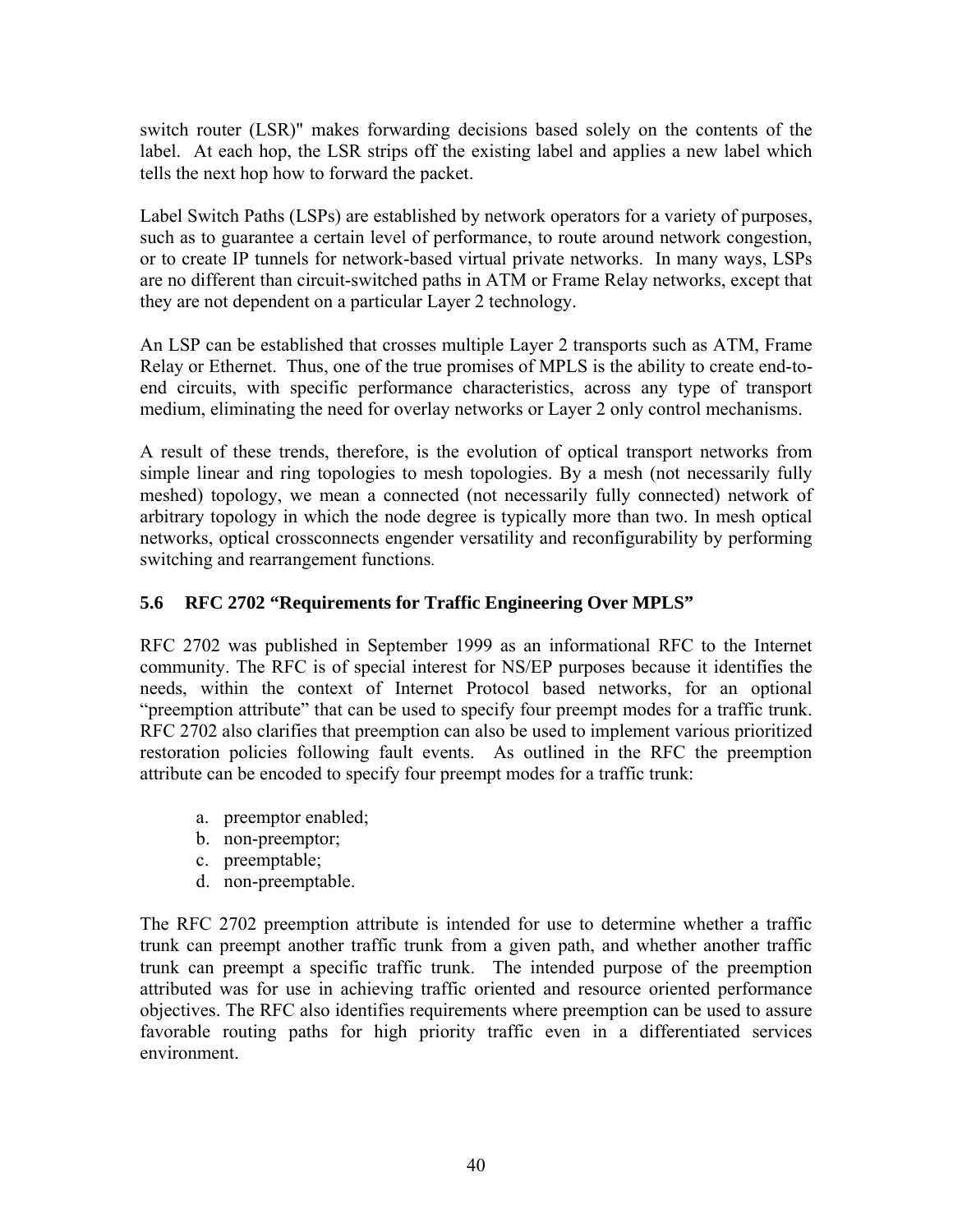The important benefit derived from the technical characteristics associated with a preemptor enabled traffic trunk is that it can preempt lower priority traffic trunks designated as preemptable. This capability, for example, would allow the preemption of routine traffic so that traffic supporting an NS/EP event (e.g., medical or evaluation traffic associated with a natural disaster). In accordance with the RFC, a traffic trunk that is specified as non-preemptable cannot be preempted by any other trunks, regardless of the relative priorities. A traffic trunk designated as preemptable can be preempted by higher priority trunks which are preemptor enabled. The RFC defines some preempt modes to be mutually exclusive. For example, a particular trunk "*x*" can preempt another traffic trunk "*y*" only if all of the five conditions are true:

- a. *x* is a higher priority than *y*;
- b. *x* requests a resource in use by *y*;
- c. concurrent use of *x* and *y* are prohibited by operational parameters;
- d. *x* is configured as preemptor enabled;
- e. *y* is configured to accept preemption.

In accordance with the current industry standard Internet "best effort" service model preemption is not a mandatory attribute but the publication of this RFC can be viewed as a step forward in recognizing the usefulness of preemption. The usefulness of preemption is much more compelling in a differentiated services scenario. Furthermore, to reduce costs some of the evolving optical internetworking architectures move some protection and restoration functions from the optical layer to data network elements (e.g., gigabit and terabit label switching routers). Under fault conditions the restoration time for high priority traffic trunks can be significantly reduced through the use of preemption techniques.

While solutions other than preemption have been proven to satisfy NS/EP requirements in environments such as the Government Emergency Telecommunications Service (GETS), RFC 2702 is important because it identifies preemption as a solution for supporting GETS type traffic over Internet Protocol based networks. For additional information visit [http://iepscheme.net](http://iepscheme.net/).

## **5.6.1 Optical Interworking Forum (OIF)**

The OIF is an industry-wide initiative to create open forum focused on accelerating the deployment of optical internetworks. The goal of the OIF is to provide a venue for equipment manufacturers, users and service providers to work together to resolve issues and develop key specifications to ensure the interoperability of optical networks.

The OIF is focused on addressing optical internetworking issues. Optical internetworks are data networks that natively access an underlying optical transport network. Data networks are composed of various technologies such as ATM and IP routers/switches; optical transport networks include WDM terminals, optical amplifiers or even the fiber itself. Optical internetworking is not concerned with the issues within the data or optical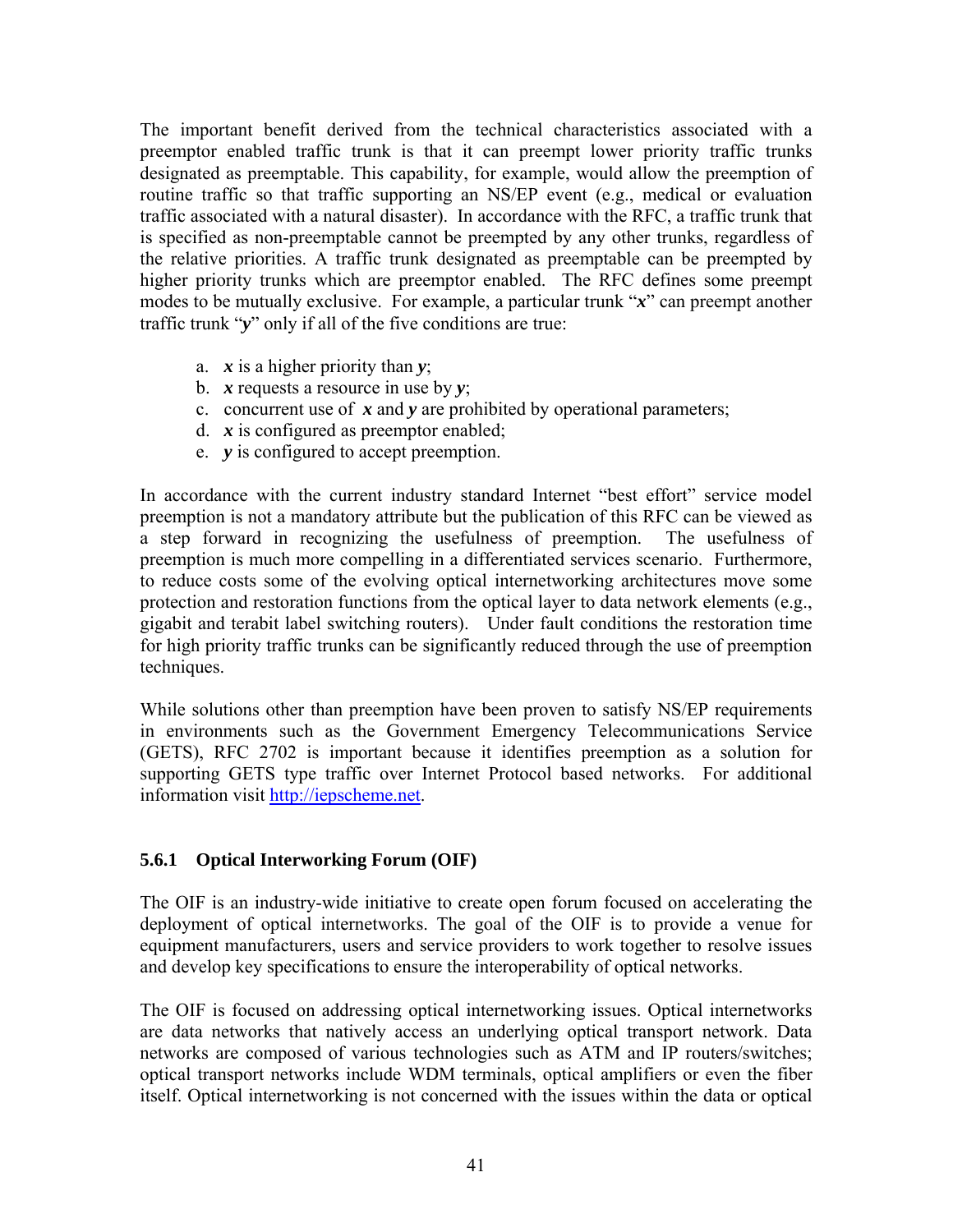network; instead, it addresses the interoperability between the data and the optical network. For example, optical internetworking would not require the ATM connection routing protocols to change because that is a function defined within the data network. Optical internetworking shares information between the optical network and various data networking layers. The information passed between the layers define the functions supported by the adjacent network.

Technology progress has enabled advancements in speed of service and previously unimagined capabilities and as different service providers have different objectives, there are more choices than ever before regarding how data networks are architected. Circuit switched voice networks were built on a time division multiplexed digital hierarchy. In this architecture, voice channels operating at 64Kbps are repeatedly aggregated into higher bit rate signals until reaching fiber rates, as defined by SONET/SDH rates. All traffic passed through the SONET/SDH layer. This is no longer necessarily the case. Data networks based on packets/cells support protocol multiplexing and have the ability to access bandwidth in many new combinations. For example, ATM and IP networks can directly access the optical network, bypassing SONET/SDH. Thus, there are multiple protocol reference models that can be used to describe optical internetworks.

## **5.7 Standards Conclusions**

The marketplace is currently offering a diverse set of photonic switching technology alternatives including: MEMS, Bubble Switching, and other technologies. Additionally, the future promises offered by the incorporation of photonic crystals and an increasing use of quantum mechanics based solutions suggest a bright evolutionary future for this area of technology application and standardization. Mostly, the internals of today's photonic switching systems are built using proprietary architectures but all do provide support for interconnecting to a select set of prevailing technologies including: SONET, IP, Fibre Channel, Gigabit Ethernet, DWDM, IP, and ATM. Many of the systems also provided an Application Program Interfaces (API) to either IETF Simple Network Management Protocol (SNMP), ITU-T Common Management Information Protocol (CMIP), or proprietary management systems. Some systems support the Object Management Group (OMG) Common Object Request Broker Architecture (CORBA) and systems also contain embedded routing and signaling support that is based on the IETF GMPLS or MPLS standards for connection management and IP services integration. Leading industry vendors are promoting their ability to support single wavelength switching capacity of up to 40 Tb/s. Today's photonic switching systems, however, can support single and multi-wavelength applications with operating windows of 1200 – 1620 nanometers. Increasingly, other standards including HTML/XML and CORBA object interfaces are being used to control the photonic switching process and this is a positive step in the breadth of standardization employed.

National and international standards organizations are aggressively working to develop an OTN/AON architecture to support and promote interoperability, reliability, and common management among carrier services providers. It is clear that both ANSI and the ITU-T are both keenly aware of the importance of providing timely specifications that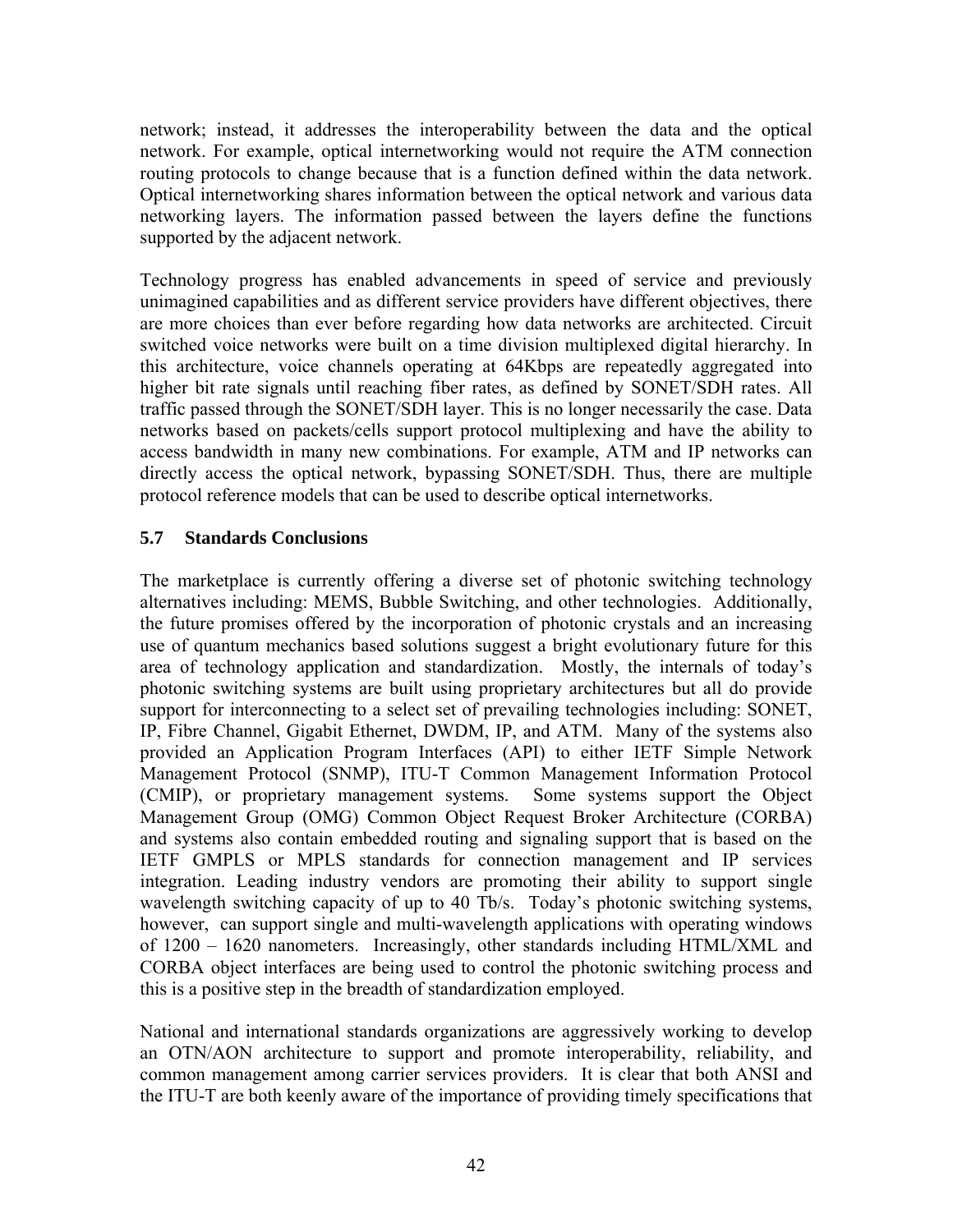can be readily adopted before vendors adopt their own solutions. The IETF presence is also providing an important stimulant with regards to the rapid development of practical solutions to meet the new technical challenges posed by photonic switching and the move toward OTN/AON.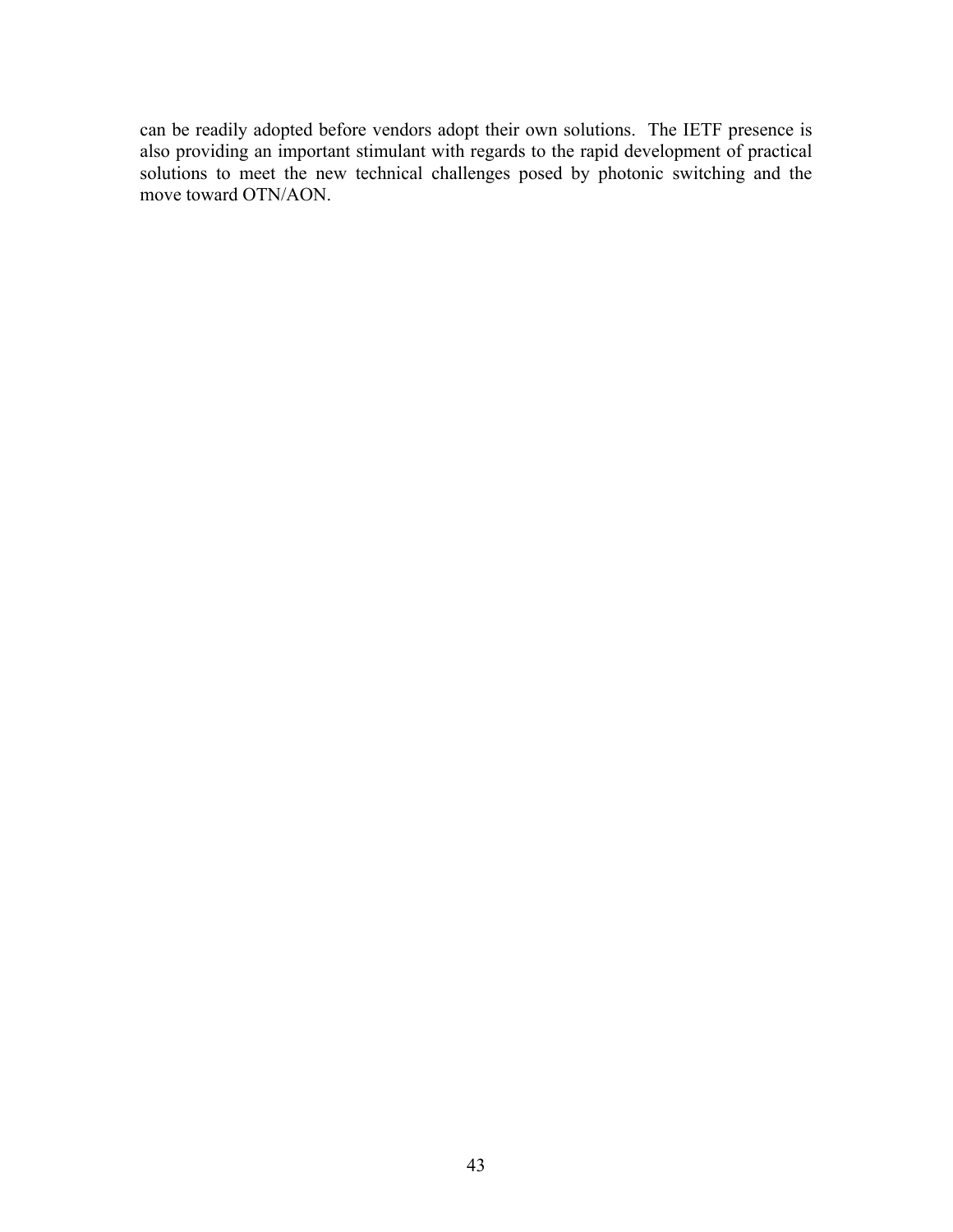## **6 CONCLUSIONS AND RECOMMENDATIONS**

Photonic switching is a rapidly evolving and highly competitive area of technology that is experiencing a substantial level of financial investment by both the private sector and by U.S. government research funding agencies such as DARPA. In particular the growth of the Internet has been responsible for changing the nature of the existing telecommunications infrastructure from a circuit-switching environment to a packet switching environment. Additionally, customer demand for telecommunications bandwidth and advanced services such as dynamically reconfigurably networks is passing from being optional to a mandatory requirement. At this point, it is not entirely clear how the rapidly changing revenue aspects associated with a large scale shift from voice to data dominance will be incorporated into provider pricing strategies. We can only say at this point that, from a switching perspective, a packetized infrastructure should be much less costly to implement than an equivalent circuit-switch system.

The quantum mechanics and other theoretical work completed in the early part of the  $20<sup>th</sup>$ century is not only becoming demonstrable in the laboratory but in cases such as quantum wells, are now being utilized in common inexpensive circuitry. The most fundamentally promising area of future photonic switching component building blocks, photonic crystals, is an area that is rapidly yielding and entirely new era of miniaturization, speed, and cost reductions. Three dimensional crystal lattice structures hold promising advancements in band gap engineering. Other advancing areas such as nanostructures also offer to substantial advances in miniaturization. Indeed, the famous speech given by Richard Feynman on December 29, 1959 at the annual meeting of the American Physical Society at the California Institute of Technology (Caltech) titled " There's Plenty of Room at the Bottom" is becoming more true at an ever increasing rate.

A wide range of organizations are attempting to address the needs for optical standardization, interoperability, and management of photonic networks. Now that the ITU-T G.709 recommendation has been adopted internationally, the Department of State is responsible for the assignment of the NS UAPC encodings within the U.S.; unless otherwise delegated. It is, therefore, recommended that the OMNCS further evaluate the use of the 6-11 character field of the G.709 UAPC for the specific NS/EP support purposes that it offers. Additionally, it is recommended that the OMNCS further evaluate the use of the ITU-T G.709 2 byte ODUk overhead EXP code assignments within the context of specific NS/EP subnetworks. Operational use and evaluation should not require the NCS to coordinate with service providers or external agencies because of the manner in which G.709 has specified use of the field. The OMNCS should be free to choose NS/EP specific encodings and associated actions based on this field. The OMNCS should evaluate access to E.106 IEPS encodings at the G.709 API with regards to monitoring and controlling operations at the photonic switching level based on IEPS requirements.

It is also recommended that the OMNCS should actively monitor and, to the extent feasible, participate in the rapidly evolving OTN standards via ANSI T1X1.5 and other recognized standards bodies. Positive cooperation between the OMNCS and the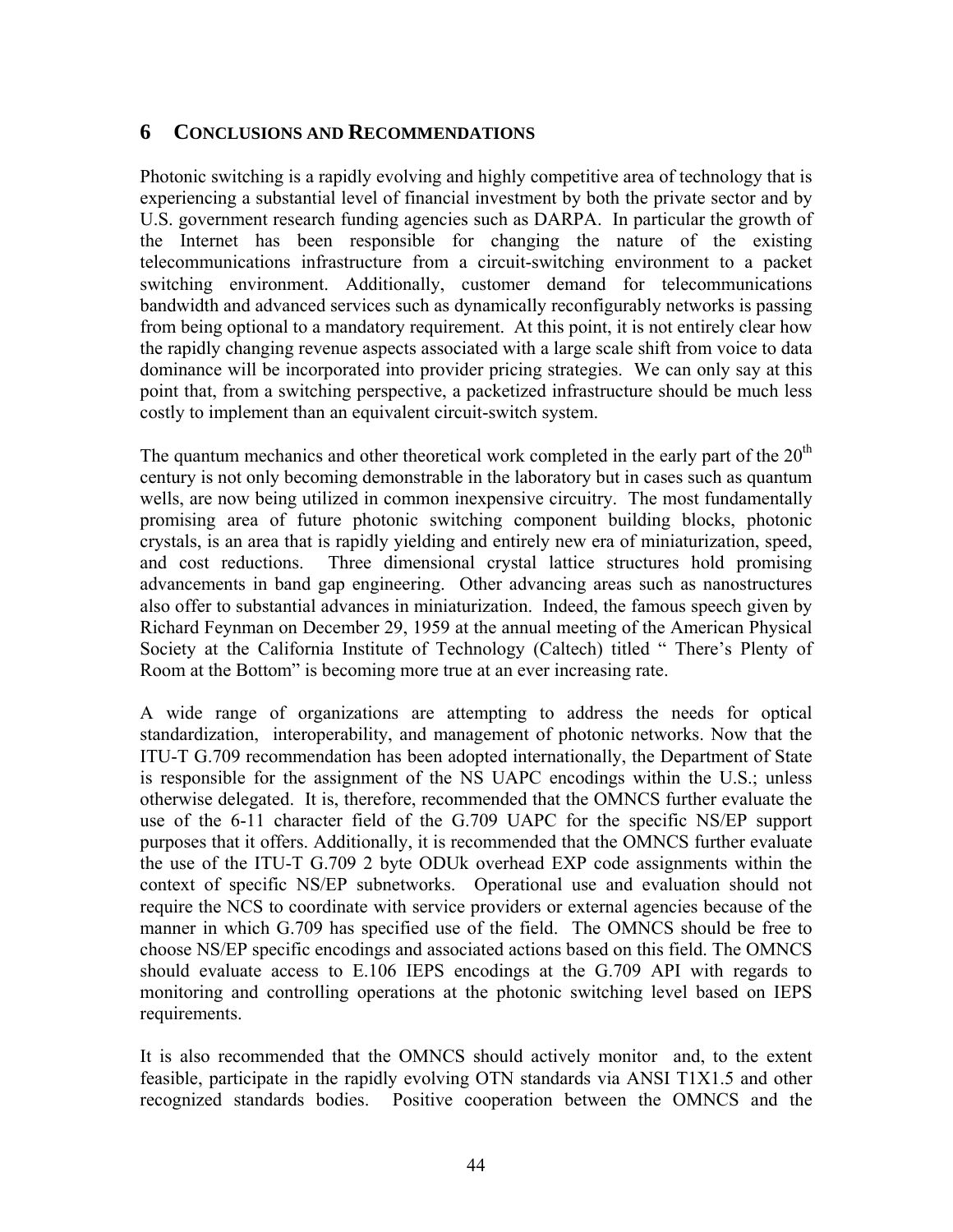Department of State is critical to insuring that the requirements within the deregulated environment prevalent in the United States are considered on an equal basis with other countries that may still be dominated by a heavily regulated telecommunications environment.

It is recommended that the OMNCS further evaluate the potential NS/EP benefit offered by choosing photonic switching product implementations that incorporate the Internet RFC 2702 "MPLS Traffic Engineering" optional preemption support attribute. The goal of RFC 2707 specification is to assure that high priority traffic trunks can always be routed through relatively favorable paths within a differentiated services environment. This appears to be very consistent with OMNCS NS/EP goals.

For NS/EP purposes, at least in the short term, it appears that modest sized photonic switching solutions that package ITU-T G.709 functionality along with IETF MPLS will offer the greatest initial benefits, where the cost savings offered are warranted.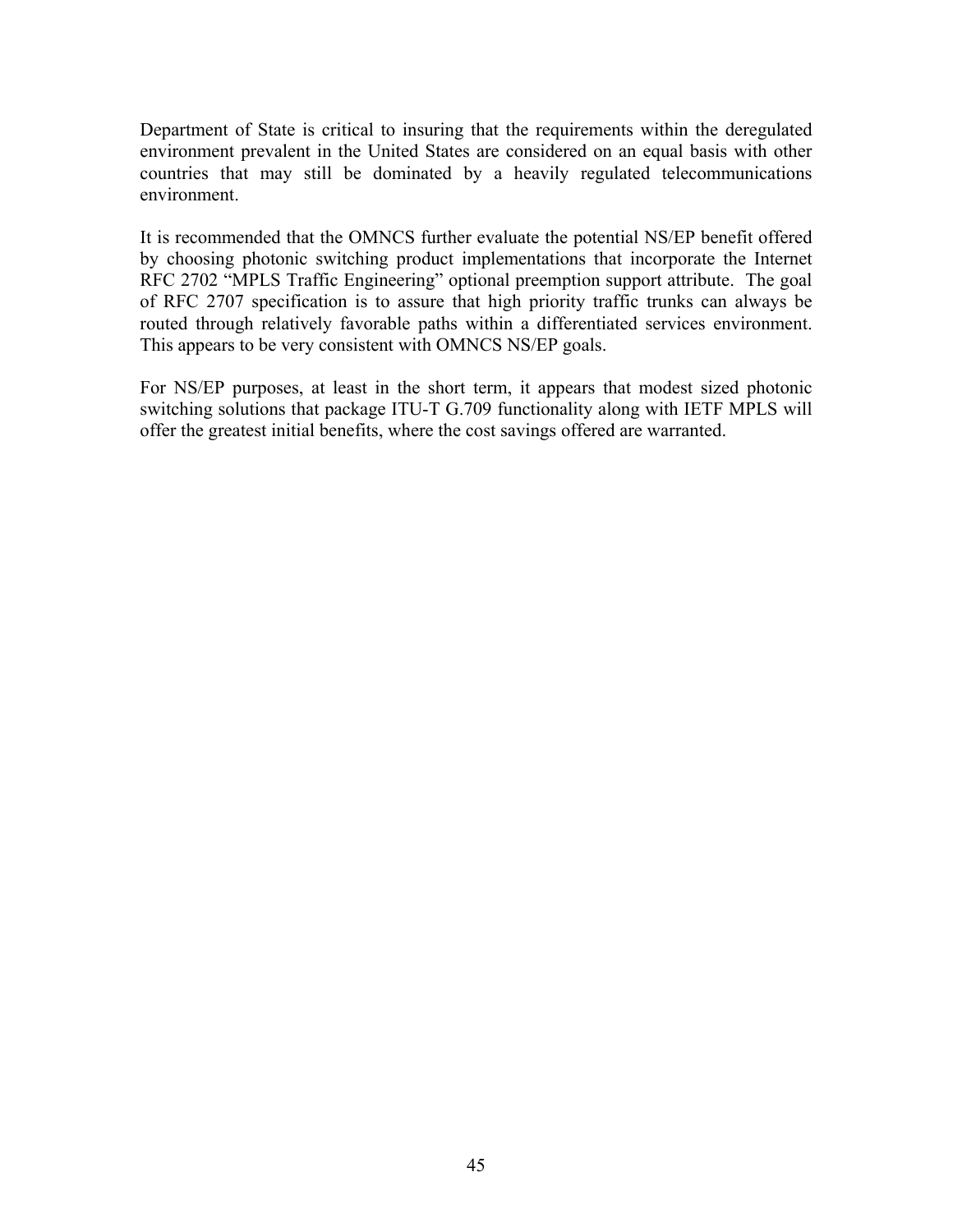## **Appendix A: Acronyms**

| <b>AGVD</b>  | Anomalous Group-Velocity Dispersion                   |  |  |  |
|--------------|-------------------------------------------------------|--|--|--|
| <b>ANSI</b>  | American National Standards Institute                 |  |  |  |
| <b>AON</b>   | <b>All Optical Networks</b>                           |  |  |  |
| <b>API</b>   | <b>Access Point Identifier</b>                        |  |  |  |
| <b>API</b>   | <b>Application Program Interfaces</b>                 |  |  |  |
|              |                                                       |  |  |  |
| <b>BEC</b>   | Boise-Einstein Condensate                             |  |  |  |
| <b>BER</b>   | <b>Bit Error Ratio</b>                                |  |  |  |
| <b>BDI</b>   | <b>Backward Defect Indication</b>                     |  |  |  |
| $BIP-8$      | <b>Bit Interleaved Parity</b>                         |  |  |  |
| <b>BIT</b>   | <b>Binary Digit</b>                                   |  |  |  |
| Caltech      | California Institute of Technology                    |  |  |  |
| <b>CORBA</b> | Common Object Request Broker Architecture             |  |  |  |
| CoS          | <b>Classes of Service</b>                             |  |  |  |
| <b>CMIP</b>  | Common Management Information Protocol                |  |  |  |
| <b>DAPI</b>  | <b>Destination Access Point Identifier</b>            |  |  |  |
| <b>DARPA</b> |                                                       |  |  |  |
|              | Defense Advanced Research Projects Agency<br>decibels |  |  |  |
| dB           |                                                       |  |  |  |
| <b>DWDM</b>  | Dense Wavelength Division Multiplexing                |  |  |  |
| <b>EDFA</b>  | Erbium-doped Fiber Amplifier                          |  |  |  |
| E.O.         | <b>Executive Order</b>                                |  |  |  |
| EOP          | Executive Office of the President                     |  |  |  |
| eV           | electron volt                                         |  |  |  |
| <b>EXP</b>   | Experimental                                          |  |  |  |
| <b>FCC</b>   | <b>Federal Communications Commission</b>              |  |  |  |
| <b>FEC</b>   | <b>Forward Error Correction</b>                       |  |  |  |
|              |                                                       |  |  |  |
| <b>GETS</b>  | Government Emergency Telecommunications Service       |  |  |  |
| <b>GHZ</b>   | Greenberger-Horne-Zeilinger                           |  |  |  |
| <b>HPC</b>   | High Probability of Completion                        |  |  |  |
| <b>ICC</b>   | <b>ITU Carrier Code</b>                               |  |  |  |
| <b>IEMS</b>  | <b>International Emergency Multimedia Service</b>     |  |  |  |
| <b>IEPS</b>  | <b>International Emergency Preference Scheme</b>      |  |  |  |
| <b>IETF</b>  | <b>Internet Engineering Task Force</b>                |  |  |  |
| <b>IOC</b>   | <b>Integrated Optical Circuit</b>                     |  |  |  |
| <b>IOCs</b>  | <b>Integrated Optical Circuits</b>                    |  |  |  |
|              |                                                       |  |  |  |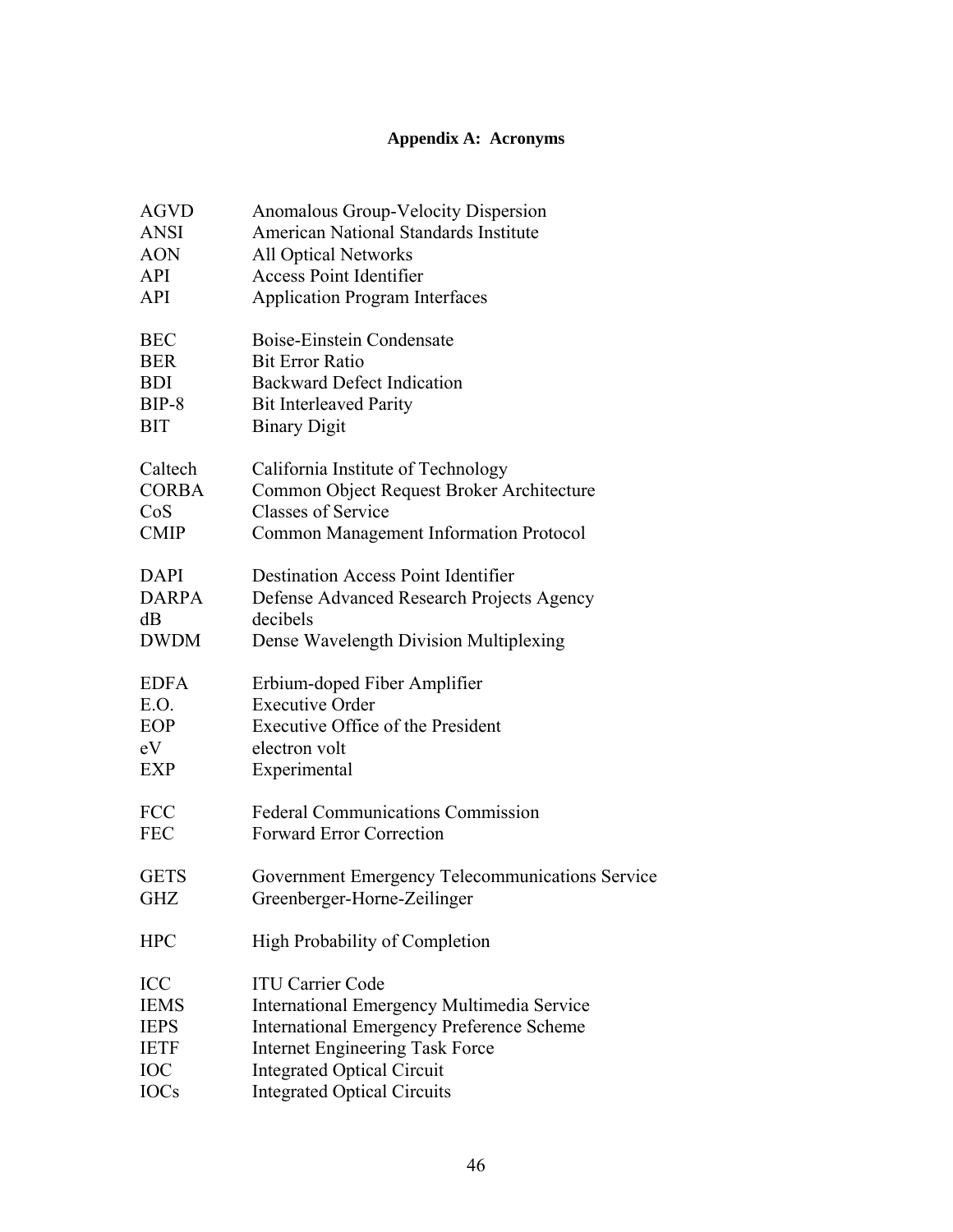| IS                      | <b>International Segment</b>                               |  |  |  |
|-------------------------|------------------------------------------------------------|--|--|--|
| ITU                     | <b>International Telecommunications Union</b>              |  |  |  |
| <b>ITU-T</b>            | International Telecommunications Union - Telecommunication |  |  |  |
|                         | <b>Standardization Sector</b>                              |  |  |  |
|                         |                                                            |  |  |  |
| <b>LCD</b>              | Liquid Crystal Display                                     |  |  |  |
| <b>LER</b>              | Label Edge Router                                          |  |  |  |
| <b>LSP</b>              | Label Switch Path                                          |  |  |  |
| <b>LSPs</b>             | <b>Label Switch Paths</b>                                  |  |  |  |
| <b>LSR</b>              | <b>Label Switch Router</b>                                 |  |  |  |
| <b>LSRs</b>             | <b>Label Switching Routers</b>                             |  |  |  |
|                         |                                                            |  |  |  |
| Mb/s                    | megabytes per second                                       |  |  |  |
| <b>MEMS</b>             | Micro Electro-Mechanical Systems                           |  |  |  |
| <b>MPLS</b>             | Multiprotocol Label Switching                              |  |  |  |
| <b>MIT</b>              | Massachusetts Institute of Technology                      |  |  |  |
| N <sub>6</sub>          | <b>Technology and Standards Division</b>                   |  |  |  |
| <b>NCS</b>              | <b>National Communications System</b>                      |  |  |  |
| <b>NMS</b>              | Network-Management System                                  |  |  |  |
| <b>NNI</b>              | <b>Network Node Interfaces</b>                             |  |  |  |
| NS/EP                   | National Security/Emergency Preparedness                   |  |  |  |
| <b>NS</b>               | National Segment                                           |  |  |  |
|                         |                                                            |  |  |  |
| <b>PDL</b>              | <b>Polarization Dependent Loss</b>                         |  |  |  |
| <b>PXC</b>              | Photonic Cross-Connects                                    |  |  |  |
|                         |                                                            |  |  |  |
| $OC-1$                  | <b>Optical Carrier Level 1</b>                             |  |  |  |
| OCh                     | <b>Optical Channel</b>                                     |  |  |  |
| Ochr                    | <b>Optical Channel Rreduced</b>                            |  |  |  |
| <b>ODSI</b>             | <b>Optical Domain Service Interconnect</b>                 |  |  |  |
| <b>ODU<sub>k</sub>P</b> | End-to-End Path Supervision                                |  |  |  |
| ODURT                   | <b>Tandem Connection Monitoring</b>                        |  |  |  |
| $O-E-O$                 | Optical-Electrical-Optical                                 |  |  |  |
| <b>OEO</b>              | Optical-Electrical-Optical                                 |  |  |  |
| <b>OIF</b>              | <b>Optical Internetworking Forum</b>                       |  |  |  |
| <b>OMG</b>              | <b>Object Management Group</b>                             |  |  |  |
| <b>OMNCS</b>            | Office of the Manager, NCS                                 |  |  |  |
| <b>OPUk</b>             | Optical Channel Payload Unit                               |  |  |  |
| <b>OTH</b>              | <b>Optical Transport Hierarchy</b>                         |  |  |  |
| <b>OTN</b>              | <b>Optical Transport Network</b>                           |  |  |  |
| <b>OTUk</b>             | <b>Optical Channel Transport Unit</b>                      |  |  |  |
| <b>OTUkV</b>            | <b>Optical Transport Unit</b>                              |  |  |  |
| OXC                     | <b>Optical Cross-Connect</b>                               |  |  |  |
| <b>OXCs</b>             | <b>Optical Cross-Connects</b>                              |  |  |  |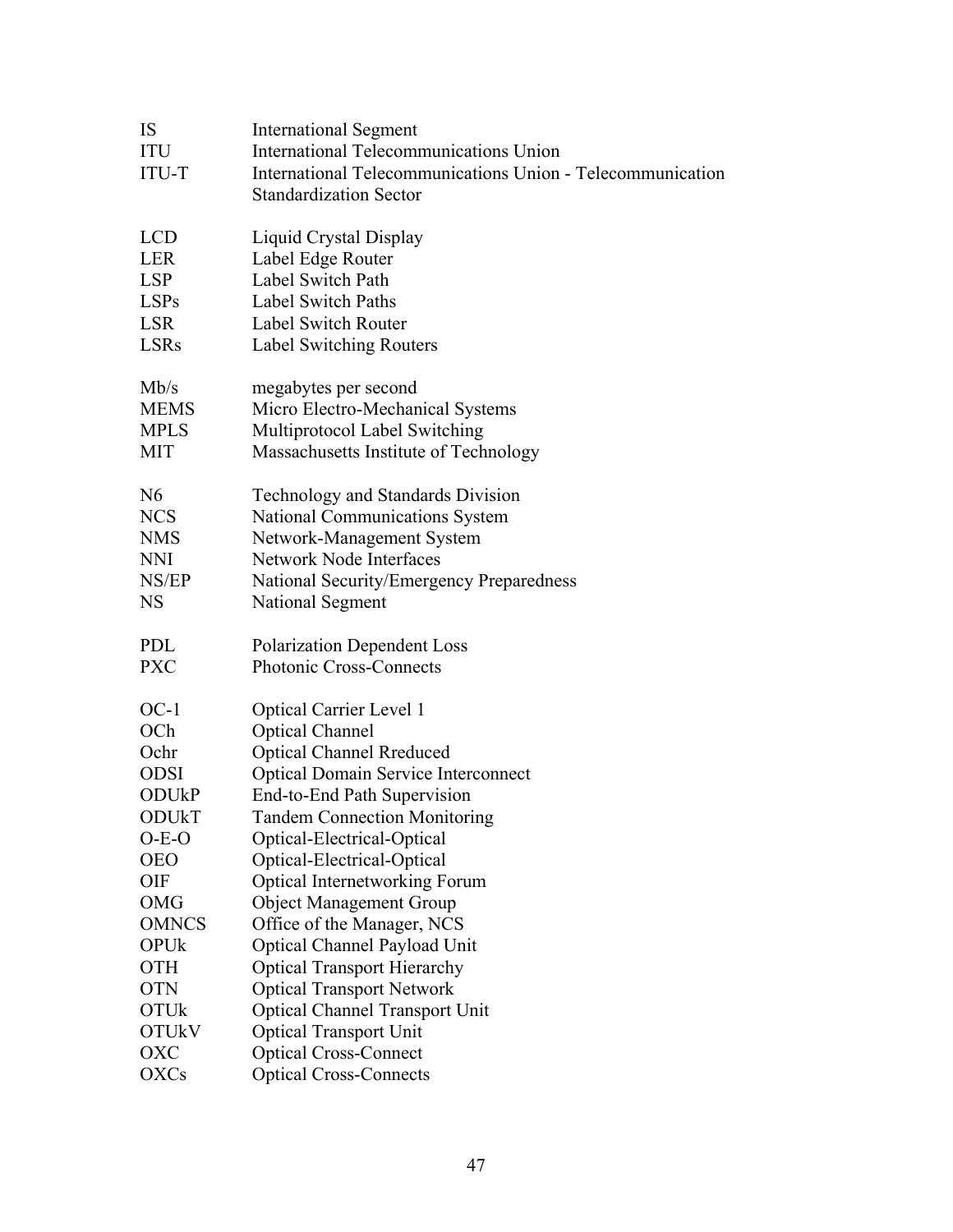| QoS             | Quality of Service                 |  |  |  |
|-----------------|------------------------------------|--|--|--|
| <b>QUBIT</b>    | Quantum Bit                        |  |  |  |
| <b>RFC</b>      | <b>Request For Comment</b>         |  |  |  |
| SAPI            | Source Access Point Identifier     |  |  |  |
| S/N             | Signal-to-Noise Ratio              |  |  |  |
| <b>SNMP</b>     | Simple Network Management Protocol |  |  |  |
| SPI-4           | System Physical Interface Level 4  |  |  |  |
| <b>SPM</b>      | Self-Phase Modulation              |  |  |  |
| SS <sub>7</sub> | Signaling System No. 7             |  |  |  |
| <b>STAT</b>     | Maintenance Signal                 |  |  |  |
| STS-1           | Synchronous Transport Signal 1     |  |  |  |
| Tb/s            | terabytes per second               |  |  |  |
| <b>TTI</b>      | Trail Trace Identifier             |  |  |  |
| <b>UAPC</b>     | Unique Access Point Code           |  |  |  |
| <b>UNI</b>      | <b>User to Network Interfaces</b>  |  |  |  |
| <b>VPN</b>      | Virtual Private Network            |  |  |  |
| VPN's           | <b>Virtual Private Networks</b>    |  |  |  |
| <b>VSR</b>      | Very Short Reach                   |  |  |  |
|                 |                                    |  |  |  |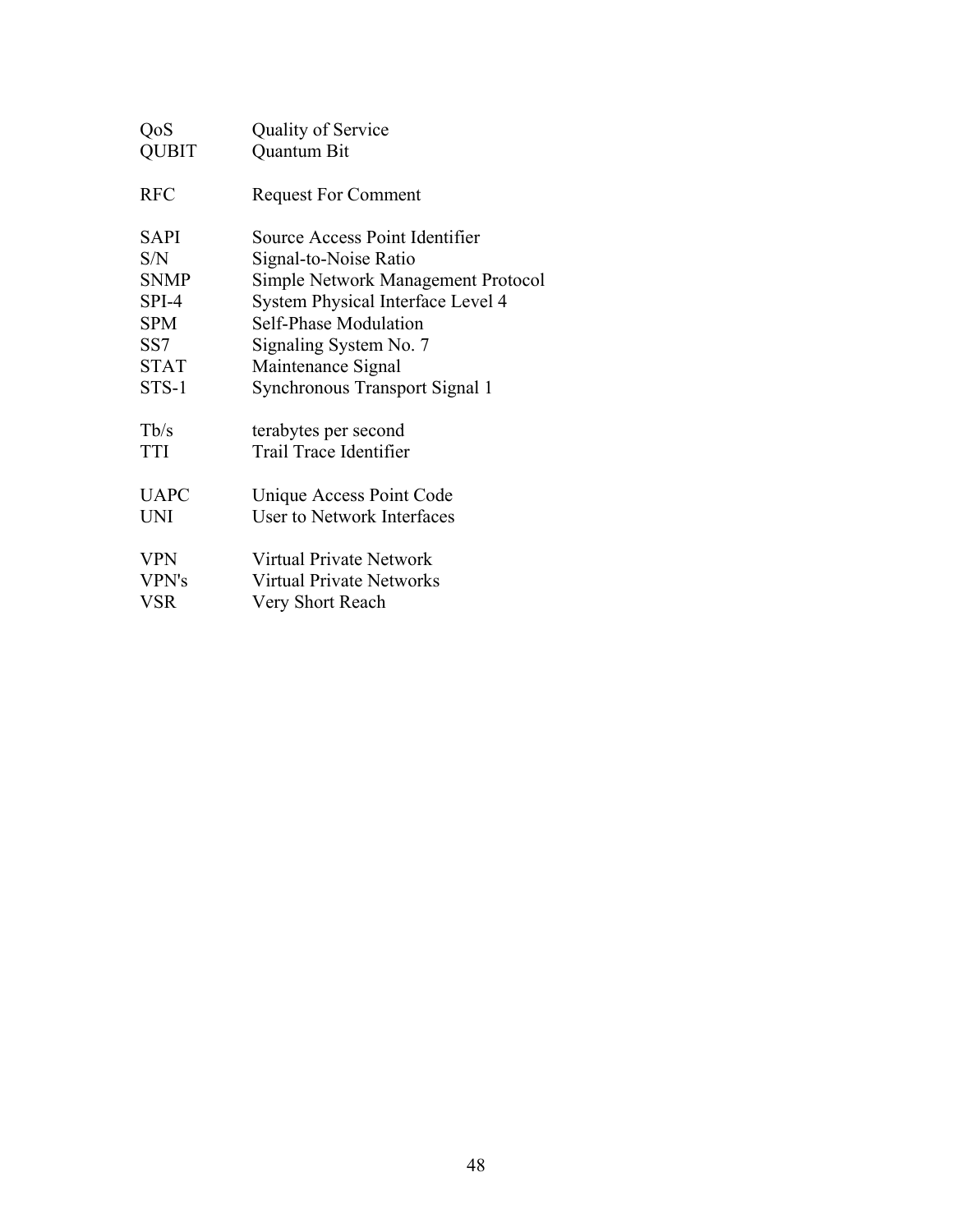#### **Appendix B: References**

- 1. "Photonic Devices for Telecommunications," Guekos, G., Springer-Verlag Berlin 1999. ISBN 3-540-64318-4.
- 2. "Optical Networking" Dwivedi, Anurag. Annual Review of Communications 2000. International Engineering Consortium, Chicago.
- 3. American National Standards Institute (ANSI) T1.523-2001 "Telecom Glossary 2000."
- 4. Science Academic Press Daily Insight, "The Fastest Electrons Around," August 4, 1997.
- 5. "Researchers: Light Can Exceed Its Own Speed Limit," The Associated Press, July 20, 2000. Princetown, NJ.
- 6. "ATM and Optics," Boffi, Maier, Martinelli, and Pattavina. 1998.
- 7. Shannon, C. E. "A mathematical theory of communications." *Bell Syst. Tech. J.* 27, 379-423, 623-656 (1948).
- 8. "Optical Switching Subsystems and Components: Markets and Trends." Source: CIR Corporation. For more information on the CIR Report, visit [http://www.cir-inc.com.](http://www.cir-inc.com/)
- 9. "Internet growth: Is there a "Moore's Law" for data traffic?" Coffman, K. and Odlyzko, M. AT&T Labs. July 11, 2000.
- 10. "Researchers create perfect mirror," Deborah Halber, MIT Tech Tech Talk, Cambridge, Mass. December 9, 1998.
- 11. "A Primer on Digital Wrappers for Optical Transport Networks," Kocialski, C. and Hartwood, J. Vesta Corporation. April 2000.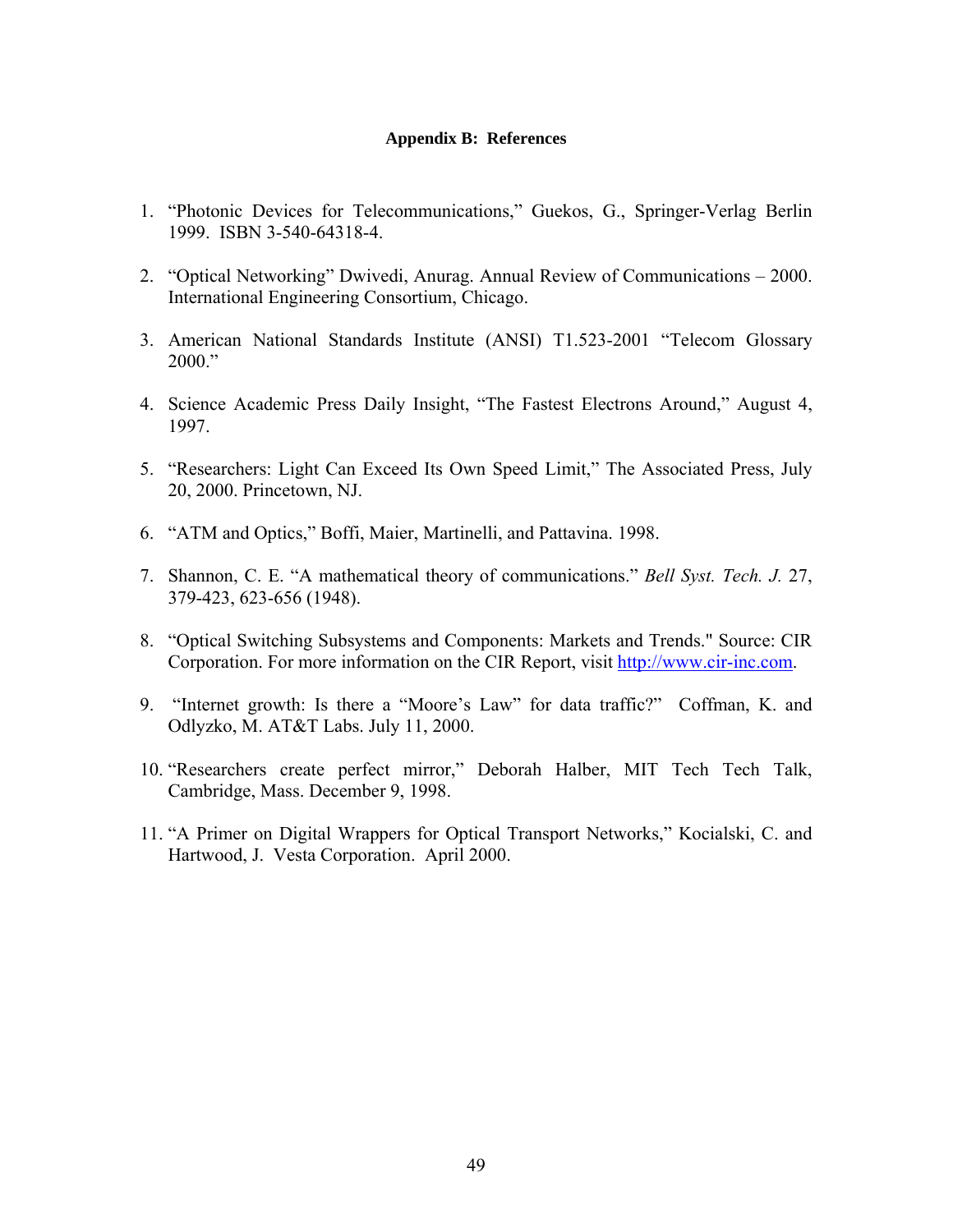#### **Appendix C: Standards References**

- 1. ITU-T Recommendation G.805 (1995), "Generic functional architecture of transport networks."
- 2. ITU-T Recommendation G.681 (1996), "Functional characteristics of interoffice and long-haul line systems using optical amplifiers, including optical multiplexing."
- 3. ITU-T Recommendation G.709 (Feb 2001) "Interface for the optical transport network (OTN)."
- 4. ITU-T Recommendation E.106 (Mar 2000) "Description of an International Emergency Preference Scheme (IEPS).
- 5. Recommendation F.706 titled: International Emergency Multimedia Service (IEMS).
- 6. American National Standard T1.523-2001 "Telecom Glossary 2000."
- 7. ITU-T Recommendation G.872 (1999) "Architecture of optical transport networks."
- 8. ITU-T Recommendation G.957 (1999) "Optical interfaces for equipments and systems relating to the synchronous digital hierarchy."
- 9. ITU-T Recommendation H.323, (2000) "Packet-based multimedia communications systems."
- 10. IETF RFC 3031 (2001) "Multiprotocol Label Switching (MPLS)."
- 11. IETF RFC 2702 (1999) "Requirements for Traffic Engineering Over MPLS."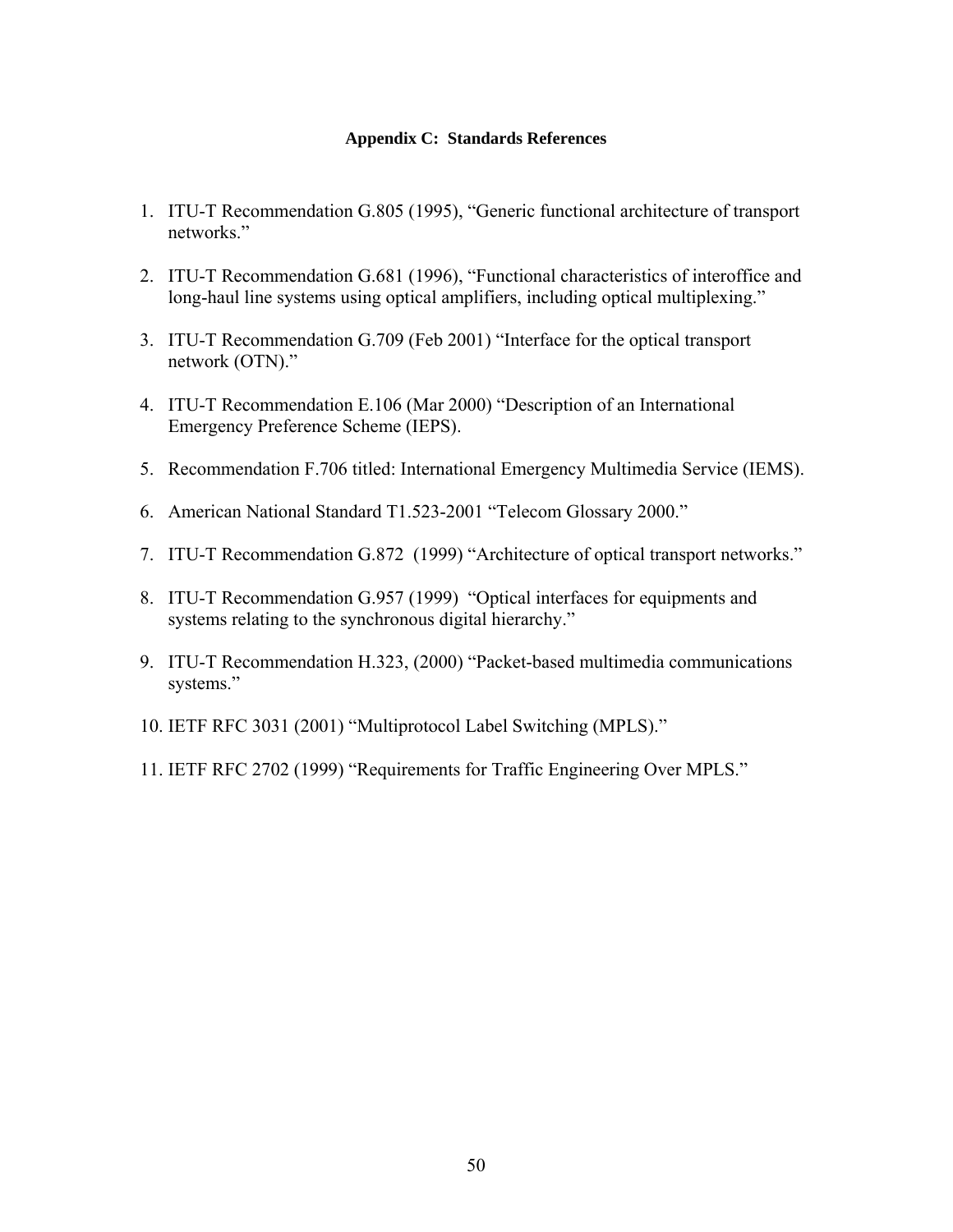### **Appendix D: OIF Specifications**

To date the Optical Interworking Forum has produced the following interworking specifications:

- 1. SPI-4 phase 1 (OC-192 System Packet Interface) OIF-SPI4-01.0 System Physical Interface Level 4 (SPI-4) Phase 1: A System Interface for Interconnection Between Physical and Link Layer, or Peer-to-Peer Entities Operating at an OC-192 Rate (10  $Gb/s$ ).
- 2. SPI-4 phase 2 (OC-192 System Packet Interface) OIF-SPI4-02.0 System Packet Interface Level 4 (SPI-4) Phase 2: OC-192 System Interface for Physical and Link Layer Devices.
- 3. VSR-1 (OC-192 Very Short Reach Interface, 12 fiber 850nm) OIF-VSR4-01.0 Very Short Reach (VSR) OC-192 Interface for Parallel Optics.
- 4. VSR-2 (OC-192 Very Short Reach Interface, 1 fiber 1310nm) OIF-VSR4-02.0 Serial OC-192 1310nm Very Short Reach (VSR) Interfaces.
- 5. VSR-3 (OC-192 Very Short Reach Interface, 4 fiber 850nm) OIF-VSR4-03.0 Very Short Reach (VSR) OC-192 Four Fiber Interface Based on Parallel Optics
- 6. VSR-4 (OC-192 Very Short Reach Interface, 1 fiber 850nm) OIF-VSR4-04.0 Serial Shortwave Very Short Reach (VSR) OC-192 Interface for Multimode Fiber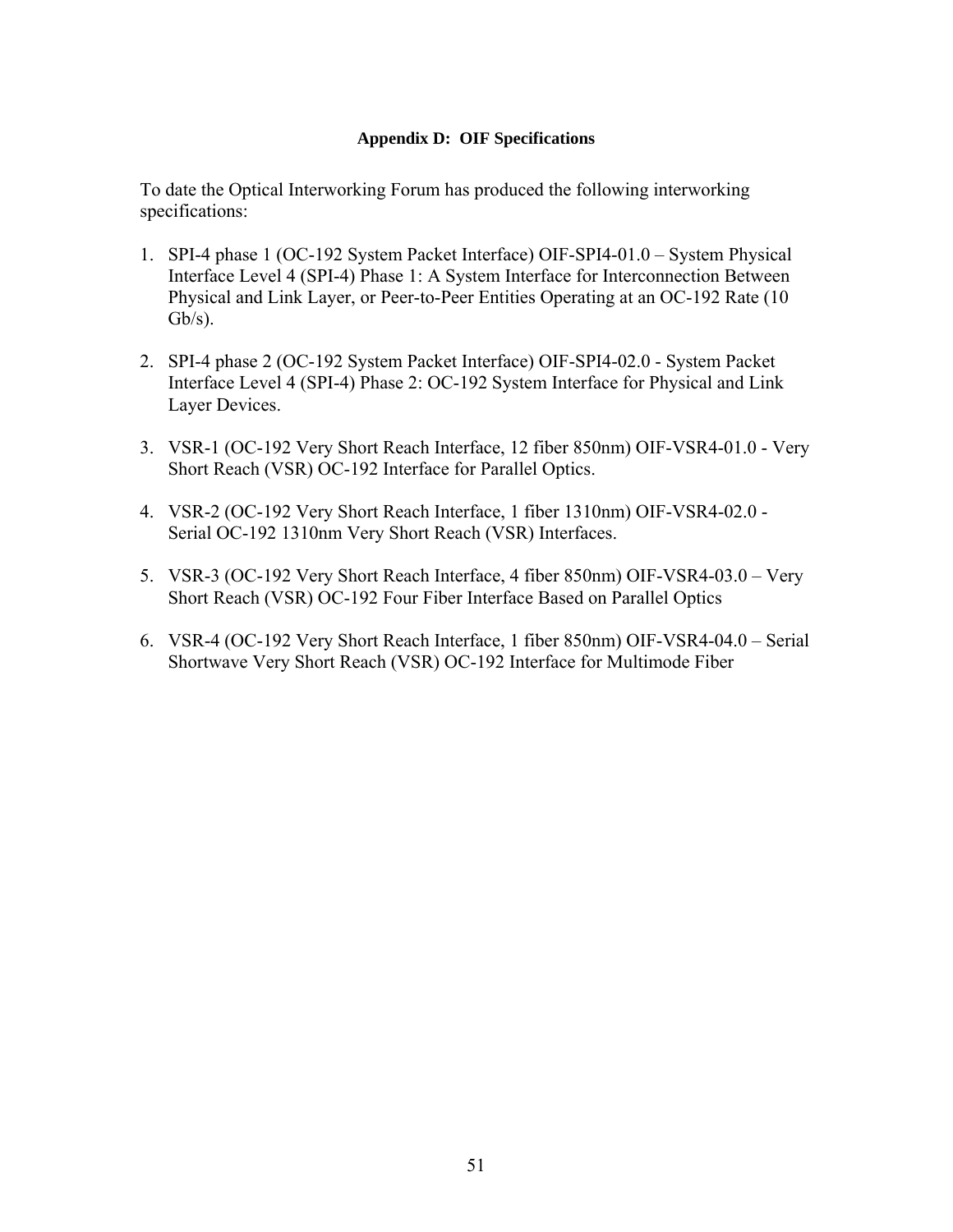### **Appendix E: Photonic Switching Terms**

Selected Photonic Switching terms from T1.5-2001 American National Standard for Telecommunications - Telecommunications Glossary 2000

- 1. photonic switching: The use of photonic devices rather than electronic devices to make or break connections within integrated circuits.
- 2. photonics: The science of generating and harnessing light as well as other forms of radiant energy whose quantum unit is the photon.
- 3. photoconductivity: In certain materials, the increase in electrical conductivity that results from increases in the number of free carriers generated when photons are absorbed. Note: The photons must have quantum energy sufficient to overcome the band-gap in the material in question.
- 4. photon: A discrete packet, i.e., quantum, of electromagnetic energy. Note: The energy of a photon is h, where h is Planck's constant and is the frequency of the electromagnetic wave.
- 5. Planck's constant: The constant of proportionality, represented by the symbol h, that relates the energy E of a photon with the frequency of the associated wave through the relation  $E = h$ , where  $h = 6.626 \times 10^{-34}$  joule•second.
- 6. photoconductivity: In certain materials, the increase in electrical conductivity that results from increases in the number of free carriers generated when photons are absorbed. Note: The photons must have quantum energy sufficient to overcome the band-gap in the material in question.
- 7. photodiode: A semiconductor diode that produces, as a result of the absorption of photons, (a) a photo voltage or (b) free carriers that support the conduction of photocurrent. Note: Photodiodes are used for the detection of optical communication signals and for the conversion of optical power to electrical power.
- 8. quantum efficiency: In an optical source or detector, the ratio of the number of output quanta to the number of input quanta. Note: Input and output quanta need not both be photons.
- 9. quality of service (QOS): 1. The performance specification of a communications channel or system. Note: QOS may be quantitatively indicated by channel or system performance parameters, such as signal-to-noise ratio (S/N), bit error ratio (BER), message throughput rate, and call blocking probability. 2. A subjective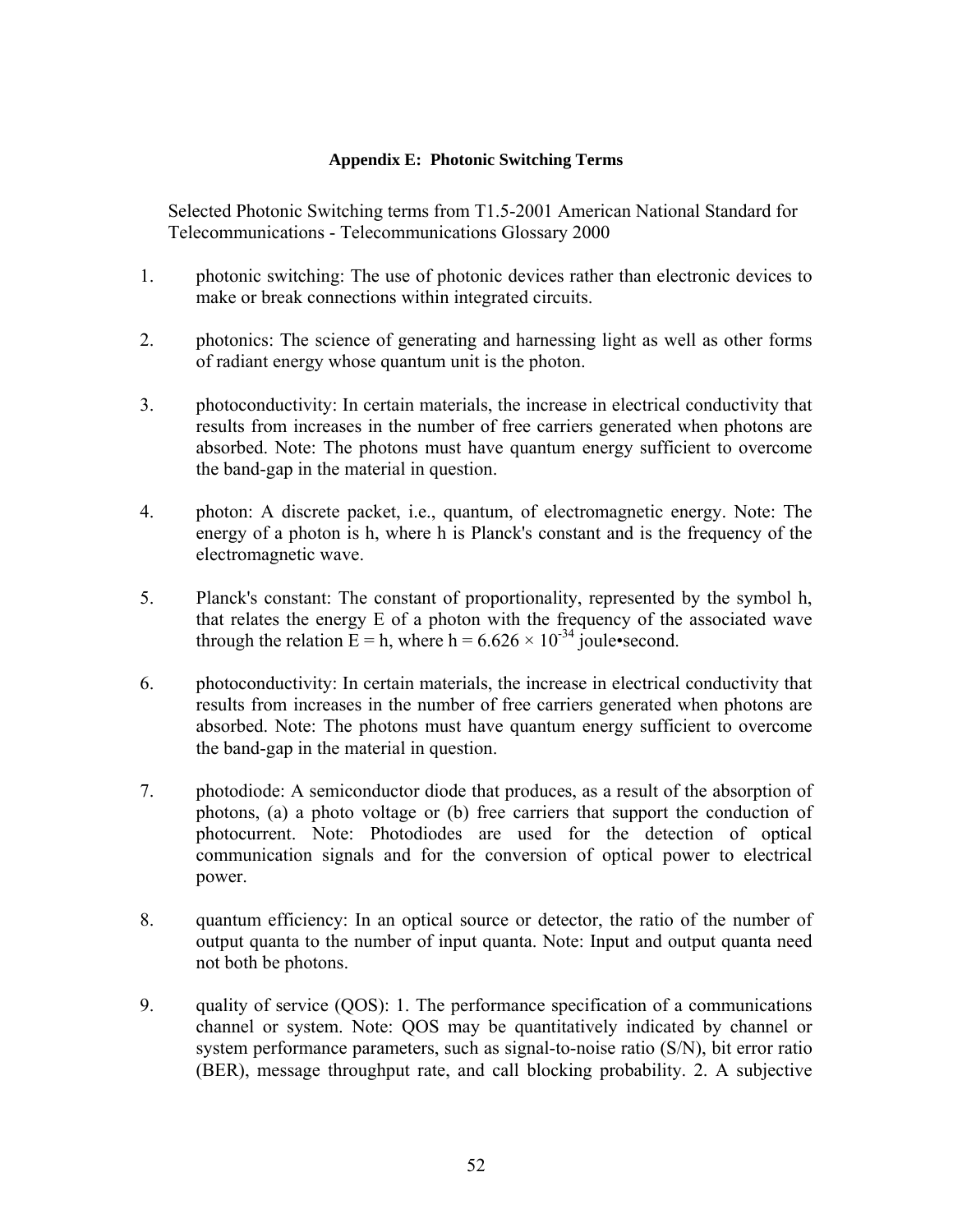rating of telephone communications quality in which listeners judge transmissions by qualifiers, such as excellent, good, fair, poor, or unsatisfactory.

- 10. quantum noise: Noise attributable to the discrete and probabilistic nature of physical phenomena and their interactions. Note 1: Quantum noise represents the fundamental limit of the achievable signal-to-noise ratio of an optical communication system. This limit is never achieved in practice. [After FAA] Note 2: Examples of quantum noise are photon noise in an optical signal and shot noise in an electrical conductor or semiconductor.
- 11. shot noise: The noise caused by random fluctuations in the motion of charge carriers in a conductor. Note: There is often a minor inconsistency in referring to shot noise in an optical system: many authors refer to shot noise loosely when speaking of the mean square shot noise current (amperes2) rather than noise power (watts).
- 12. optical fiber: A filament of transparent dielectric material, usually glass or plastic, and usually circular in cross section, that guides light. Note 1: An optical fiber usually has a cylindrical core surrounded by, and in intimate contact with, a cladding of similar geometry. Note 2: The refractive index of the core must be slightly higher than that of the cladding for the light to be guided by the fiber. Synonym lightguide.
- 13. OC: Abbreviation for optical carrier. The nomenclature for the line rate of the optical transmission signal. [T1.106-1988]
- 14. open waveguide: An all-dielectric waveguide in which electromagnetic waves are guided by a refractive index gradient so that the waves are confined to the guide by refraction or reflection from the outer surface of the guide or from surfaces within the guide. Note 1: In an open waveguide, the electromagnetic waves propagate, without radiation, within the waveguide, although evanescent waves coupled to internal waves may travel in the space immediately outside the waveguide. Note 2: Examples of open waveguides are (a) optical fibers and (b) planar waveguides in integrated optical circuits. [From Weik '89]
- 15. optical carrier level 1 (OC-1): The optical signal that results from an optical conversion of a synchronous transport signal 1 (STS-1 signal). It is this signal that will form the basis of the interface. [T1.105-1988]
- 16. beamsplitter: A device for dividing an optical beam into two or more separate beams. Note: An example of a beamsplitter is a partially reflecting mirror.
- 17. fiber amplifier: A device that amplifies an optical signal directly, without the need to convert it to an electrical signal, amplify it electrically, and reconvert it to an optical signal. Note 1: One type of fiber amplifier uses a doped fiber (e.g., a fiber doped with erbium), which bears the communication signal, and which is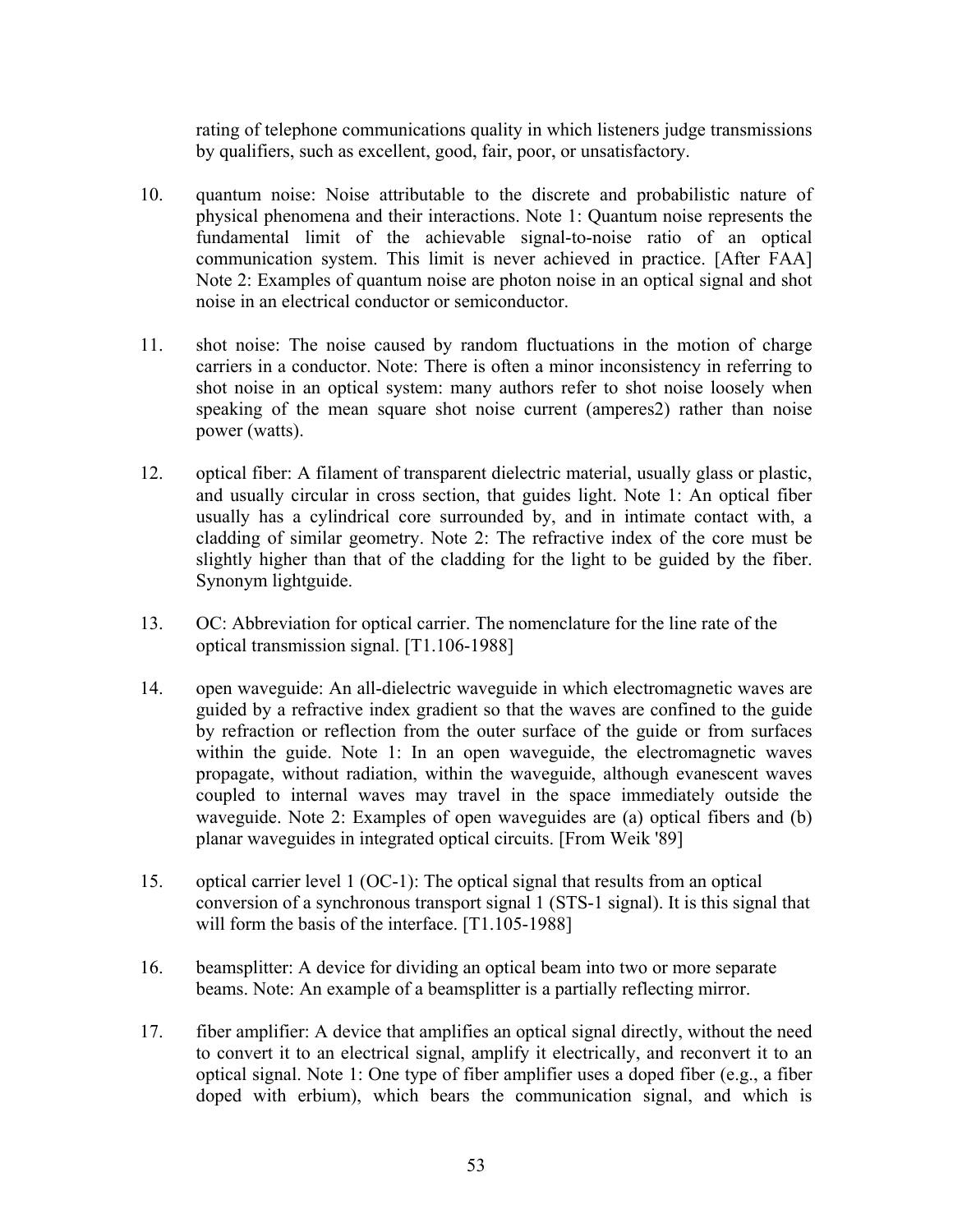optically pumped with a laser having a high-powered continuous output at an optical frequency slightly higher than that of the communication signal. The signal is intensified by Raman amplification. Note 2: Because neither opticalelectrical conversion nor electrical amplification takes place, this type of amplifier is well suited for a wide variety of applications, both digital and analog. Note 3: Because this type of amplifier does not require extraordinary frequency (wavelength) control of the pumping laser, it is relatively simple. Synonym Raman amplifier.

- 18. optical cavity: A region bounded by two or more mirrors that are aligned to provide multiple reflections of lightwaves. Note: The resonator in a laser is an optical cavity. In this sense, synonym resonant cavity.
- 19. optical fiber nuclear hardening: Design allowances made to prevent or ameliorate the effects of gamma or high-energy neutron radiation or bombardment, that causes some optical fibers to darken, increase attenuation, or depart from normal operating parameters. Note: Light sources, such as LEDs and lasers, and photodetectors, also need to be hardened to prevent similar malfunctions. [From Weik '89]
- 20. optical switch: A switch that enables signals in optical fibers or integrated optical circuits (IOCs) to be selectively switched from one circuit to another. Note 1: An optical switch may operate by (a) mechanical means such as physically shifting an optical fiber to drive one or more alternative fibers, or (b) electro-optic effects, magneto-optic effects, or other methods. Note 2: Slow optical switches, such as those using moving fibers, may be used for alternate routing of an optical transmission path, e.g., routing around a fault. Fast optical switches, such as those using electro-optic or magneto-optic effects, may be used to perform logic operations.
- 21. optical waveguide: Any structure having the ability to guide optical energy. Note: Optical waveguides may be (a) thin-film deposits used in integrated optical circuits (IOCs) or (b) optical fibers.
- 22. opto-electronic: Pertaining to any device that functions as an electrical-to-optical or optical-to-electrical transducer, or an instrument that uses such a device in its operation. Note 1: Photodiodes, LEDs, injection laser diodes, and integrated optical circuit (IOC) elements are examples of opto-electronic devices commonly used in optical fiber communications. Note 2: "Electro-optical" is often erroneously used as a synonym.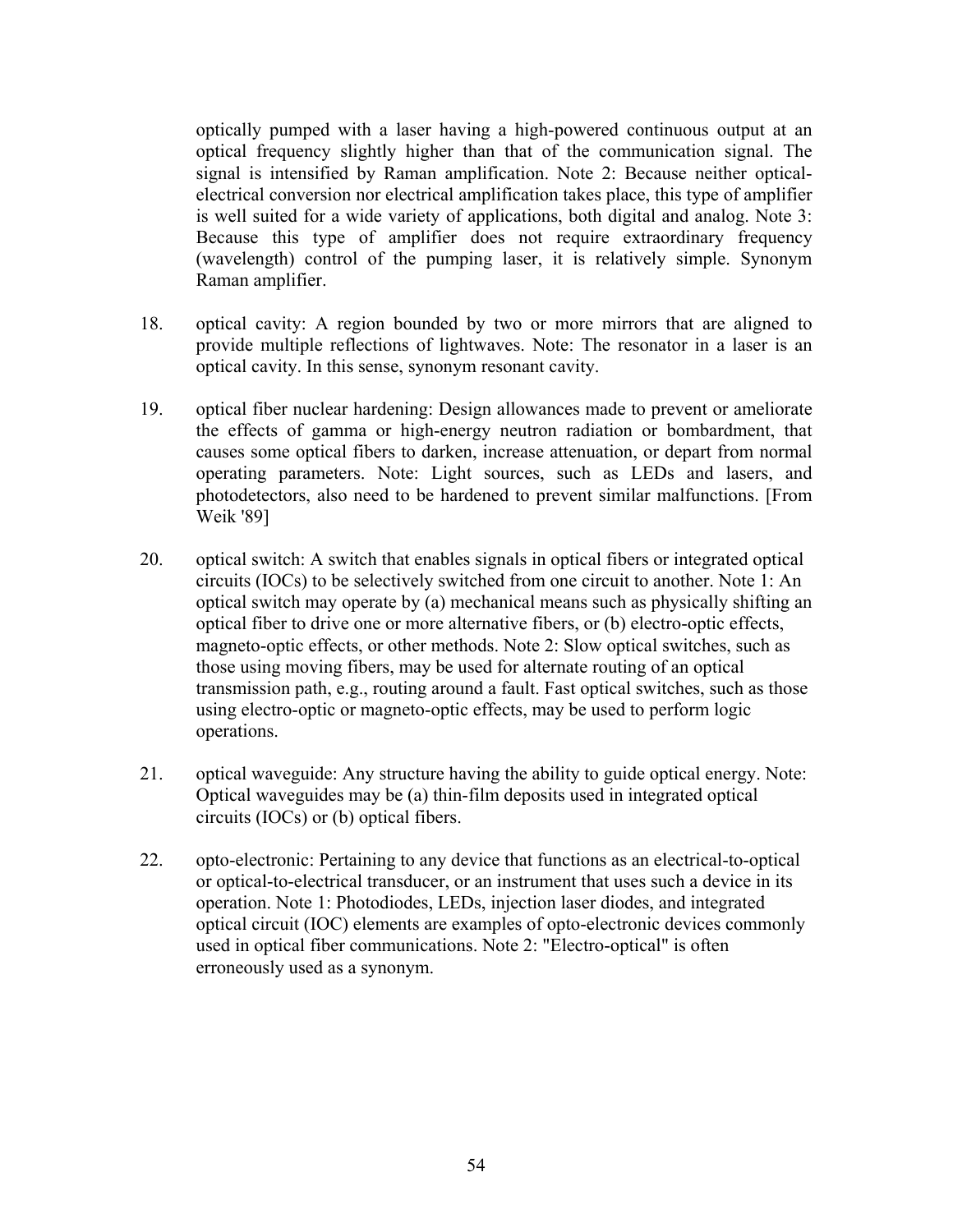### **Appendix F: Web Sites**

- 1. American National Standards Institute T1X1.5 Homepage [http://www.t1.org/t1x1/\\_x15-hm](http://www.t1.org/t1x1/_x15-hm)
- 2. International Telecommunications Union (ITU) G -series transmission systems and media, digital systems and networks.<http://www.itu.int/itudoc/itu-t/rec/g/index.html>
- 3. What is the mass of a photon? [http://www.desy.de/user/projects/Physics/photon\\_mass.html](http://www.desy.de/user/projects/Physics/photon_mass.html)
- 4. The Photonics Dictionary <http://www.laurin.com/DataCenter/Dictionary/CD/wrdlstm.htm>
- 5. All-optical networks may one day form a national backbone <http://www.laurin.com/DataCenter/Dictionary/CD/wrdlstm.htm>
- 6. SPIE The International Society for Optical Engineering <http://www.spie.org/>
- 7. The Atom-Cavity Microscope Single Atoms Bound in Orbit by Single Photons [http://www.its.caltech.edu/~qoptics/atomorbits/](http://www.its.caltech.edu/%7Eqoptics/atomorbits/)
- 8. Photonics-related Web Sites [http://www.ee.virginia.edu/AEPL/labs/loqe/loqe\\_list.html](http://www.ee.virginia.edu/AEPL/labs/loqe/loqe_list.html)
- 9. Semiconductor Optics Group AG Halbleiteroptik [http://www.physik.tu](http://www.physik.tu-darmstadt.de/hlo/)[darmstadt.de/hlo/](http://www.physik.tu-darmstadt.de/hlo/)
- 10. Optics Express the international electronic journal of optics <http://www.opticsexpress.org/>
- 11. The Optical Interworking Forum <http://www.oiforum.com/>
- 12. American Institute of Physics<http://www.aip.org/>
- 13. Telecommunications Technology Resources Fiber Optic <http://www.webexpert.net/vasilios/telecom/telecom.htm#FIBER>
- 14. Massachusetts Institute of Technology (MIT) Lincoln Laboratory <http://www.ll.mit.edu/index.html>
- 15. All-Optical Networking Consortium TDM Slide Presentation <http://www.ll.mit.edu/aon/TDMSlidePres.html>
- 16. Photonics Online<http://www2.photonicsonline.com/content/homepage/>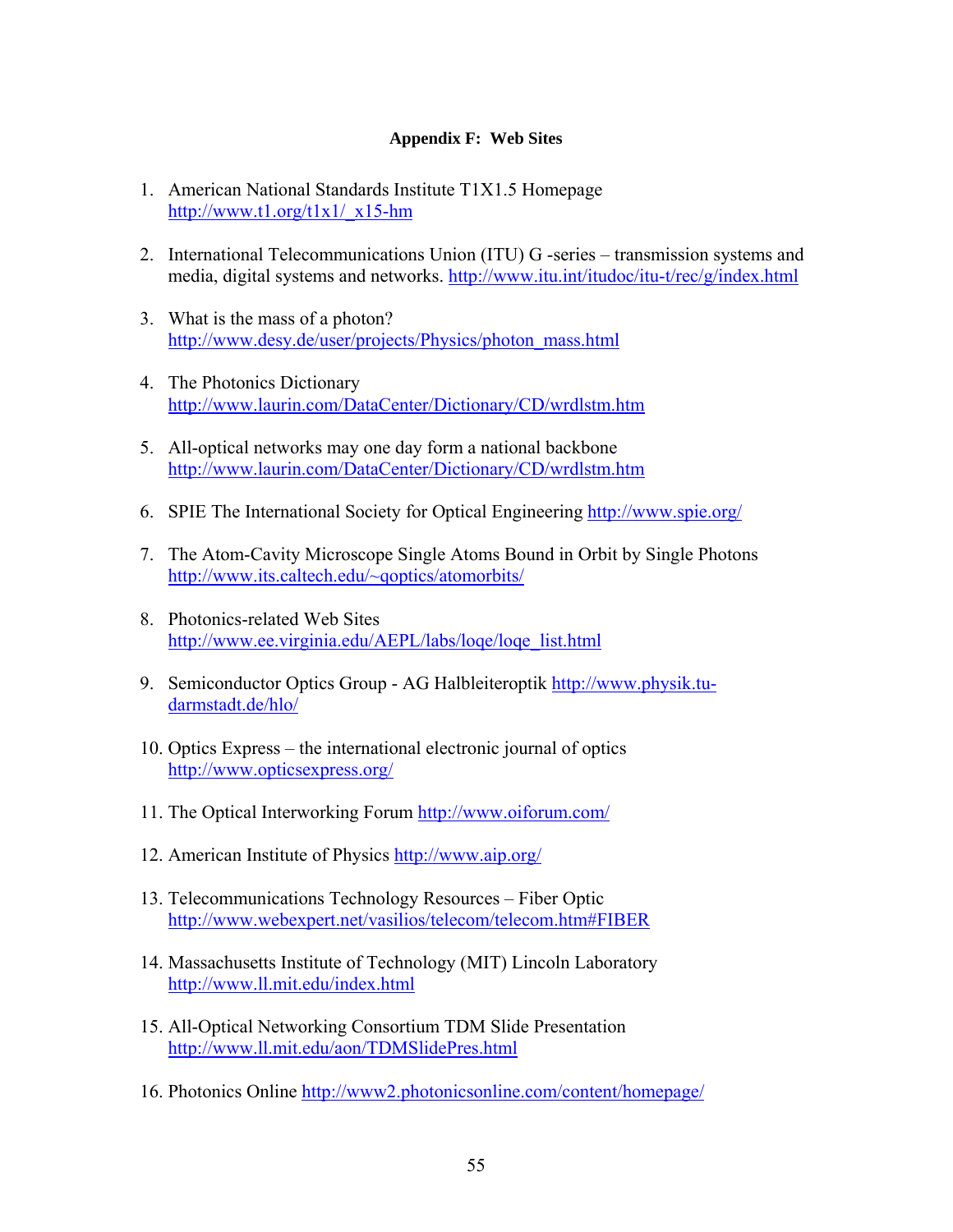- 17. Laser Focus World<http://lfw.pennnet.com/home.cfm>
- 18. LYNX Photonic Networks <http://www.lynxpn.com/index.asp>
- 19. Agere Systems <http://www.lucent.com/micro/>
- 20. Physics World, "Four-wave mixing," August 1999. <http://www.lucent.com/micro/>
- 21. "Non-Linear Optics with Matter Waves," <http://physics.nist.gov/Divisions/Div842/Gp4/AtomOptics/4wm.html>
- 22. "A Functioning Molecular Wire," James C. Ellenbogen, Ph.D., MITRE Nanosystems Group. April 1996. [http://www.mitre.org/research/nanotech/molecular\\_wire.html](http://www.mitre.org/research/nanotech/molecular_wire.html)
- 23. "Agilent Technologies announces new crosspoint switch IC with 200 gigabit per second total throughput," March 19, 2001 Press Release. [http://www.semiconductor.agilent.com/cgi](http://www.semiconductor.agilent.com/cgi-bin/morpheus/home/marketSplash.jsp?0&mktSeg=Networking&pSection=SPG)[bin/morpheus/home/marketSplash.jsp?0&mktSeg=Networking&pSection=SPG](http://www.semiconductor.agilent.com/cgi-bin/morpheus/home/marketSplash.jsp?0&mktSeg=Networking&pSection=SPG)
- 24. Photonic Switching Platform, Agilent Technologies. <http://www.agilent.com/cm/photonicswitch/>
- 25. "All-Optical Doesn't Mean Pure Optical," Ken Kelley, Teledotcom Article. <http://www.teledotcom.com/article/TEL20010118S0005>
- 26. "All-Optical Wavelength Switching Router," Internet Com Article. [http://www.clec](http://www.clec-planet.com/tech/000512sorronto.htm)[planet.com/tech/000512sorronto.htm](http://www.clec-planet.com/tech/000512sorronto.htm)
- 27. "Atom lasers," Physics World Article. August 1999. <http://physicsweb.org/article/world/12/8/8>
- 28. "A Well Collimated Quasi-Continuous Atom Laser," <http://physics.nist.gov/Divisions/Div842/Gp4/AtomOptics/intro.html>
- 29. International Emergency Preference Scheme (IEPS) [http://iepscheme.net.](http://iepscheme.net/)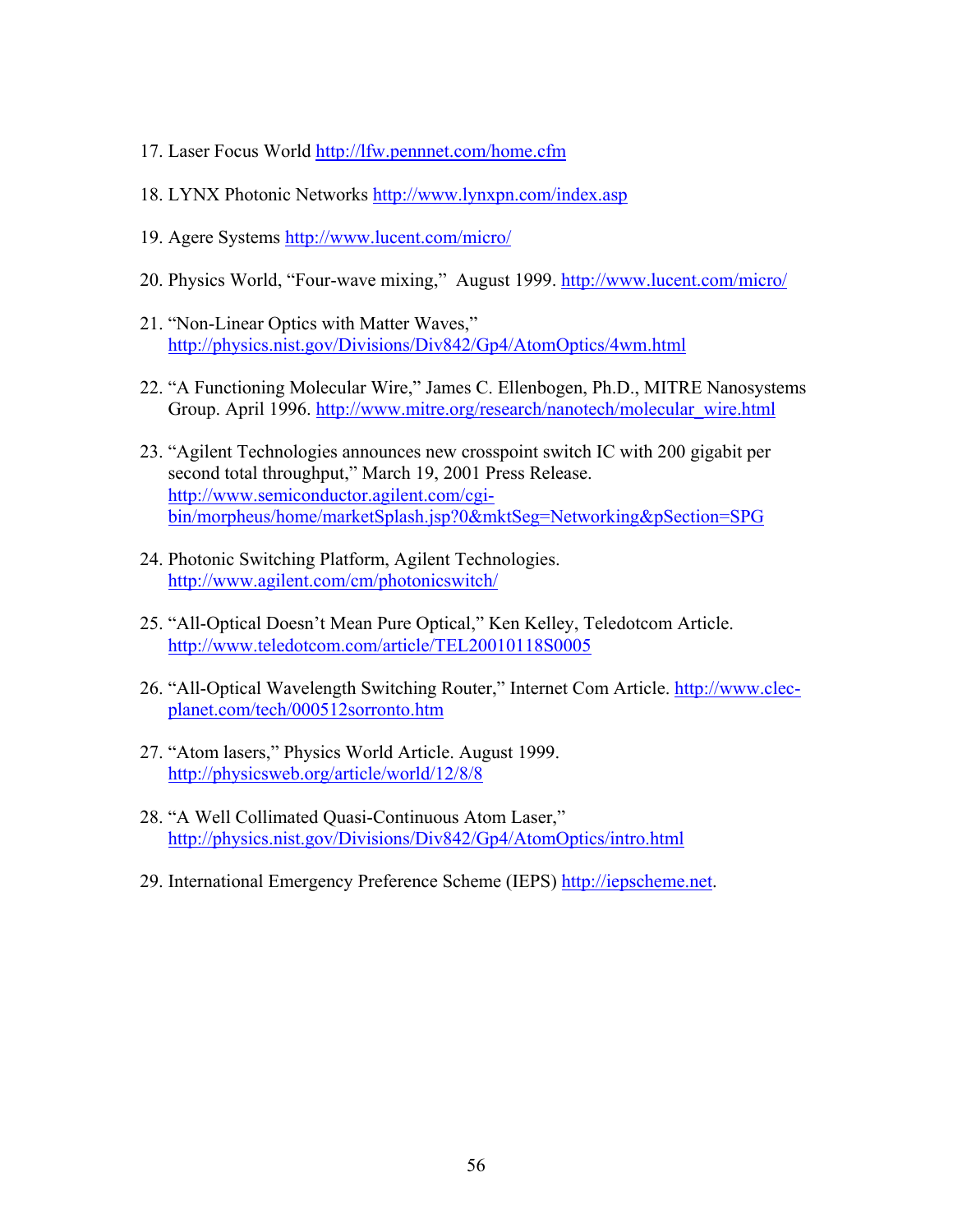#### **Appendix G: Photonic Switching Physics**

### **INTRODUCTION**

It is difficult to adequately consider the future of photonic switching without touching on the tremendous advances occurring in solid physics, chemical and electrical engineering, and indeed even bioengineering. It was over 75 years ago that classical physics began to give way to new theories that were based on quantum mechanics. Today, photonic switching and numerous other related disciplines such as computer science are truly beginning to experience real world benefits from those early pioneers. One consequence of standing at a crossroads of substantial change is the inherent hazards associated with technology forecasting. While on one hand the photonic switching systems being marketed today could be characterized as early prototypes that are mostly based on extensions of existing technologies, a view too narrow in perspective would miss the very important advances that have already happened with respect to the utilization of phenomenon such as quantum tunneling and quantum well lasers. Indeed, it appears to be most appropriate to begin at this point to accept that fundamental changes in the rate of miniaturization improvements appear to be inevitable. With the principles of quantum mechanics making an ever increasing contribution to the science of communications and computing, and even the incorporation of biological research underway, it is becoming more difficult to bound the number of information links. Indeed, perhaps the most difficult challenge in exploring the NS/EP implications of photonic switching may lie in choosing if a particular area would best be presented in terms of scalar wave functions, magnetic vector fields, or indeed if both may be required. Considering that today there is still no unified physics theory upon which we may call upon to simplify our topic we are left to approach photonic switching by acknowledging that it is necessary to accept the fact that present day answers include the complex characteristics revealed by wave particle duality and electromagnetism in periodic dielectric materials.

One of the simplest views quantum mechanics provides is that it is the study of matter and radiation at an atomic level. Indeed, a good general characterization is that electromagnetic radiation is energy that is propagated through free space or through a material medium in the form of electromagnetic waves, such as radio waves, visible light, and gamma rays. The term also refers to the emission and transmission of such radiant energy. However, unlike classical physics where it is possible to render exact predictions, quantum mechanics is a world in which we can only calculate a probability for what will happen next. Correspondingly, we are presently left to accept as fact the notion that particles can move from point A to point B without going through the space in between.

Quantum mechanics was developed in the early 20th century because some experiments produced results that could not be explained by classical physics (the physics of Galileo Galilei, Sir Isaac Newton, James Clerk Maxwell, et al). Prior to quantum mechanics, for example, it was widely believed that electrons orbited the nucleus of an atom in a manner that resembled the planets orbiting the sun. Various experiments began to reveal that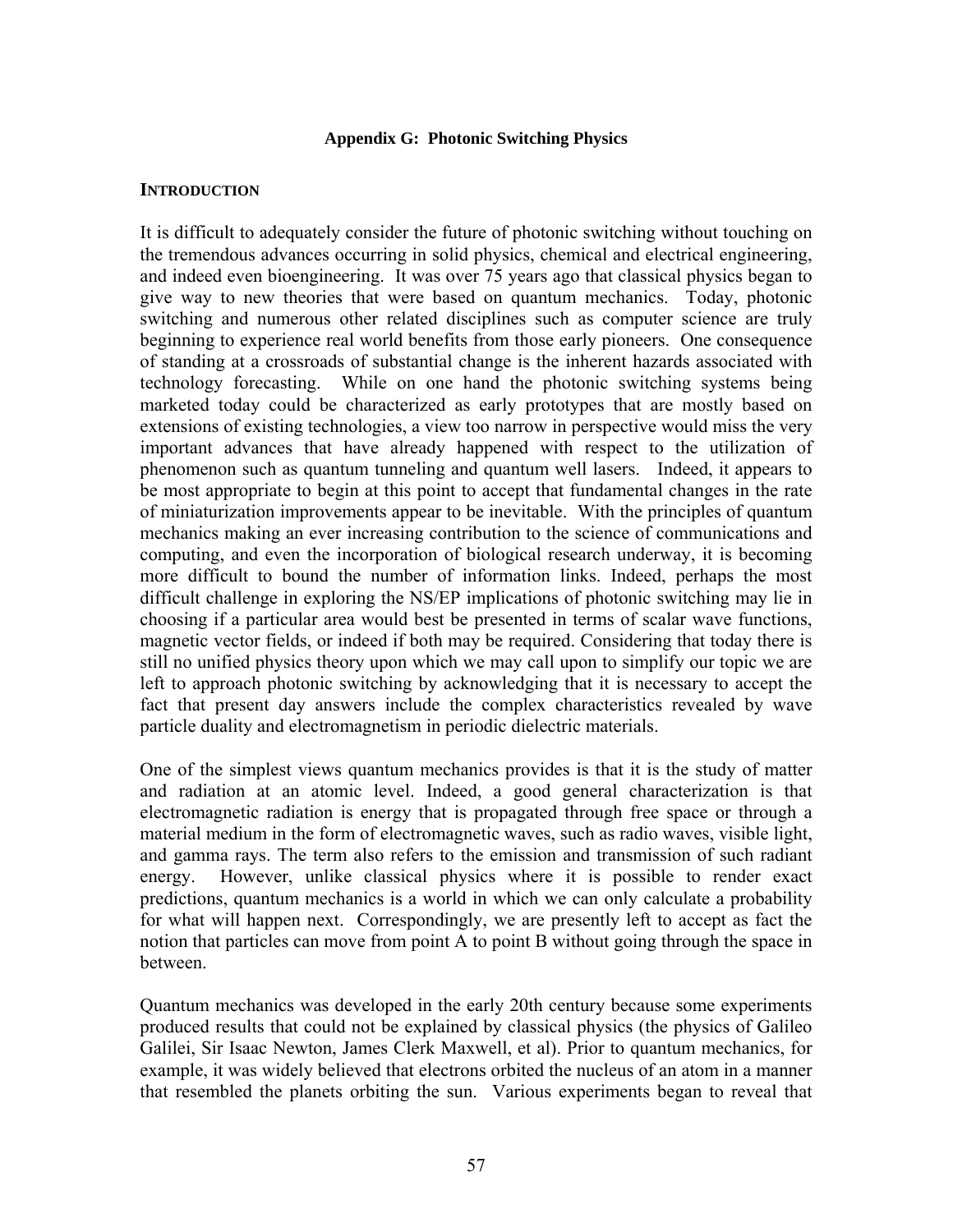classical physics contained dramatic flaws for examining very small (atomic size, where quantum mechanics is used) or very fast (near the speed of light, where relativity takes over) phenomenon. The standard model of particle physics provides a marvelously accurate description of the fundamental constituents and their interactions down to distances in the order of 10<sup> $-16$ </sup> cm. The most compelling and fundamental questions concerning physics, however, are found at the Planck scale of  $10^{-33}$  cm, where space-time undergoes strong quantum fluctuations.

The most elementary, and familiar, quantity of information is the binary digit (bit), which can take on one of two values "0" or "1". Therefore, any physical realization of a bit needs a system with two well-defined states. A light switch, for example, where off represents "0" and on represents "1". A bit can also be represented, for example, by a certain voltage level in a logical circuit, a pulse of light, a pit in a compact disc, or the magnetization on a magnetic tape. In classical systems it is desirable to have the two states separated by a sufficiently large energy barrier so that the value of the bit cannot easily change in a spontaneous manner.

Two-state systems can also used to encode information in quantum systems and it is traditional to reference the two quantum states as  $0$  and  $1$  >. The unique feature of quantum information technology is that a quantum system can be in a superposition of different states. The quantum bit can be in both the 0> state and the 1> state at the same time. This new dimension has no parallel in classical information theory and has led to the use of the word "qubit" being coined to distinguish the unique characteristic of a quantum bit. Additional information on qubits is contained in subsequent sections of this annex.

In the most simplistic terms quantum mechanics provides us with a way to describe the laws of the universe by treating everything as if it were a wave. Quantum mechanics provides the means to perform calculations such that we can view a cat, a book, or even a table as if each were a wave, much like visible waves on the water or even invisible radio waves. Continuing with this example we can imagine that if a rock is tossed into a pool and observed it is difficult to say where the wave that it creates starts or stops because it there are no distinct sharp edges. As the wave propagates it becomes increasingly difficult to say where the wave ends and the undisturbed part of the pool begins. If two rocks are thrown parallel into a pool, the waves created by both rocks will begin to overlap creating a number of patterns. Some points in the patterns will be motionless as the waves pass through them. At those points whenever the peak of one wave passes over it, the valley of the other wave passes at the same time. The two waves cancel each other leaving an undisturbed spot. At other points wave crests from both waves arrive at the same time. At these spots the fluctuation is greater than if only a single rock had been dropped into the pool. Quantum mechanics tells us that all matter, including a house, a bird, and a cat all exhibit wavelike properties.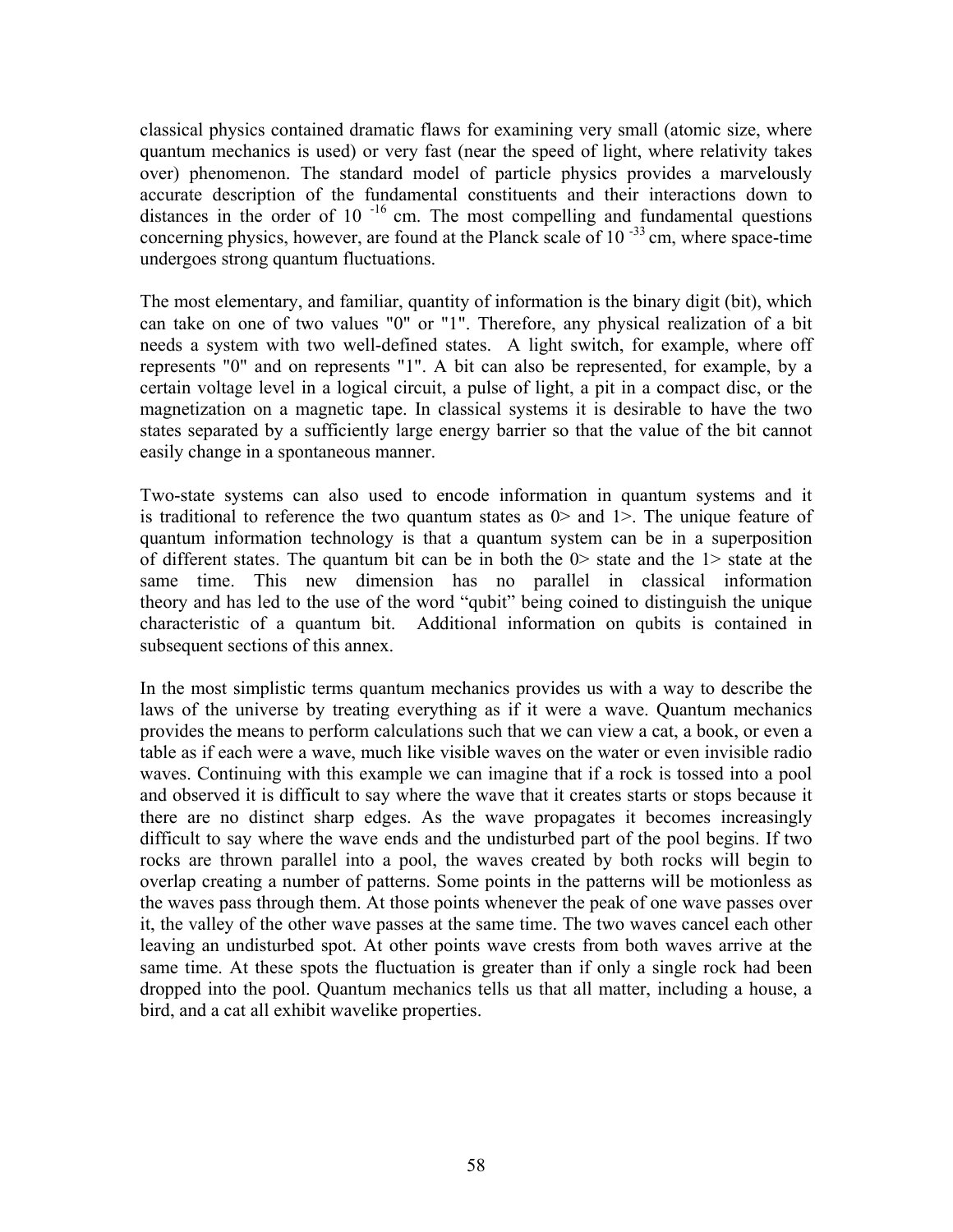The fundamental importance of quantum mechanics is described by the following phenomenon, which classical physics does not accurately resolve:

- a) Discreteness of energy;
- b) The wave-particle duality of light and matter;
- c) Quantum tunneling;
- d) The Heisenberg uncertainty principle;
- e) Spin of a particle.

Since each of these can contribute to a more clear understanding of the physics associated with photonic switching a brief, simplified, overview of each is provided.

## **Discreetness Of Energy**

If we observe the spectrum of light emitted by energetic atoms (such as the orangeyellow light from sodium vapor street lights, or the blue-white light from mercury vapor lamps) it is easy to see that it is composed of individual lines of different colors. These lines represent the discrete energy levels of the electrons in those excited atoms. When an electron in a high-energy state jumps down to a lower one, the atom emits a photon of light, which corresponds to the exact energy difference of those two levels (conservation of energy). The greater the energy difference, the more energetic the photon will be, and the closer its color will be toward the violet end of the spectrum. If electrons were not restricted to discrete energy levels, the spectrum from an excited atom would be a continuous spread of colors from red to violet with no individual lines.

The concept of discrete energy levels is easily understood by considering the operation of a 3-way light bulb. A 50/100/150 watt bulb can only shine light at those three settings, and when you switch from one setting to the next, the power immediately jumps to the new setting instead of just gradually increasing.

It is the fact that electrons can only exist at discrete energy levels that prevents them from spiraling into the nucleus, as classical physics otherwise predicts. And it is this quantization of energy, along with other atomic properties that are quantized that gives quantum mechanics its name.

### **Wave-particle Duality of Light and Matter**

In 1690 the Dutch mathematician-physicist Christiaan Huygens provided a mechanical explanation for reflection and refraction in his "Treatise on Light." In this work he formulated a theory on the nature of light in which he related light to wave motion. Then, in 1704 Sir Isaac Newton published "Opticks," which also included a comprehensive study of refraction, dispersion, diffraction, polarization, and a theoretical description of the corpuscular nature of light. Experiments supported each of these two theories. In 1923 Louis de Broglie hypothesized that a material particle could also exhibit wavelike properties, and in 1927 it was shown by Davisson and Germer that electrons can indeed behave like waves.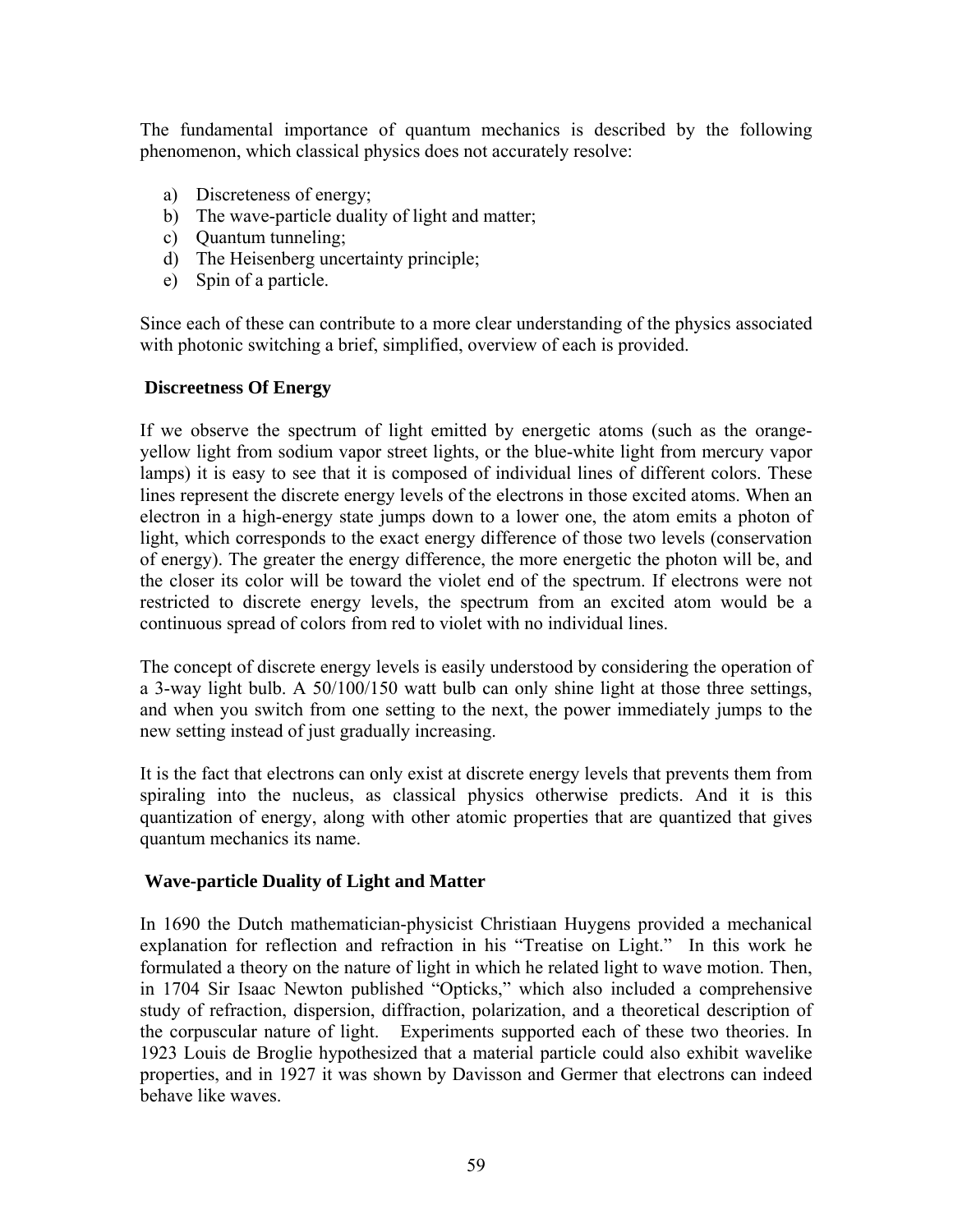How can something be both a wave and a particle at the same time? A long held view of light was that it is a stream of particles that move up and down in a wavelike manner. This view was demonstrated to be incorrect. Light and matter exist as particles; what behaves like a wave is the probability of where a particle will be. The reason why light sometimes appears to act as a wave is because we are observing the accumulation of many light particles distributed over the probabilities of where each individual particle might be.

An imaginary dart tossing machine provides an insightful illustration. First we program the dart-tossing machine to have a 5% probability of hitting the bullseye, a 95% chance of hitting any other ring area on the dart board, and a zero probability of hitting any other place. Next imagine that the machine throws 100 darts. Since we can see each individual dart we know they behave like particles. However, we can also see an overall pattern on the board of a large ring of darts surrounding a small cluster in the center. The observable pattern is the accumulation of the individual darts over the probabilities of where each dart could have landed and represents the wavelike behavior of the darts.

## **Quantum Tunneling**

Quantum tunneling is one of the most important practical phenomena to arise from quantum mechanics. As discussed previously, a wave demonstrates the range of probabilities where a particle can be. When a given probability wave encounters an energy barrier most of the wave will be reflected back, but a small portion of it will leak into the barrier. If the barrier is small enough, the wave that leaks through will continue on the other side of it. Even though the particle doesn't have enough energy to get over the barrier, there is still a small probability that it can tunnel right through it.

We can illustrate this by imagining that we are throwing a baseball against a wall. We know that we don't have enough energy to throw the baseball through the wall, so we always expect it to bounce back. Quantum mechanics, however, says that there is a small probability that the baseball could pass right through the wall, without causing any damage, and continue its flight on the other side. Of course with an object as large as a baseball the quantum tunneling probability is so small that we could probably throw the ball for billions of years and never actually observe a single instance of it going through the wall. However, quantum mechanics tells us that when we work with objects the size of an electron, that tunneling is an everyday fact of life.

Quantum mechanics also reveals the existence of an inverse quantum tunneling effect. When a particle encounters a drop in energy there is a small probability that it will be reflected back. In this case if we were rolling our baseball off a level flat level table there is a small chance that when the baseball reached the edge it would bounce back instead of falling to the floor. Again, for objects as large as a baseball the probably of observing such an event is unlikely but for massless particles of light like the photon this phenomenon it is a very real occurrence. Quantum tunneling enables us to construct transistors, computer chips, and other miniaturized circuits.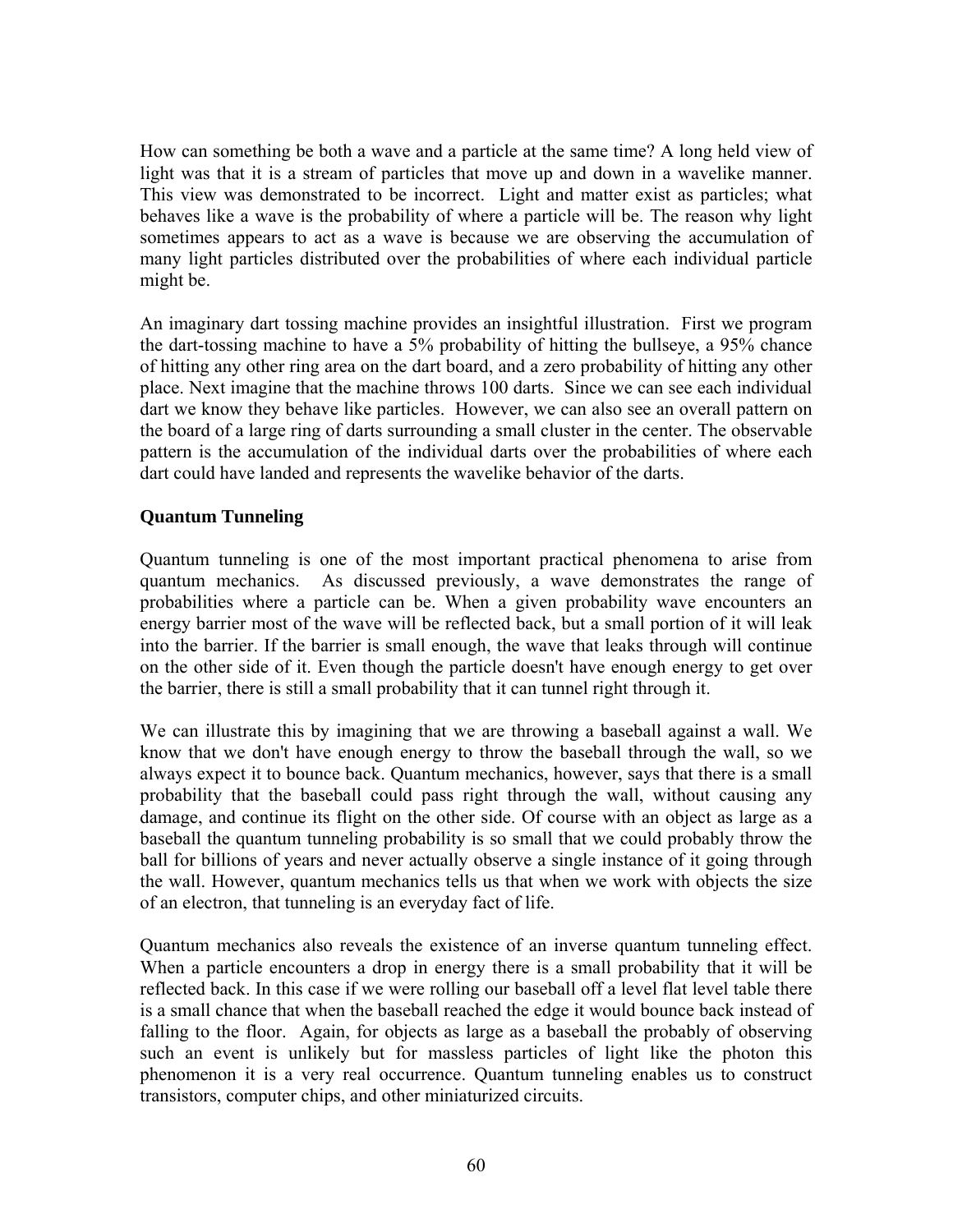

*(Figure Courtesy of Sandia National Laboratories)* 

Figure 4 depicts a quantum-tunneling transistor with an on-off switch that exploits an electron's ability to pass through normally impenetrable energy barriers. The contacts and gates may be used to adjust the voltage between the upper quantum well, labeled "top QW," and the lower quantum well, "bottom QW." For this example, we consider that both upper and lower QW's are made of gallium arsenide and have a thickness in the range of 150 Ångströms. If the voltage is adequately adjusted it is possible for the electrons in the top QW to "tunnel through" the ordinarily insurmountable barrier of aluminum gallium arsenide, depicted as a saw-toothed energy barrier in the leftmost diagram, to the bottom QW. Tunneling occurs when the top QW and bottom QW accept electrons with the same energy and momentum states.

## **The Heisenberg Uncertainty Principle**

People are most familiar with measuring things in the macroscopic world around them. Someone pulls out a tape measure and determines the length of a table. A state trooper aims his radar gun at a car and knows what direction the car is traveling, as well as how fast. People routinely obtain the information they seek and don't worry whether the measurement itself has changed what they were measuring. After all, what would be the point in measuring that a table is 80 cm long if the very act of measuring it changed its length?

At the atomic scale of quantum mechanics, however, measurement becomes a very delicate process. Consider, for example, that we wish to find out where an electron is and where it is going. One solution is to use an electron microscope. However, the very act of looking is based on the use of photons, and these photons may have enough momentum to change the course of the electron. This is like tossing a baseball into the air and trying to measure where it is and where it is going by bouncing another baseball off of it. The very act of measurement will have altered the course of the first ball tossed into the air. The second ball can be used to calculate where the tossed ball was but now we have no idea where it was going because we have altered the course by the measurement process.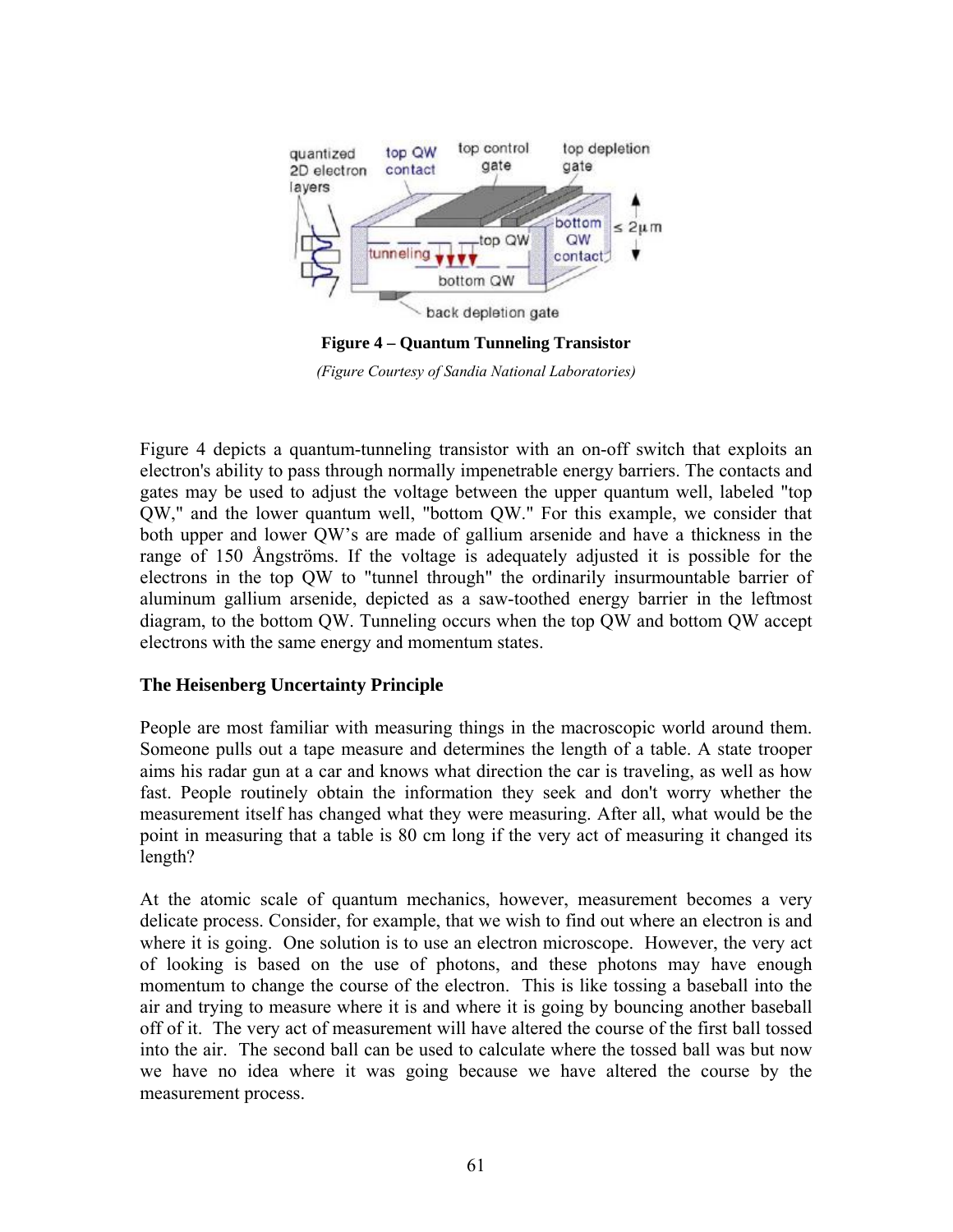Werner Heisenberg was the first to realize that certain pairs of measurements have an intrinsic uncertainty associated with them. For instance, if you have a very good idea of where something is located, then, to a certain extent, you must have a poor idea of how fast it is moving or in what direction. This is not evident in everyday life because any inherent uncertainty is well within the acceptable accuracy range we desire. If, however, we needed to measure the position of an object to an accuracy of a billionth of a billionth of a centimeter we would be trying to measure the positions of individual atoms and unless the temperature of the object could be cooled to absolute zero the atoms would be moving enough to make an accurate measurement very difficult to achieve.

Heisenberg's uncertainty principle stands in stark contrast to the laws of classical physics because one of the very foundations of science is the inherent capability to make accurate measurements. Quantum mechanics, however, reveals that it is virtually impossible to make exact measurements. Thus, the Heisenberg uncertainty principle is an accepted fact of nature.

Quantum electrodynamics, the part of quantum theory dealing with electromagnetic phenomena) predicts that empty space isn't really empty, so that there is no such thing as a perfect vacuum. Even in a vacuum, and even at a temperature of absolute zero, all kinds of particles pop in and out of existence as a consequence of the uncertainty principle. These particles pop into existence (in particle-antiparticle pairs), are present for a period of time, and then disappear. How long they can exist depends on how heavy the particles are -- the heavier the particles, the faster they must disappear, but even light particles can exist for very short periods of time. These particles are called virtual particles, because they normally can't be directly detected. The only time that it is possible to notice virtual particles is by observing their interactions with normal particles during the short time that they are present. One consequence of the existence of virtual particles is that there is an energy density associated with a vacuum.

## **The Spin Of A Particle**

In the early twentieth century Otto Stern and Walther Gerlach performed an experiment whose results could not be explained by classical physics. Their experiment indicated that atomic particles have an intrinsic angular momentum, or spin, and that this spin is quantized; thus it can have only discrete values. Spin is a completely quantum mechanical property of a particle that cannot be explained by classical physics.

It is important to realize that the spin of an atomic particle is not actually a measure of how it is spinning. It is presently impossible to tell whether something as small as an electron is spinning at all. The word spin is merely a simple way of expressing the intrinsic angular momentum of a particle.

Modern day medical equipment such as magnetic resonance imaging is based on the fact that under certain conditions the spin of hydrogen nuclei can be flipped from one state to another. By measuring the location of these flips, a picture can be formed of where the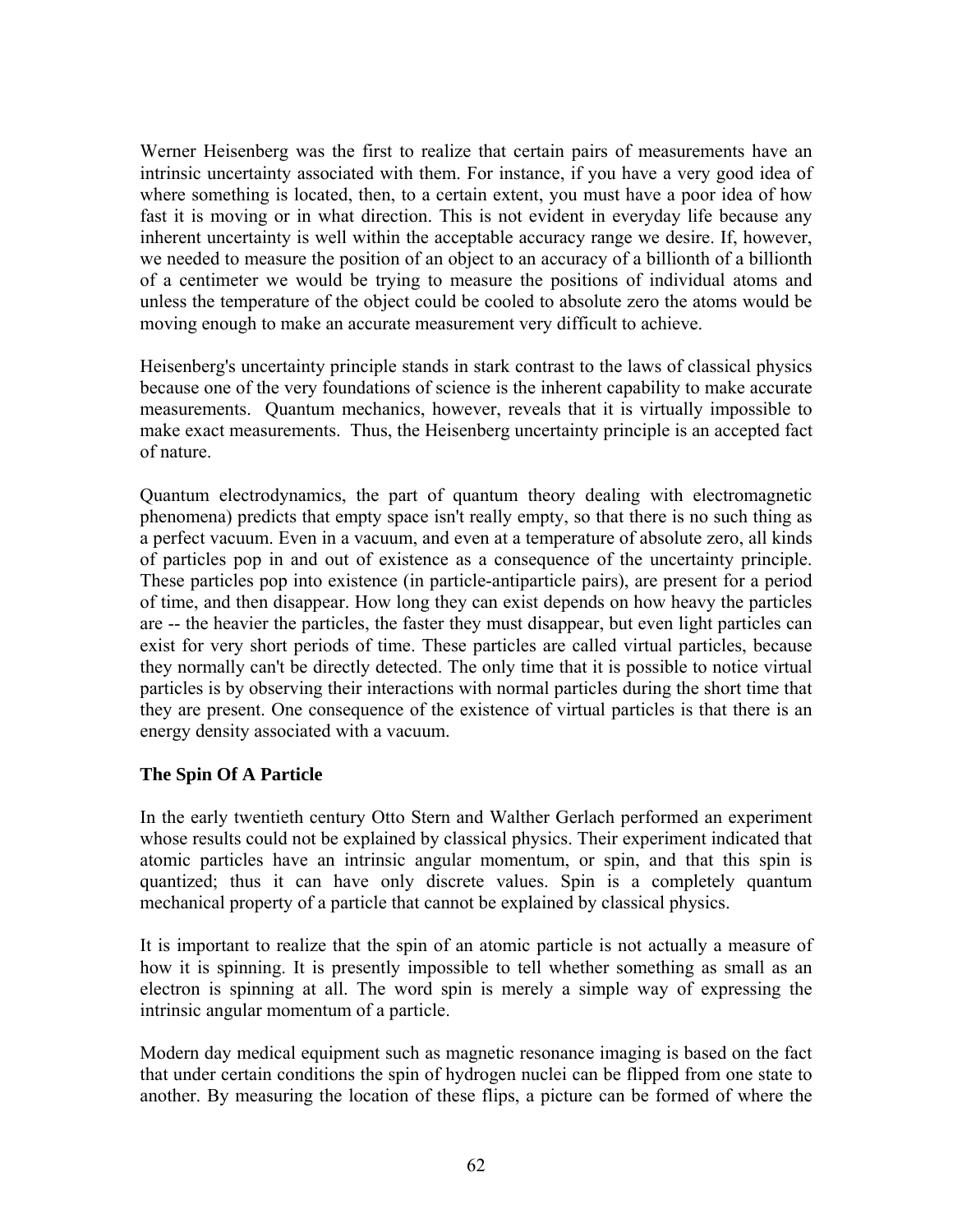hydrogen atoms, part of water, are in a body. Science takes advantage of the fact that tumors have a different water concentration from the surrounding tissue and thus they can be imaged.

### **The Schrödinger Equation**

When considering objects as small as electrons, the equivalent to Newton's Laws is a quantum mechanics equation, which was originally discovered by Erwin Schrödinger. In quantum mechanics every particle is characterized by a wave function. Erwin Schrödinger's differential equation describes the nature of those wave functions. By using Schrödinger's equation it is possible to find the wave function that solves a particular problem in quantum mechanics. Often, it is impossible to find an exact solution to the equation, so certain assumptions are used in order to obtain an approximate answer for a particular problem. Schrödinger's equation was immediately recognized for the practical benefits it brought to the use of quantum mechanics. This equation cannot be derived from any fundamental law but is based on several well established principles of physics.

The basic ingredients in Schrödinger's Equation are:

- a. The equation, which relates the wavelength of an object to its momentum;
- b. Conservation of energy;
- c. Knowledge about how waves, such as how water waves behave;
- d. Accounting for forces, which act on the object by using changes in potential energy.

$$
i\hbar \frac{\partial}{\partial t} \psi(r,t) = -\frac{\hbar^2}{2m} \nabla^2 \psi(r,t) + V(r,t) \psi(r,t)
$$

*i* is the imaginary number,  $\sqrt{-1}$ 

*h* is Plank's constant divided by  $2\pi$ : 1.05459 X 10<sup>-34</sup> jcule second  $\psi(r, l)$  is the wave function, defined over space and time *m* is the mass of the particle

 $\nabla^2$  is the Laplacian operator:

 $V(r,t)$  is the potential energy influencing the particle

#### **Figure 5 - Schrödinger's Equation**

Once the equation is set up for a particular situation a computer is usually engaged to try to solve it. If a suitably close solution is found Schrödinger's equation results are expressed as a wave function.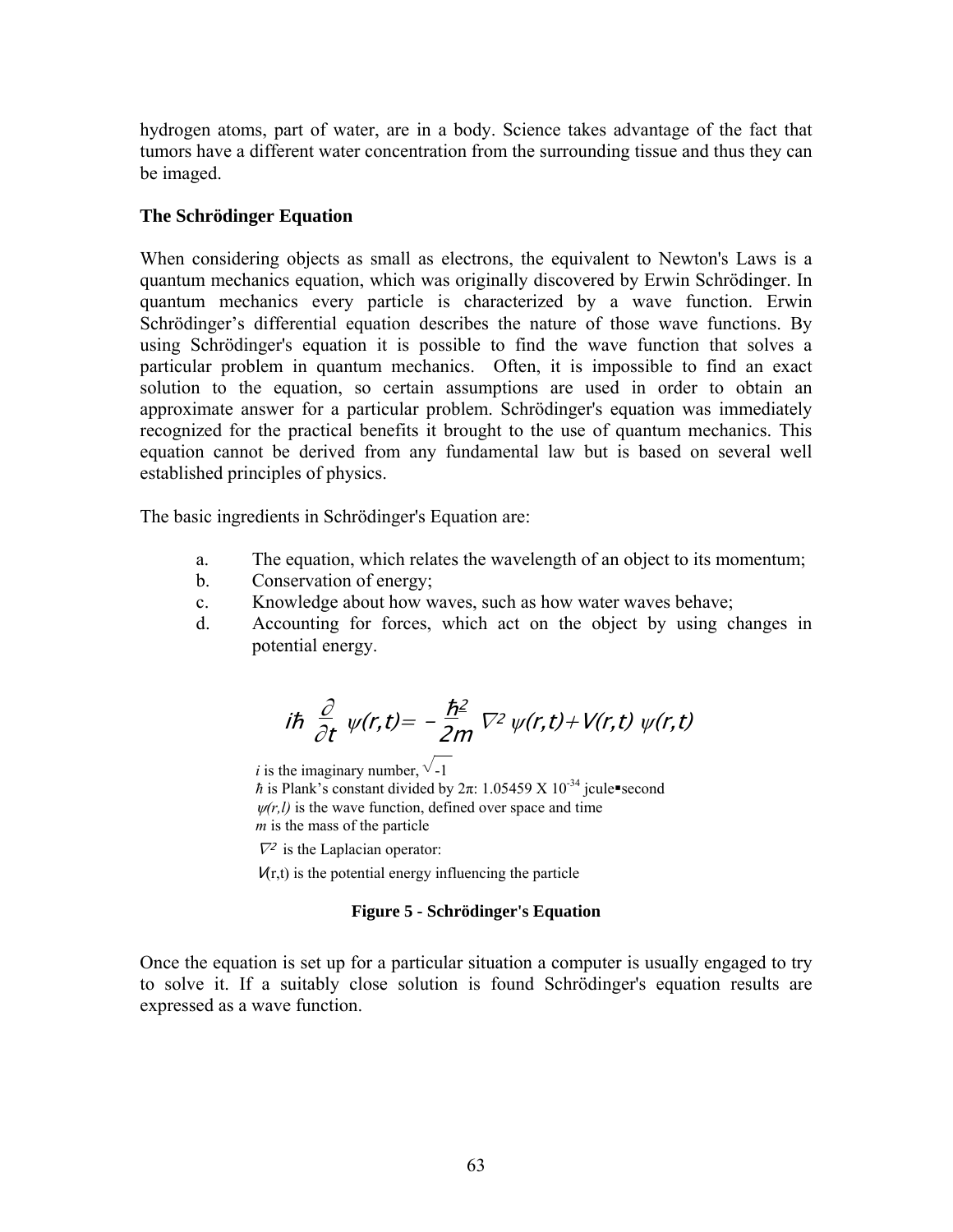## **A Wave Packet**

As stated in previously the Schrödinger equation for a particular problem cannot always be solved exactly. However, when there is no force acting upon a particle its potential energy is zero and the Schrödinger equation for the particle can be exactly solved. The solution to a free particle is known as a wave packet, which initially looks just like a Gaussian bell curve. Wave packets can provide a useful way to find approximate solutions to problems which otherwise could not be easily solved.

First, a wave packet is assumed to initially describe the particle under study. Then, when the particle encounters a force such that its potential energy is no longer zero, that force modifies the wave packet. The goal is to find accurate and fast ways to propagate the wave packet so that it still represents the particle at a later point in time.

### **Boise-Einstein Condensate (BEC)**

A BEC is a macroscopic quantum phenomenon that S. Bose and Albert Einstein first predicted in the 1924. Quantum theory was still developing and was being applied to microscopic systems, such as individual particles and atoms. Einstein applied the quantum theory with the new concept of Bose statistics to an ideal gas of identical atoms that were at thermal equilibrium and trapped in a box. His prediction was that at sufficiently low temperatures (i.e., close to absolute zero) the particles would accumulate in the lowest quantum state in the box, giving rise to a new state of matter with numerous unusual properties. This prediction was validated in Boulder Colorado 71 years later in 1995.

A BEC is incredibly fragile and it is believed to be the most fragile material that has ever existed. Physicists are currently making very small quantities of BEC; only a few million atoms at a time. There are many similarities between a BEC and laser light. What makes laser light different from ordinary light is that all the photons are exactly the same. They are the same color and they are all going in the same direction. It is this uniqueness that allows laser light to be applied to achieve incredible results in telecommunications and other applications; simply because we can control laser light so much better than we could control ordinary light from light bulbs. A BEC shares this same uniqueness with laser light. All the atoms in the condensate are exactly the same. So this means that it is now possible to exert much better control over atoms: where they are and how fast they are moving. In fact, due to a BEC we now can control atoms to the extent that the uncertainty principle will allow. From the similarities with laser light, it is a reasonable to expect that BEC is a good candidate for creating very sensitive measurement instruments and for constructing very tiny structures, such as those used in telecommunications and in computer chips.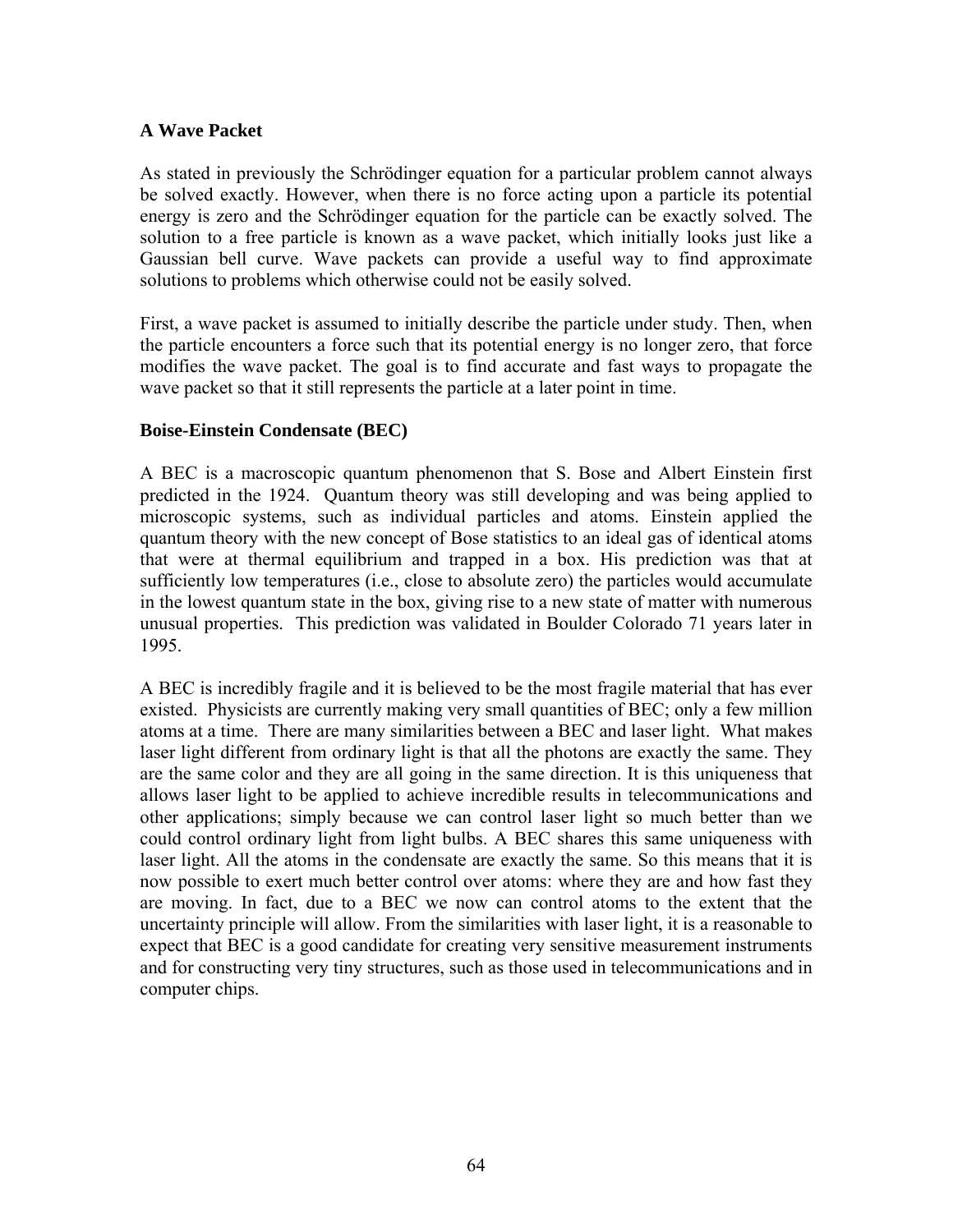

**Figure 6 – Image Courtesy of Mike Matthews** 

## **JILA research team working in cooperation with NIST**

Figure 6 displays a color enhanced image (i.e., false) to illustrate the velocity distribution of a cloud of rubidium atoms at three points (depicted in order from left to right)

- (a) just before the appearance of the Bose-Einstein condensate;
- (b) just after the appearance of the condensate;
- (c) after further evaporation left a sample of nearly pure condensate.

In Figure 6 the field of view of each frame is 200 x 270 micrometers, and corresponds to the distance the atoms have moved in about 1/20 of a second. The color corresponds to the number of atoms at each velocity, with red being the fewest and white being the most. Areas appearing white and light blue indicate lower velocities. Velocity-distribution data confirms the discovery of a new state of matter, the Bose-Einstein condensate. The two right-most images, corresponding to lower temperatures, show multiple atoms coalescing into a single macroscopic quantum state.

In the early part of the  $20<sup>th</sup>$  century, as quantum mechanics was being developed, it was found that all particles can be divided into two classes. The first category of particles is known as Fermions. Ferimons were named after Enrico Fermi and they obey the "Pauli exclusion principle;" namely that no two identical Fermions can be in the same quantum state at the same time. This means that Fermionic systems will have many energetic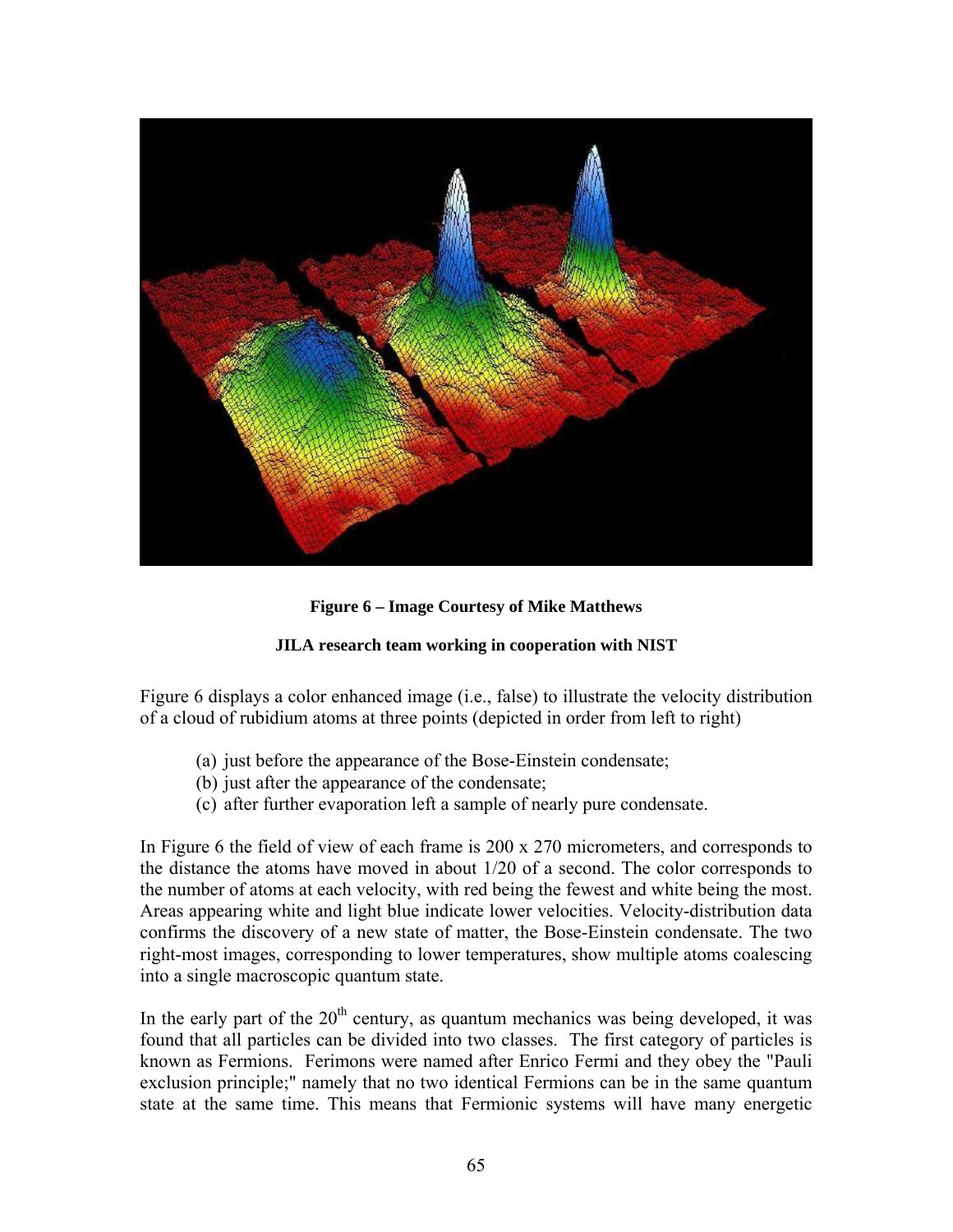particles flying around even as the temperature goes down to absolute zero, since only one particle can be in the lowest energy state.

The second category of particles is called Bosons, named after Satyendra Nath Bose. Bose, a physicist from India, worked out the statistics for photons. Albert Einstein adapted the work by Bose and applied it to other Bosonic particles and atoms. Einstein found that not only is it possible for two Bosons to share a quantum state, but that they actually prefer being in the same state. He predicted that at a finite temperature, almost all of the particles in a Bosonic system would congregate in the ground state. When this happens, the quantum wave functions of each particle start to overlap; the atoms get locked into phase with each other, and loose their individual identity. This phenomena was named "Bose-Einstein condensation." Using this effect it is possible to put a large group of atoms in a single quantum state in a manner very similar to laser verses normal light waves.

## **Four Wave Multiplexing**

Four-wave mixing is an example of a nonlinear optical phenomenon. Whereas linear optics includes most if not all optics that we encounter in our daily lives, so-called because of the linear behavior of the electric field component of light as it propagates. The wave nature of light comes from the field components of light - the electric and magnetic fields that oscillate as light travels.

In nonlinear optics, the linear behavior no longer works because of special interaction between light and the media it is in. The behavior of light is never exactly linear because there are always nonlinear components in every medium including a vacuum. Normally these components are so small they can be ignored, but in certain media like crystals, and in Bose-Einstein condensates, these components are large enough that nonlinear effects can be put to work.

What are these effects and why would someone go to the trouble of creating them? The effects can either be a change in polarization or a change in wavelength. Polarization effects can be used in optical switches in lasers and wavelength effects can take a laser at one wavelength and half it, such as when an infrared laser is changed to blue.

In four wave multiplexing three waves, of frequency  $\omega$ 1,  $\omega$ 2 and  $\omega$ 3, are sent into a nonlinear crystal. The exchange of energy and momentum between the waves, mediated by the nonlinear crystal, results in the production of a fourth wave with frequency  $\omega$ 4 =  $ω1 + ω2 - ω3$ . A quantum mechanical description of this process is that two photons from separate beams annihilate in the crystal and produce two new photons. The energy and momentum of one of these photons adds to the third beam, while the other photon corresponds to a new, fourth beam. There is an analogous process with matter waves. The four-wave mixing process arises from collisions between pairs of atoms from two matter-wave beams  $\omega$ 1 and  $\omega$ 2. One pair of atoms scatters in the direction of the third, incident matter-wave beam and amplifies it. By the conservation of energy and momentum, the other pair of atoms produces a fourth, separate beam ω4. A false-color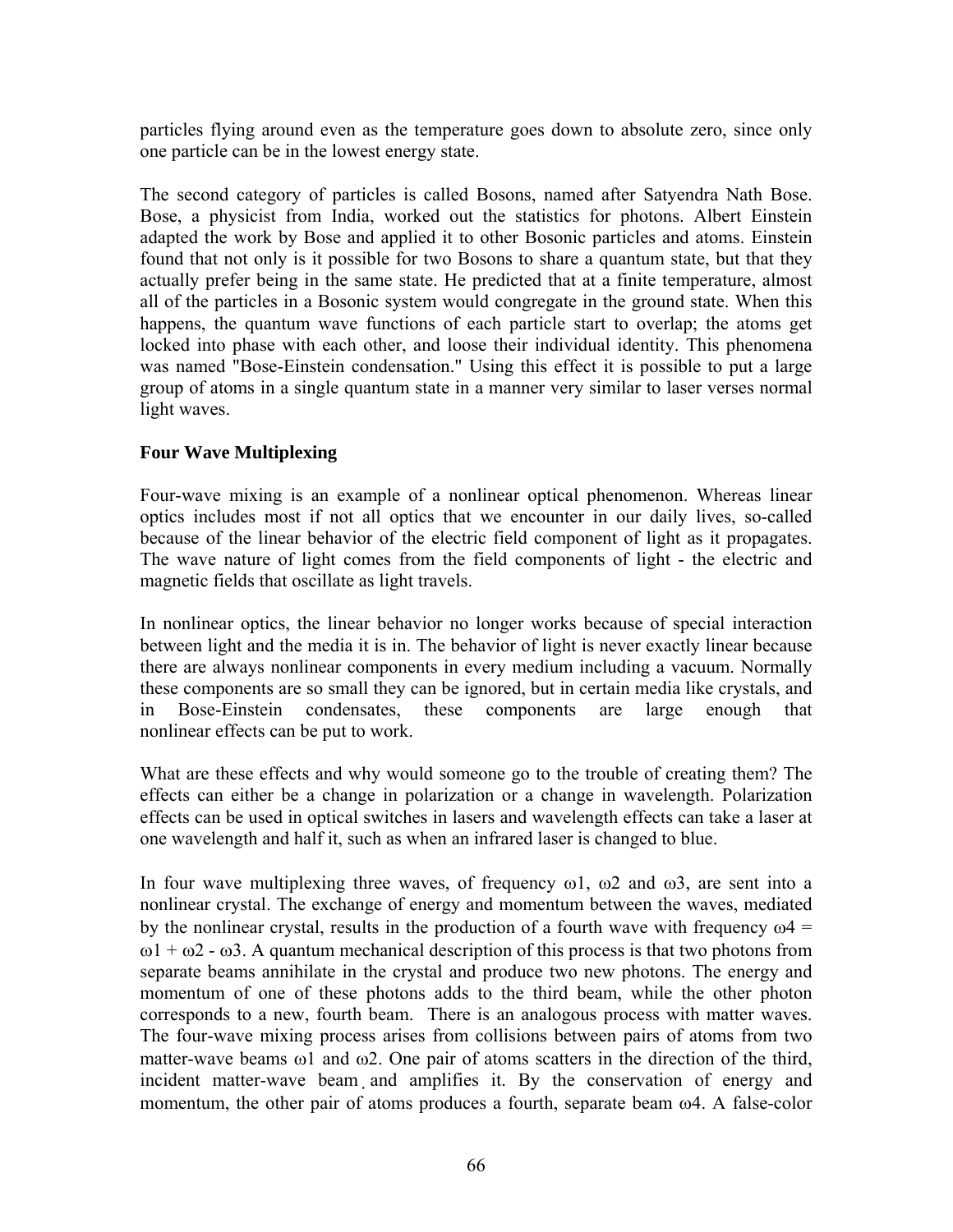image of the experimental atomic distribution showing the fourth small wave packet generated by the matter-wave mixing process. A Bose-Einstein condensate was divided into three momentum states using a sequence of pulsed laser beams. The nonlinear interaction between the atoms produces a fourth momentum state. The distribution of atoms in the four momentum states is easily observed after they have had sufficient time to separate.

## **Quantum Mechanics**

Today's photonic switches employ a wide range of technological solutions that includes: space switching, MEMS, and thermal inkjets. These solutions are based on familiar, and proven fundamentals in which a longstanding operational basis has been incorporated into the design. Photonic switching will likely continue to be deployed along these conservative lines as long as requirements can be satisfied and costs controlled. In looking out toward the not so distant future, however, it is clear that quantum mechanics is poised to play an ever-increasing role with respect not only with regard to switching systems but also to the entire communications infrastructure. As advances with photonic crystals begins to be deployed in applications such as reflecting dielectric or waveguides the promise of "quantum" leaps into new directions that could vastly change the communications industry in an unprecedented manner.

Scientists, such as, Albert Einstein and Erwin Schrödinger have made the early  $20<sup>th</sup>$ century remembered as a time of great discoveries. In some cases it has required more than 75 years to perform laboratory experiments that can successfully demonstrate the correctness of this early work. However, it is clear today that quantum-well lasers, photonic crystals, bandgap engineering, and other developments based on QM advancements will inevitably be called on at an ever increasing rate to satisfy requirements. The capabilities of QM bring help that can be used to solve future NS/EP requirements and points to the benefits of associating the evolving photonic switching arena of telecommunications with QM principles.

## **Bell's Inequality Principle and Local Theories of Quantum Mechanics**

Entanglement has long been the source of numerous puzzling experiments that directly associate the predictions of QM theories with telecommunications. Perhaps the oldest and best know physics example of enganglement involving telecommunications is an age-old paradox that can assist us to present insightful, and more practical, illustrations in subsequent sections in this annex. Consider, for example, that a source emits photons that are entangled in a  $|\psi^+\rangle$  state, and one photon is switched to Alice and the other photon is switched to Bob. It is certain that whatever basis Alice chooses to measure the polarization of her photon, she will obtain "0" or "1" with equal probability; the actual results being completely random. And, as long as Bob chooses the same linear basis, he will always obtain the same result. Entanglement properties provide the means for Alice to predict with certainty what Bob's result will be, even if they are widely separated and not in contact with each other.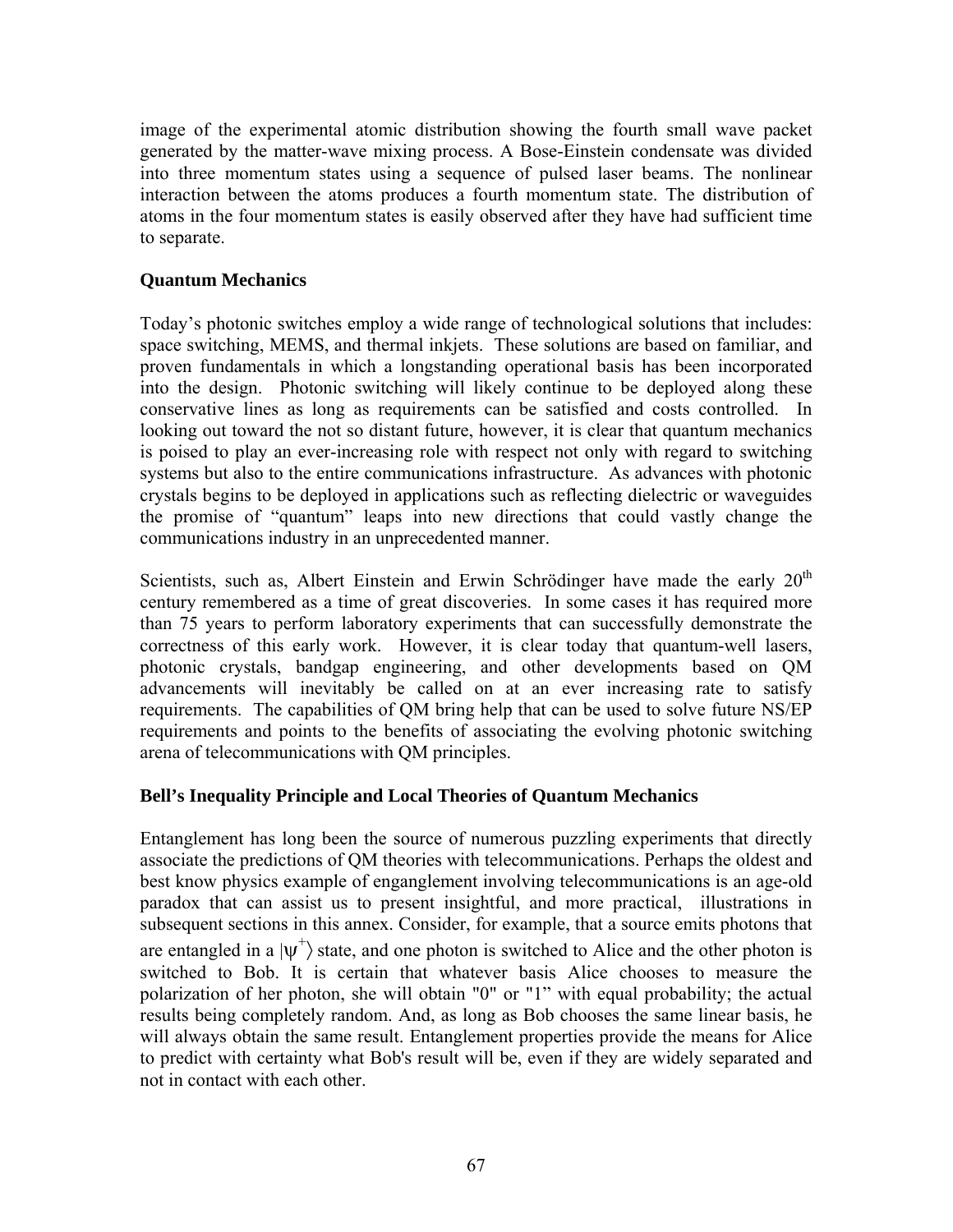The entanglement property of quantum mechanics has been an area of physics experimentation for decades; going back to Einstein, Podolsky and Rosen (EPR). The phenomenon has two key elements: locality and reality. Locality means that no physical action can instantly go from Alice's apparatus to Bob's while reality, in this example, requires that there must be some element in the physical world that allows Alice to know Bob's results.

Following this line of reasoning, and assuming the validity of both locality and reality, John S. Bell investigated possible correlations in which Alice and Bob choose bases that are at oblique angles. For three arbitrary angles,  $\alpha$ ,  $\beta$  and  $\gamma$ , the following inequality must be satisfied

$$
N(1_{\alpha}, 1_{\beta}) \leq N(1_{\alpha}, 1_{\gamma}) + N(1_{\beta}, 0_{\gamma})
$$

where  $N(1_{\alpha},1_{\beta})$  is the number of times Alice obtains "1" with her apparatus at orientation a and Bob obtains "1" with orientation ß, and so on. Quantum mechanics predicts that  $N(1_{\alpha}, 1_{\beta}) = \frac{1}{2}N_0 \cos^2(\alpha \beta)$  and  $N(1_{\beta}, 0_{\gamma}) = \frac{1}{2}N_0 \sin^2(\beta - \gamma)$ , where  $N_0$  is the number of pairs emitted by the source. The inequality is violated if we choose the angles such that  $(\alpha - \beta) = (\beta - \gamma) = 30$ . This has been confirmed experimentally many times and implies that one of the assumptions of Bell's inequality (e.g. locality or reality) must be in conflict with quantum mechanics. The experiments have generally believed to be evidence for non-locality, though this is by no means the only possible explanation. To show that Bell's inequality is violated in a two-particle experiment, it is necessary to perform a statistical experiment: the violation cannot be demonstrated with a single measurement. However, the situation is very different with three-particle entangled states such as the Greenberger-Horne-Zeilinger (GHZ) states further described below. Contradictions between the EPR assumptions and QM arise for individual events. Readers that have a further interest in work pertaining to the violation of Bell's inequality should consult the recommended reading annex of this paper.

Any quantum mechanical system can be used as a qubit providing that it is possible to define one of its states as  $0$  and another as 1). From a practical point of view it is useful to have states that are obviously distinguishable. Furthermore, it is desirable to have reasonably long state lifetimes so that the quantum information is not lost to the environment through decoherence. Photons, electrons, atoms, quantum dots and so on can all be used as qubits. It is also possible to use both internal states, such as the energy levels in an atom, and external states, such as the direction of propagation of a particle, as qubits.

In quantum communications theory the fact that quantum uncertainty comes into play does not actually imply a loss of information. In fact, superposition is actually an asset, as can be seen if we consider systems comprised of more than one qubit. What happens when we try to encode two bits of information onto two quantum particles? The straightforward approach would be to code one bit of information onto each qubit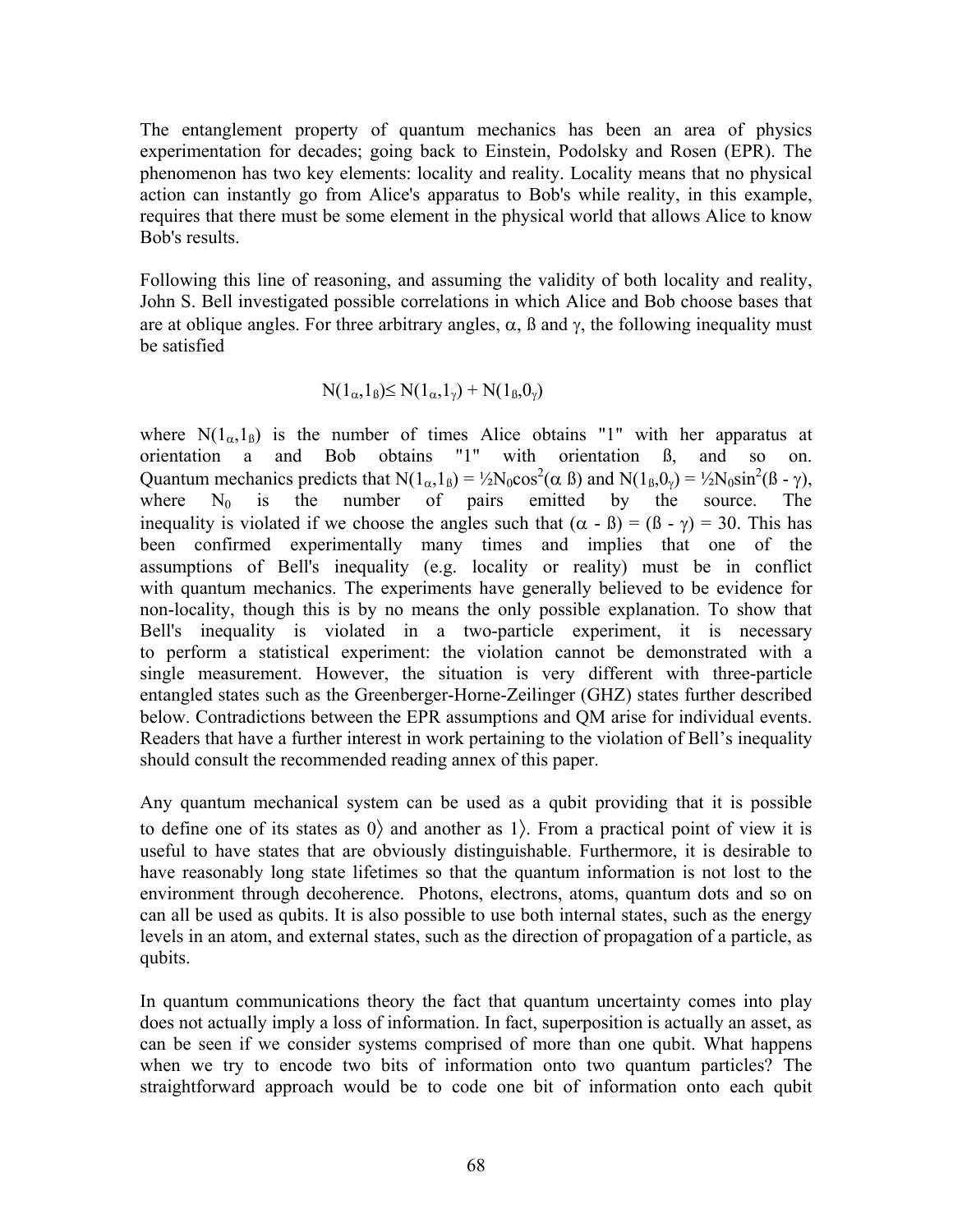separately. This leads to four possibilities:  $0 \rangle_1 0 \rangle_2 0 \rangle_1 1 \rangle_2 1 \rangle_1 0 \rangle_2$  and  $1 \rangle_1 1 \rangle_2$  where  $0 \rangle_1 1 \rangle_2$  describes the situation where the first qubit has the value "0" and the second qubit has the value "1", and so forth. This approach corresponds exactly to a classical coding scheme in which these four possibilities would represent "00", "01", "10" and "11".

Just like classical encoding, four different possibilities can be represented by the four Bell states, so the total amount of information that can be encoded onto the two qubits is still constrained to the combinations offered by two bits. Now, however, it is possible to encode the information in such a way that neither of the two qubits carries any well defined information on their own; all of the information is encoded in their joint properties.

To encode more data onto quantum systems, it is only necessary to use more qubits. More qubits result in higher dimensions of entanglement. For example the so-called Greenberger-Horne-Zeilinger (GHZ) states, are entangled superpositions of three qubits. In the state  $\frac{1}{2}$  ( 000) + 111) all three qubits are either "0" or "1" but none of the qubits has a well defined value on its own. Measurement of any one qubit will immediately result in the other two qubits attaining the same value.

### **Qubit Notation**

Any two-state system can be used as a qubit. Many examples that have been successfully demonstrated including the polarization of photons, the directions of electron or nuclear spins, energy levels in atoms or quantum dots and the propagation directions of particles. It is customary to distinguish the system by means of the following notation:

| $ 0\rangle  1\rangle$ | Qubit                              |
|-----------------------|------------------------------------|
| $ V\rangle  H\rangle$ | Photon, linear polarization        |
| $ L\rangle  R\rangle$ | Photon, circular polarization      |
| $\ket{+}\ket{-}$      | Electron, nucleus spin             |
| $ g\rangle  e\rangle$ | Atoms, quantum dots, energy levels |
| $ a\rangle b\rangle$  | Any quantum system, spatial modes  |
|                       |                                    |

Even though it has been show that GHZ states lead to significant contradictions between a local realistic view and quantum mechanics, it has been discovered that such states are significant in many quantum-information and quantum-computation schemes. For example, if we consider 000 and 111 to be the binary representations of "0" and "7", respectively, the GHZ state simply represents the coherent superposition  $(1/\sqrt{2})(''0'' +''7'')$ . If a linear quantum computer has such a state as its input, it will process the superposition such that its output will be the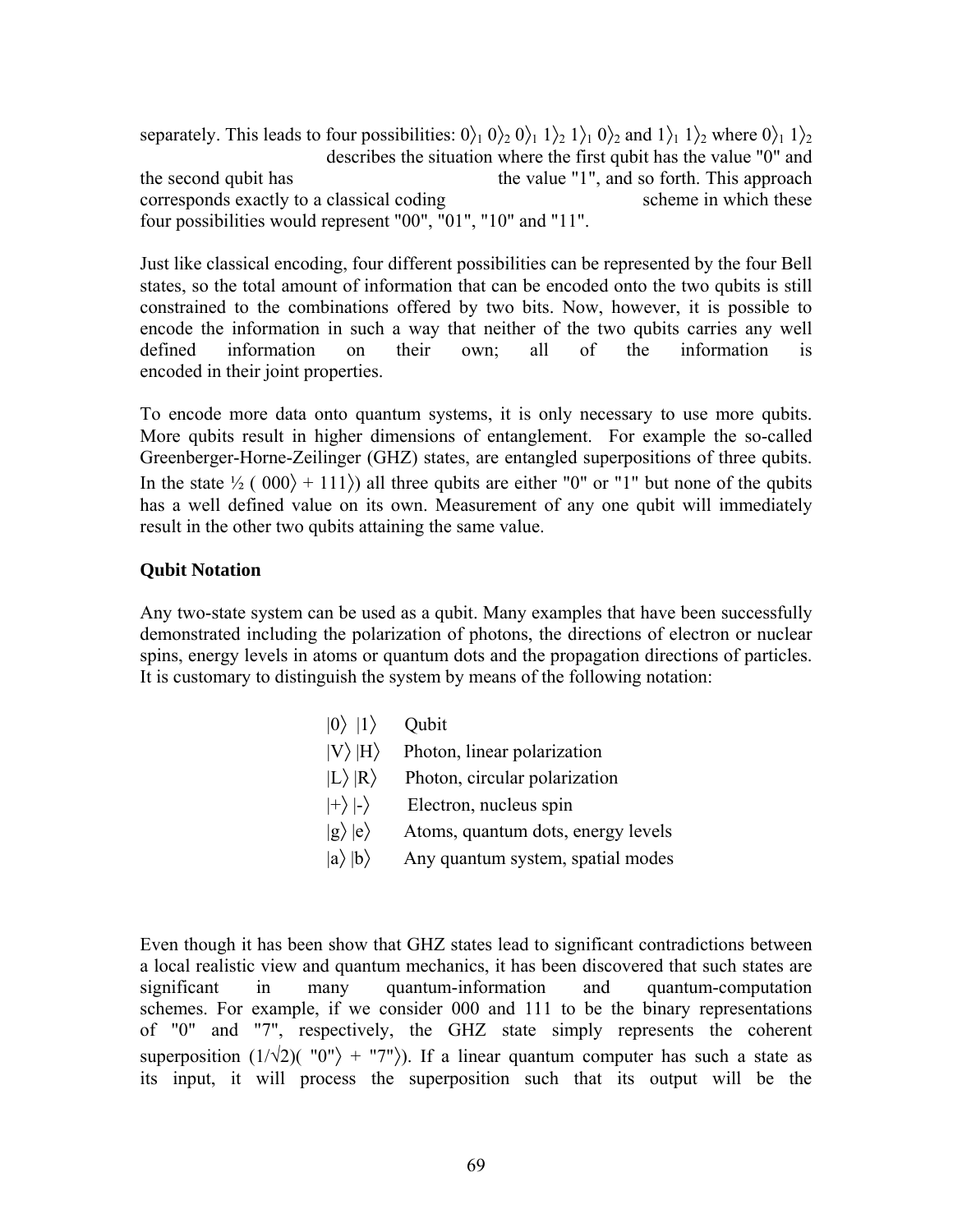superposition of the results for each input. This is what leads to the potentially massive parallelism of quantum computers.

It is apparent that the basis chosen for encoding the quantum information, and the states chosen to represent  $0$  and  $1$ , are both arbitrary. For example, if polarization measured in a given direction has been chosen as the basis, we could further agree to identify the horizontal polarization of a photon with "0" and its vertical polarization with "1." However, we could choose to rotate the plane in which we measure the polarization by 45<sup>o</sup>. The states in this new "conjugate" basis, 0<sup>'</sup>) and 1<sup>'</sup>), are related to the previous states by a 45º Hilbert space rotation

$$
0' = (1/\sqrt{2})(0) + 1)
$$
  

$$
1' = (1/\sqrt{2})(0) \quad 7)
$$

This rotation is known as a Hadamard transformation. When spin is used to encode information we can change the basis by a simple polarization rotation; when the directions of propagation are used, a beam splitter will suffice. It is important to note that conjugate bases cannot be used at the same time, although the possibility of switching between various bases - most notably between conjugate bases - is the foundation of the single-photon method of quantum cryptography.

## **Quantum Dense Coding**

Entangled states render a more advanced scheme for encoding information. From the four Bell states it is clearly possible to switch from any one of the four states to any other one by performing an operation on only one of the two qubits. For example, to switch from  $\Psi^+$  to  $\Psi$  simply applying a phase shift to the second qubit when it is "0" (i.e.  $0 \rangle \rightarrow 0 \rangle$ ,  $1 \rangle \rightarrow 1 \rangle$ ). The state  $\phi^+ \rangle$  is obtained by flipping the second qubit, while the state  $\phi$  can be obtained by the combination of a phase shift and flipping.

All three of the operations are unitary and they do not change the total probability of finding the system in the states  $0$  and  $1$ . Four unitary operations are usually associated with Bell states: (1) the phase shift (2) the bit flip, (3) the combined phase-shift/bit-flip, and (4) the identity operator. The identity operator does not change the state on which it operates.

Quantum entanglement says that Bob can send two bits of information to Alice using just one photon, as long as Alice has access to both qubits and is able to determine which of the four Bell states they are in. This scheme has been put into practice using polarization-entangled photons. It relies on the process of spontaneous parametric downconversion in a crystal to produce entangled states of very high quality and intensity. The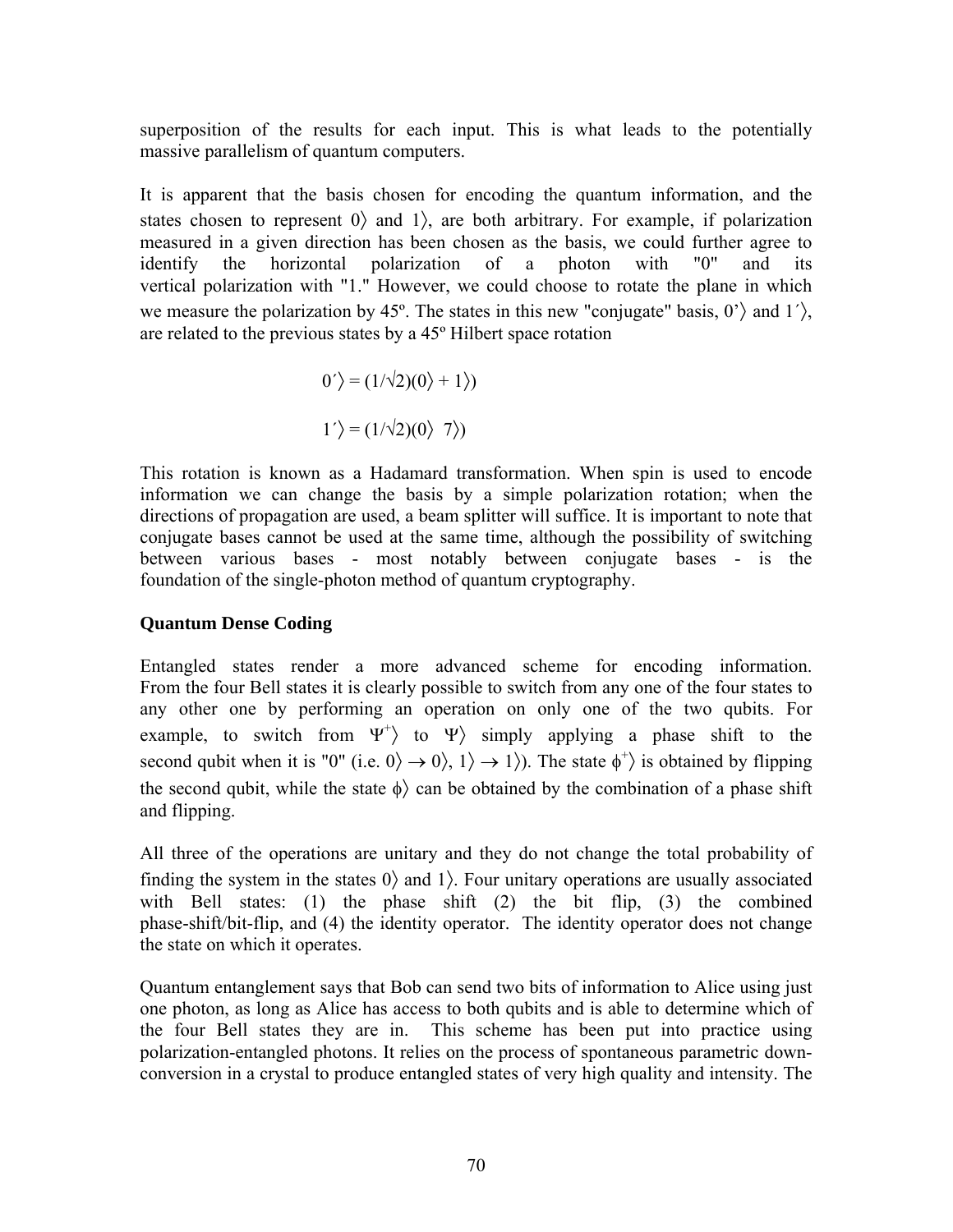nonlinear properties of the crystal convert a single ultraviolet photon into a pair of infrared photons with entangled polarization.

The interaction Hamiltonian of the process of spontaneous parametric down-conversion can be written:

$$
\hat{H}_{\text{int}}(t) = \int_{-L}^{0} dz \chi^{(2)} E_{p}^{(+)}(z,t) \hat{E}_{1}^{(-)}(z,t) \hat{E}_{2}^{(-)}(z,t) + \text{H.c.},
$$

where  $x^{(2)}$  is the second-order susceptibility,  $E_p^{(+)}$  denotes the positive-frequency part of the electric-field amplitude of the pump field, and  $E_1^{(\cdot)}(E_2^{(\cdot)})$  is the negative-frequency part of the electric-field operator of down-converted field 1. The nonlinear crystal extends from  $z=L$  to  $z=0$ . The symbol H.c. denotes the Hermitian conjugate.

### **Quantum-Well Lasers**

The driving force for the rapid development of two dimensional semiconductor structures, so called quantum wells, is their potential for various electronics applications. Such devices based on quantum wells are widely used already today, but are predicted to considerably gain in importance in the future, in particular within the areas of optoelectronics and high-speed devices. We encounter examples on such applications in daily life, e.g. laser and detector structures in CD players or cash registers, high-frequency modulators in cellular phones and other telecommunication applications. This rapid development has been possible by the introduction of sophisticated growth techniques to manufacture high quality semiconductor structures. These advanced techniques allow growth of a semiconductor structure with a precision down to a single atomic layer. This means in turn that quantum wells, treated as a pure hypothetic exercise in basic quantum mechanics courses just 20 years ago, can now be realized in these semiconductor quantum structures with an Ångström precision.

If a given semiconductor material with a small energy gap is sandwiched between energy barriers from a semiconductor material with a larger energy gap, a quantum well is formed between the barriers. Typical layer thicknesses are just a limited number of atomic layers, say 10-100 Ångström. Once an electron is captured into this well, the probability to escape from the well is limited. Moreover, the restriction on the movement of the electron into this plane, a "two-dimensional world", affects also the energy of the electron as compared to a "free" electron in the three-dimensional case. These so-called quantization effects will result in allowed energy bands, whose energy positions are dependent on the height and width of the barrier and can be calculated by means of fundamental quantum mechanics.

### **Quantum Well Laser Structures**

As an indirect band semiconductor, Silicon has been responsible for great progress in electronic circuit miniaturization. Over the past few years a direct band semiconductor,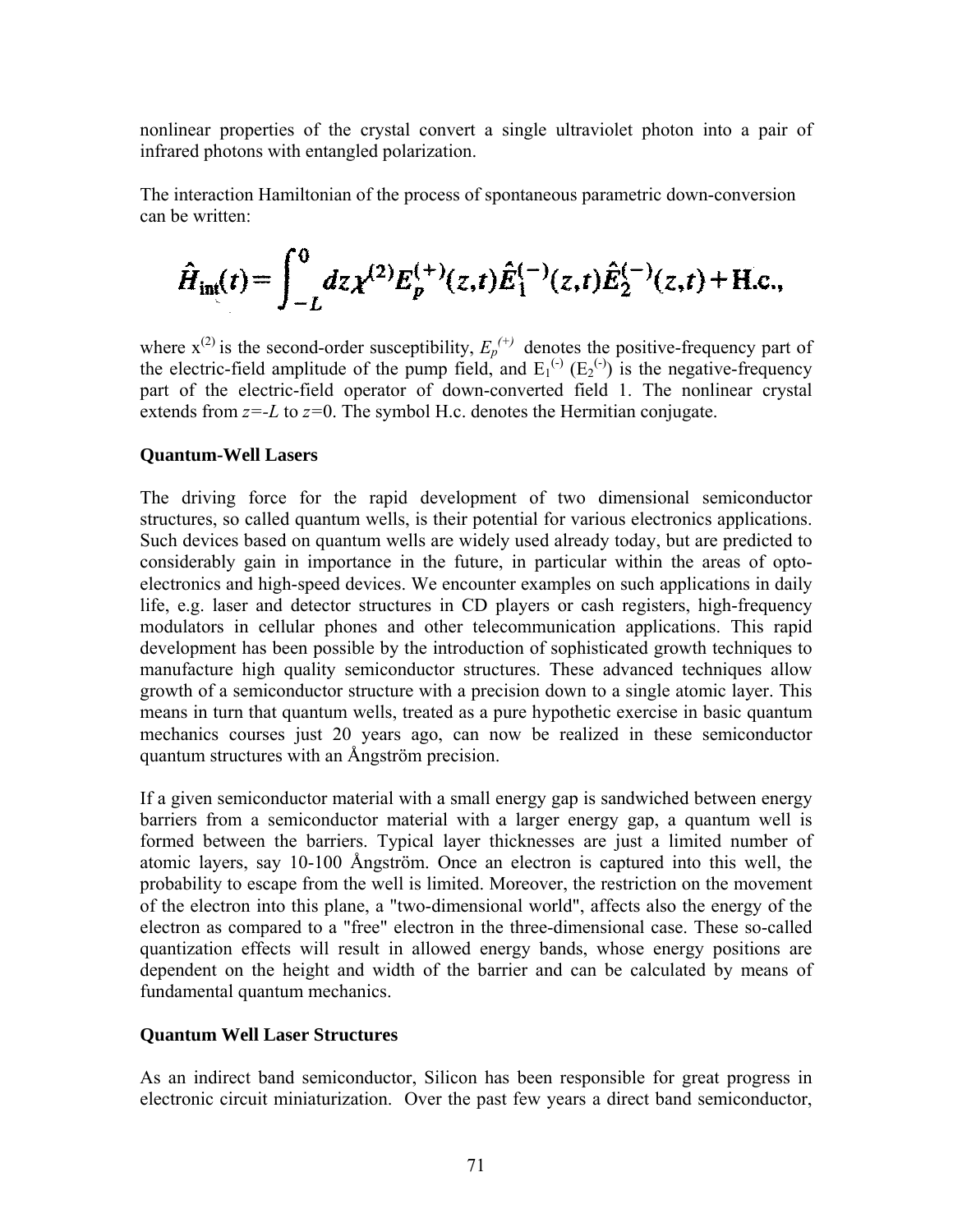Galium Arsenide, has been facilitating a change in the scale of what we expect from miniaturization. Due to the ever evolving epitaxial techniques, such as molecular beam epitaxy and metal organic chemical vapor deposition, it is now becoming possible to grow semiconductor layers on the order of tens of Ångströms. Since these distances are so small, a layer thickness can be compared to that of the deBroglie wavelength. Therefore, we must begin to view the optoelectronic effects of such devices quantum mechanically.



#### **Figure 7 – Sample Semiconductor Materials and the Color Spectrum**

One of the difficulties with growing alternating structures is the lattice mismatch factor which accounts for the built in strain effects within the quantum structures. As will be seen, this effect can be utilized to our advantage. When two semiconductors with different bandgaps are grown on top of one another a discontinuity at the band edge is produced. For example, in a GaAs and AlxGa1-xAs system there is a 65% direct bandgap difference in the conduction band, and 35% valence band discontinuity. One excellent example of unique qualities of this system is the realization of a very good match of lattice constants between GaAs and AlGaAs. By growing alternate layers of GaAs and AlxGa1-xAs it is possible to form a structure wherein quantum wells are formed in the conduction as well as the valence band. Within this structure electrons and holes are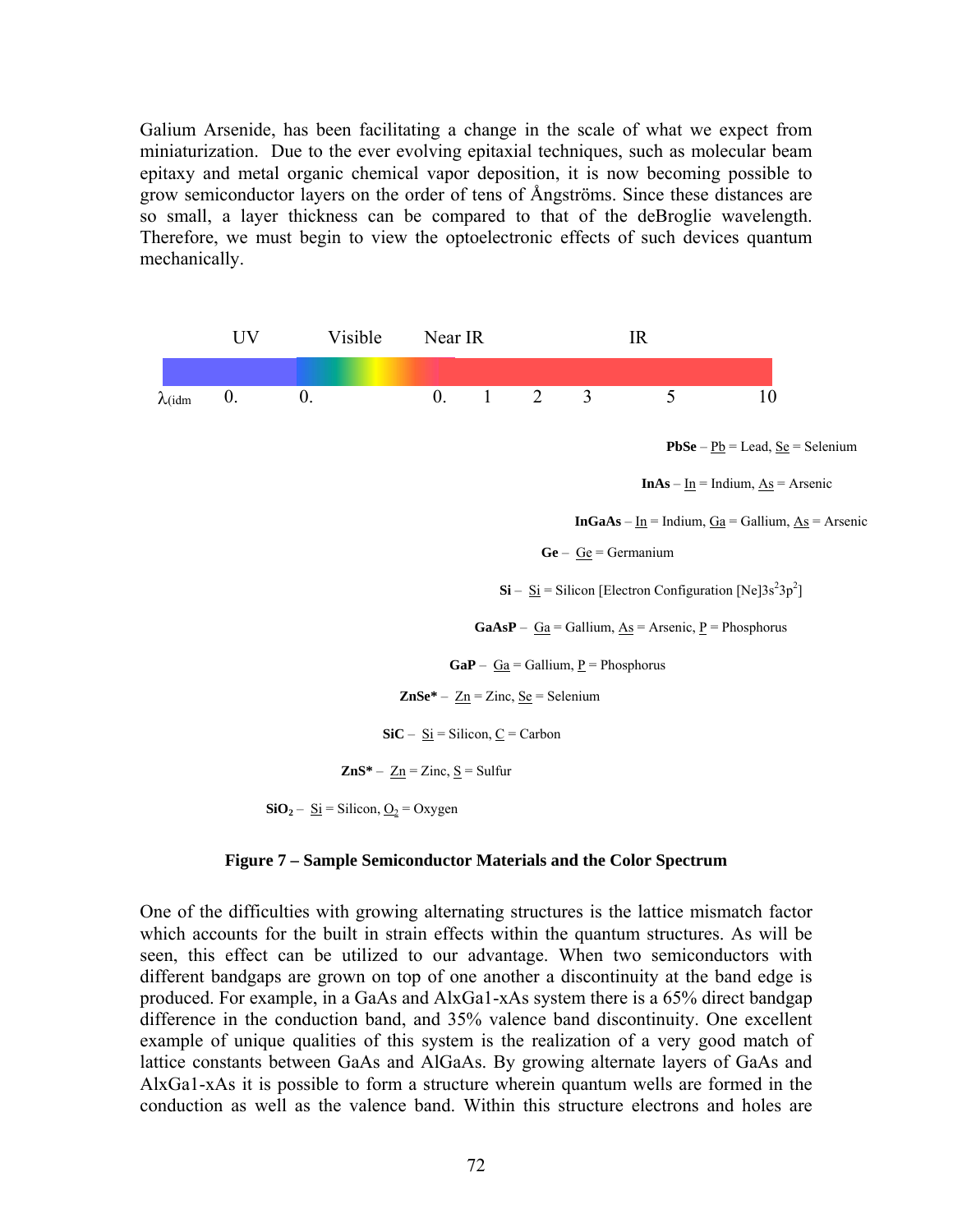firmly confined in the growth direction, but are free to move perpendicular to the growth direction.

If we consider a quantum well structure comprised of AlAs/GaAs/AlAs then within the plane of the quantum well, single particle wavefunctions are plane waves, but the motion in the crystal growth direction yields wavefunctions which are sinusoidal within the barrier and exponentially decaying outside of the barrier. This factor makes it clear that proper quantum confinement between alternating structures is achieved only if the barrier is thick enough so that the wavefunctions of neighboring wells do not overlap. Such coupling between wells occurs at a barrier thickness that is <50Å, and for a thickness >50Å the wells are uncoupled and the electronic properties in a single and multi-quantum well are similar.

In an ordinary semiconductor device the physics of allowed momentum states of the electrons and holes are treated as continuous variables since the dimensions are much larger than the deBriglie wavelength,  $\lambda_{D}$ . However, on the other end of the dimensional spectrum, mainly where the physical size approaches  $\lambda_D$ , density of states changes to account for the quantization of the momentum in the direction of the growth. For a finite confining width, the quasi two dimensional density of states in the energy interval dE for a quantum well is given by

$$
N_{2D}(E) dE = \frac{m^*}{\pi^2 h^2 L_z} dE
$$
 [1]

where  $m^*$  is the effective mass of the conduction band electron. Lz is the width of the confining region. The quasi-two dimensional density of states formed in a quantum well in the z-direction is independent of energy and has a staircase characteristic. Equation 1 also describes the light and heavy hole density of states with m\* taking on the value of the light and heavy hole effective mass. The density of states in the x-y plane is three dimensional and has the usual form, illustrated in equation 2,

$$
N_{3D}(E)\,dE=\frac{\sqrt{2}\,m_0^{\frac{3}{2}}\,E^{\frac{1}{2}}\,dE}{\pi^2\,\hbar^3}\,\frac{1}{\left[2\right]}
$$

where m<sub>o</sub> is the mass of the electron, E the energy of the state,  $\pi$  and h carry their traditional meanings. The total energy of the electron can be calculated by solving the Schrödinger equation, illustrated in equation 3:

$$
\left\{-\frac{\hbar^2}{2m}\nabla^2 + V(z)\right\} \Psi(x, y, z) = E \Psi(x, y, z)
$$
 [3]

with the total energy being represented by equation 4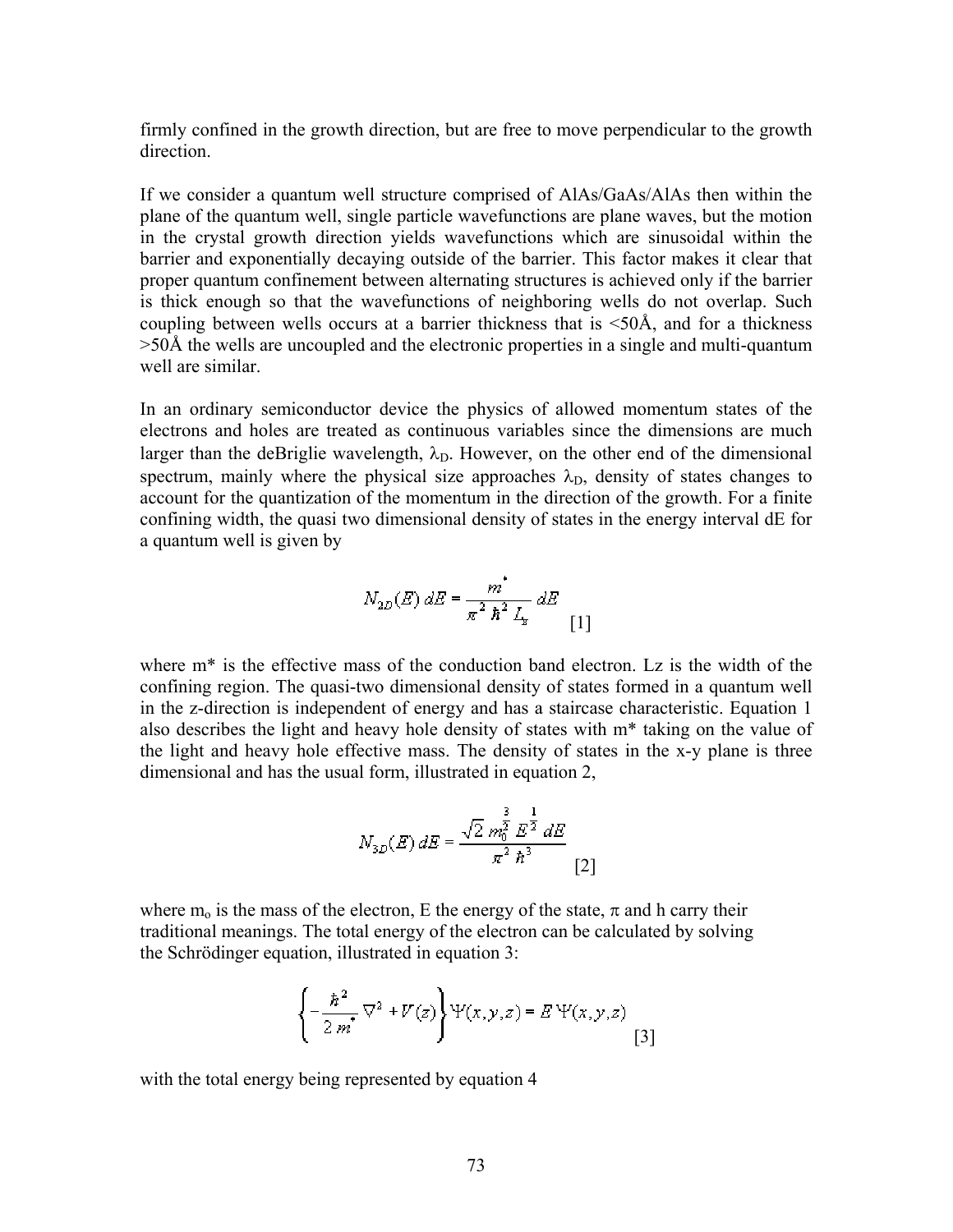$$
E(l, k_x, k_y) = \frac{\hbar^2}{2 m^*} \left( \frac{\pi^2 l^2}{L_x^2} + k_x^2 + k_y^2 \right)
$$
(4)

where  $L_z$  is the width of the barrier,  $l = \{1,2,3,4...\}$  and it identifies the band index. Equation 4 is also valid for the valence band light and heavy holes by replacing  $m^*$  by a suitable effective mass. Equation 4 reveals that as the dimensions of Lz decrease, the quantized bound state energies change to higher energy values. Hence, if the well is on the order of tens of Ångströms wide and the barrier is not tall enough, states above the lowermost state may not be altogether bound. In fact, the wavefunction of the state above the ground state may coalesce with the continuum states. This consequence is directly related to a problem that deals with a delta function potential with a negative strength, (i.e.  $V(x) = -A d(x)$ ). For this potential one bound state exists. This means that no matter how small the well width, one bound state will always be present. In addition, it is important to note that electrons in a specific sub-band, (i.e.  $=$ 1), will recombine with heavy or light holes of the same sub-band.

Analogous to a standard laser system, for example the two level model which incorporates an electromagnetic field and an atom within the field changing between one energy state and another, the semiconductor laser theory is quite similar. Both of the processes involve an action known as the population inversion. In the classic case, one can consider a two level system where through pumping energy excitation of atoms from the ground state  $(1=0 \text{ state})$  into an excited state, the  $1=2$  state, occurs. Atoms then make a rapid transition from  $l=2$  to  $l=1$ , and level 1 has a long lifetime. Therefore, the complete picture shows that the atoms are piling up at level 1, assuming a rapid pumping is occurring, and a population inversion has built up between levels l=1 and l=0. Now the transition between level 1 and the ground state occurs, and this particular progression is often referred to as a laser transition. The change in number of photons, nph with respect to time will be directly proportional to the difference between the number of atoms in the  $l=1$  (N1) and the ground state (N<sub>0</sub>), as depicted in equation 5,

$$
\frac{dn_{pk}}{dt} \propto (N_1 - N_0) \tag{5}
$$

if the number of photons increase with time and there is amplification, demonstrating the primary action of the laser.

In a semiconductor system one deals primarily with electrons and holes. The primary concern is the stimulated recombination of holes and electrons in direct semiconductor materials. Moreover, speaking of direct band materials is suited to emphasize that appropriate physical interpretation of optical transitions do take place within the indirect materials, but the strength of the radiation is much weaker than that of direct. Thus, it is more relevant to focus on direct optical transitions.

The actual recombination process involved is illustrated in 6 below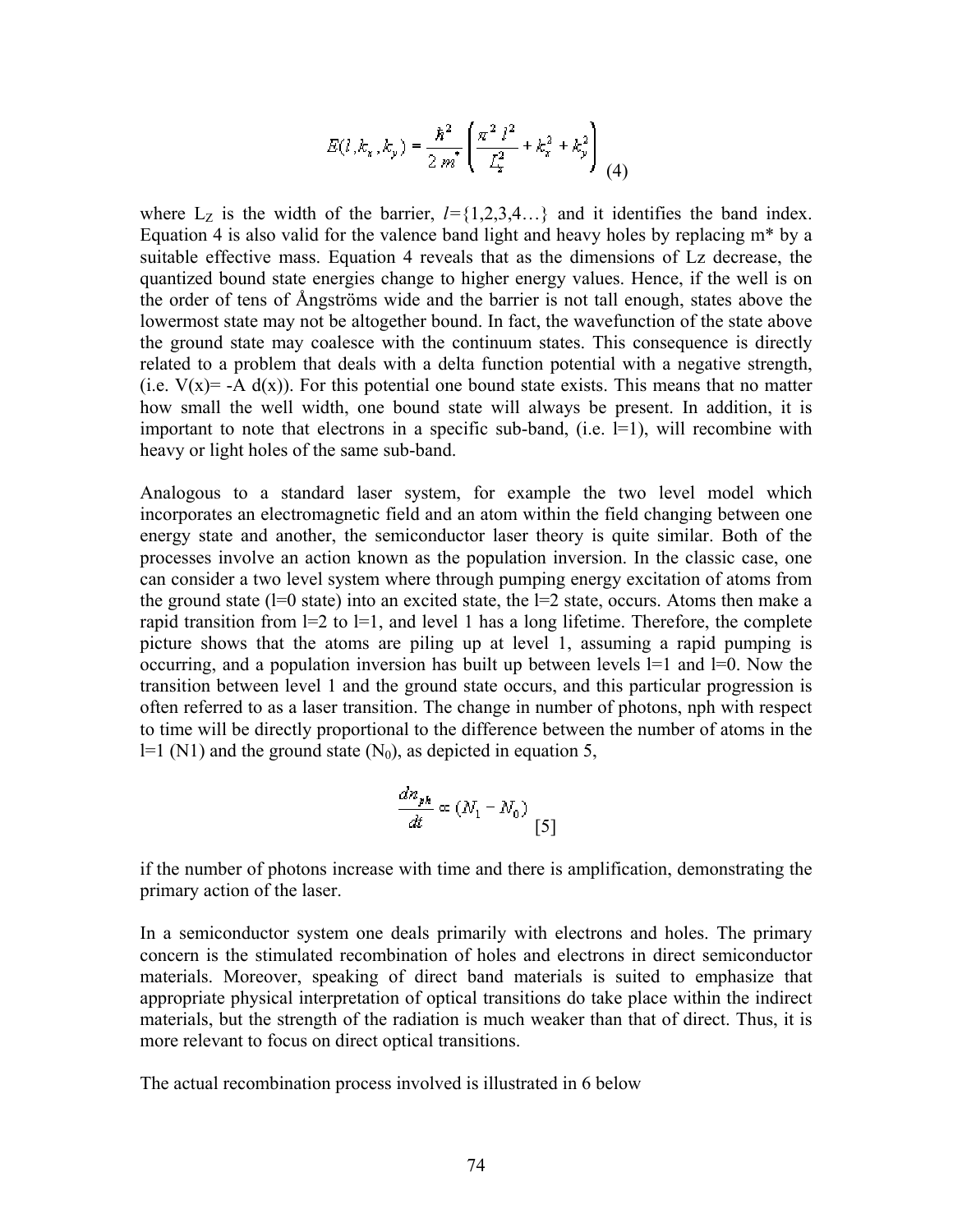$electron + hole \longrightarrow hv$  [6]

where an electron and a hole recombine and emit a photon of a frequency *v*.

One of the most important aspects of quantum well lasers is that some of the lowest threshold currents have been measured within them. Currents on the order of tens of milliamps, and emission wavelengths between 695nm and 820nm have been measured in AlGaAs/GaAs quantum wells. Usually, single quantum well lasers pose a problem of poor optical confinement. This is one of the primary reasons that why today we utilize multiple, instead of single, quantum well structures

There is, however, the question of how many wells do we use? The answer to the question is a function of many variables. For instance, the built in strain could cause problems related to defects. Therefore, one has to properly define the well and barrier width, the materials to use, and factor in the strain between the materials. It is a well known fact, that strains in multiwell quantum structures can play a positive role. For example, in GaAs strain removes the degeneracy between the heavy and light hole bands at k=0. Tensile strain displaces the light hole band above the heavy hole band, and compressive strain places the light hole below the heavy hole band. Tensile and compressive strains have been found to reduce threshold currents.